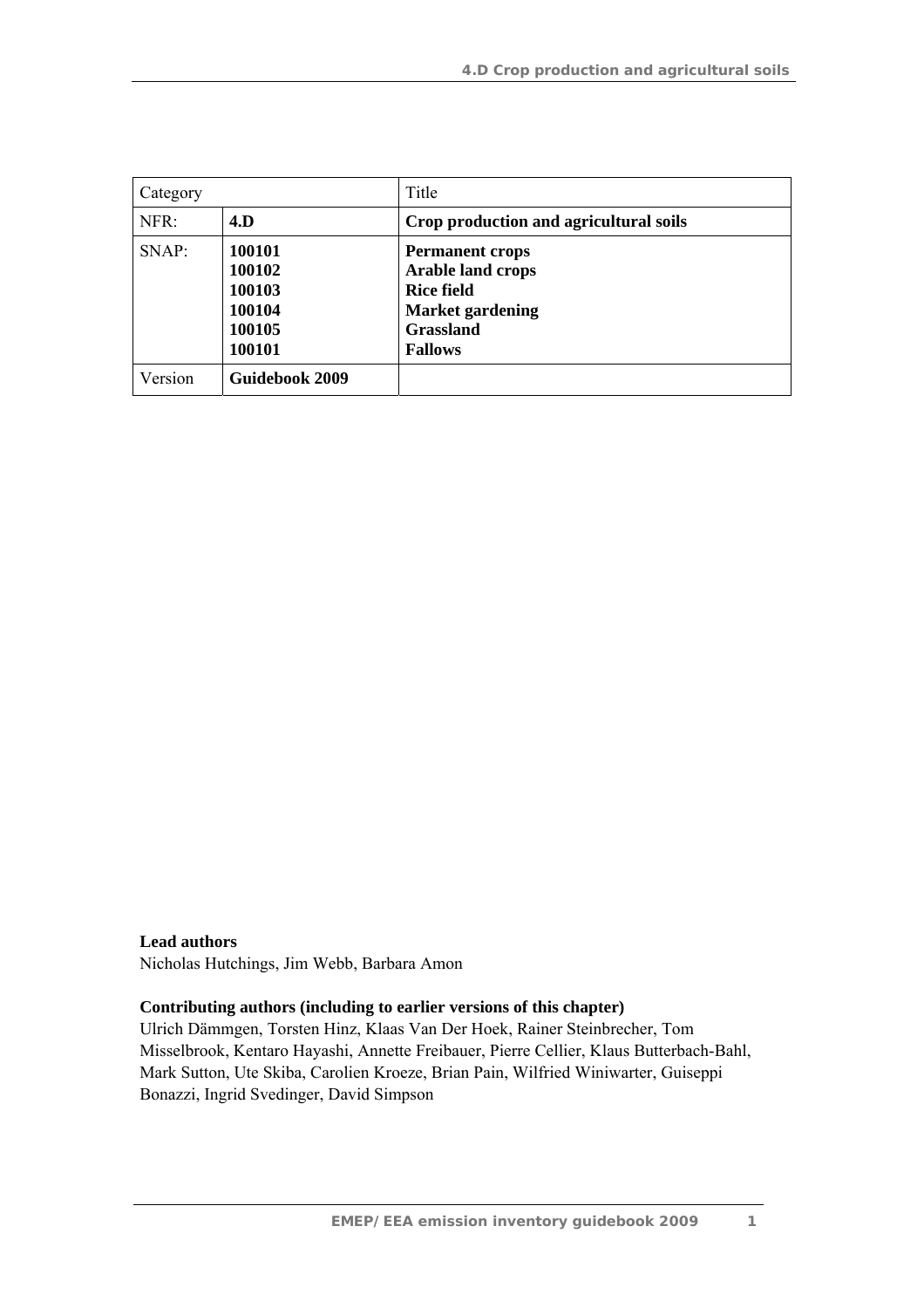# **Contents**

| $\mathbf{1}$            |                |  |  |  |  |  |
|-------------------------|----------------|--|--|--|--|--|
| 2                       |                |  |  |  |  |  |
|                         | 2.1            |  |  |  |  |  |
|                         | 22             |  |  |  |  |  |
|                         | 23             |  |  |  |  |  |
| 3                       |                |  |  |  |  |  |
|                         | 31             |  |  |  |  |  |
|                         | 3.2            |  |  |  |  |  |
|                         | 3.3            |  |  |  |  |  |
|                         | 3.4            |  |  |  |  |  |
| $\overline{\mathbf{4}}$ |                |  |  |  |  |  |
|                         | 4.1            |  |  |  |  |  |
|                         | 42             |  |  |  |  |  |
|                         | 4.3            |  |  |  |  |  |
|                         | 4.4            |  |  |  |  |  |
|                         | 4.5            |  |  |  |  |  |
|                         | 4.6            |  |  |  |  |  |
|                         | 4.7            |  |  |  |  |  |
|                         | 4.8            |  |  |  |  |  |
| 5                       |                |  |  |  |  |  |
|                         | 5 <sub>1</sub> |  |  |  |  |  |
| 6                       |                |  |  |  |  |  |
|                         |                |  |  |  |  |  |
|                         |                |  |  |  |  |  |
|                         |                |  |  |  |  |  |
|                         |                |  |  |  |  |  |
|                         |                |  |  |  |  |  |
|                         |                |  |  |  |  |  |

Supplementary information is given in the Appendix under analogous headings, e.g. A1 in the Appendix corresponds to Section 1 in the main body of this chapter.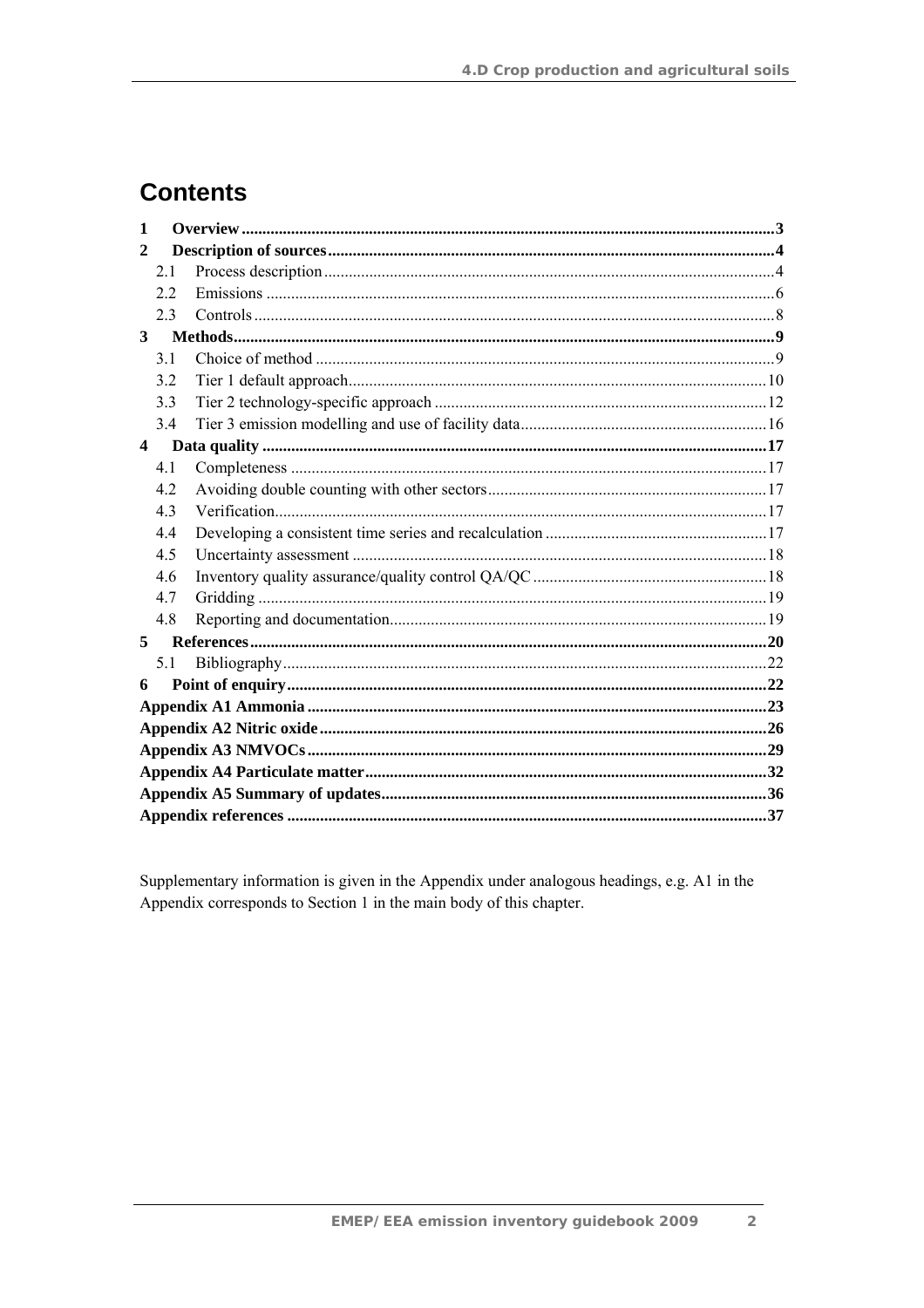# **1 Overview**

Ammonia  $(NH_3)$  emissions lead to the acidification and eutrophication of natural ecosystems. Ammonia may also form secondary particulate matter (PM). Nitric oxide (NO) and non-methane volatile organic compounds (NMVOCs) play a role in the formation of ozone, which near the surface of the Earth can have an adverse effect on human health and plant growth. Particulate emissions also have an adverse impact on human health.

This chapter describes methods to estimate the emissions of NH<sub>3</sub>, NO, NMVOCs and PM from crop production and agricultural soils. This includes both from land to which nitrogen (N) containing fertilisers are applied and soils cultivated for crop production and grasslands, which are not given N-fertiliser.

Although losses of  $NH_3$  from N-fertilisers applied to grass grazed by livestock are difficult to distinguish from subsequent  $NH<sub>3</sub>$  emissions from urine patches produced by grazing animals, those two emissions are calculated separately. Emissions following application of fertiliser-N and sewage sludge are calculated in this chapter. However, those emissions following application of livestock manures to land and from excreta deposited on fields by grazing animals are calculated in Chapter 4.B Animal husbandry and manure management. This is because the methodology developed to calculate  $NH_3$  emissions from animal husbandry treat those emissions as part of a chain of events so that we may estimate the impacts of any factors that affect  $NH<sub>3</sub>$  emissions at one stage of manure management on subsequent NH3 emissions (see Appendix A1 of Chapter 4.B Animal husbandry and manure management). Nevertheless, grazing emissions have to be reported in NFR category 4.D.2.c Persistent organic pollutants should be reported under 4G Agriculture other; as yet, no robust methodology has been developed.

We currently consider that there is insufficient evidence to justify discriminating between different crops when estimating emissions of  $NH_3$ , even though there is some evidence that  $NH_3$  emissions from rice fields are significantly different to  $NH_3$  emissions from the other crops. Emissions from unfertilised crops, with the exception of legumes, are usually considered to be negligible.

Crop production and agricultural soils typically contribute *ca*. 10 % of the total source strength for European emissions of NH3 (the European Centre for Ecotoxicology and Toxicology of Chemicals (ECETOC), 1994) and NO (Skiba et al., 1997), albeit the contribution varies widely among EU Member States. Emissions of gaseous N species from crop production and agricultural soils are generally related closely to the amount of fertiliser-N applied. Further information on NO is provided in Appendix A2.1.

Crop production and agricultural soils are currently estimated to emit  $\leq 1\%$  of total NMVOC emissions, and therefore do not yet require a methodology for calculation. However, given current uncertainties over the magnitude of NMVOC emissions from agricultural crops, some information is given in this chapter, in order to provide background information and a tool to estimate the order of magnitude of these emissions as well as to highlight current uncertainties.

Particulate matter emitted to the atmosphere is defined according to size or size distribution. In different conventions, fractions are reported from total dust down to the ultra-fine particles (see definitions in Appendix A4). Emissions from tillage land are currently estimated to account for *ca*. 10 % of agricultural PM10 emissions, and as a first estimate between 1 and 4 % of total national PM emissions.

Emissions from movement of agricultural vehicles on unpaved roads, from the consumption of fuels and emissions due to the input of pesticides are not included here. Pollen and wind-blown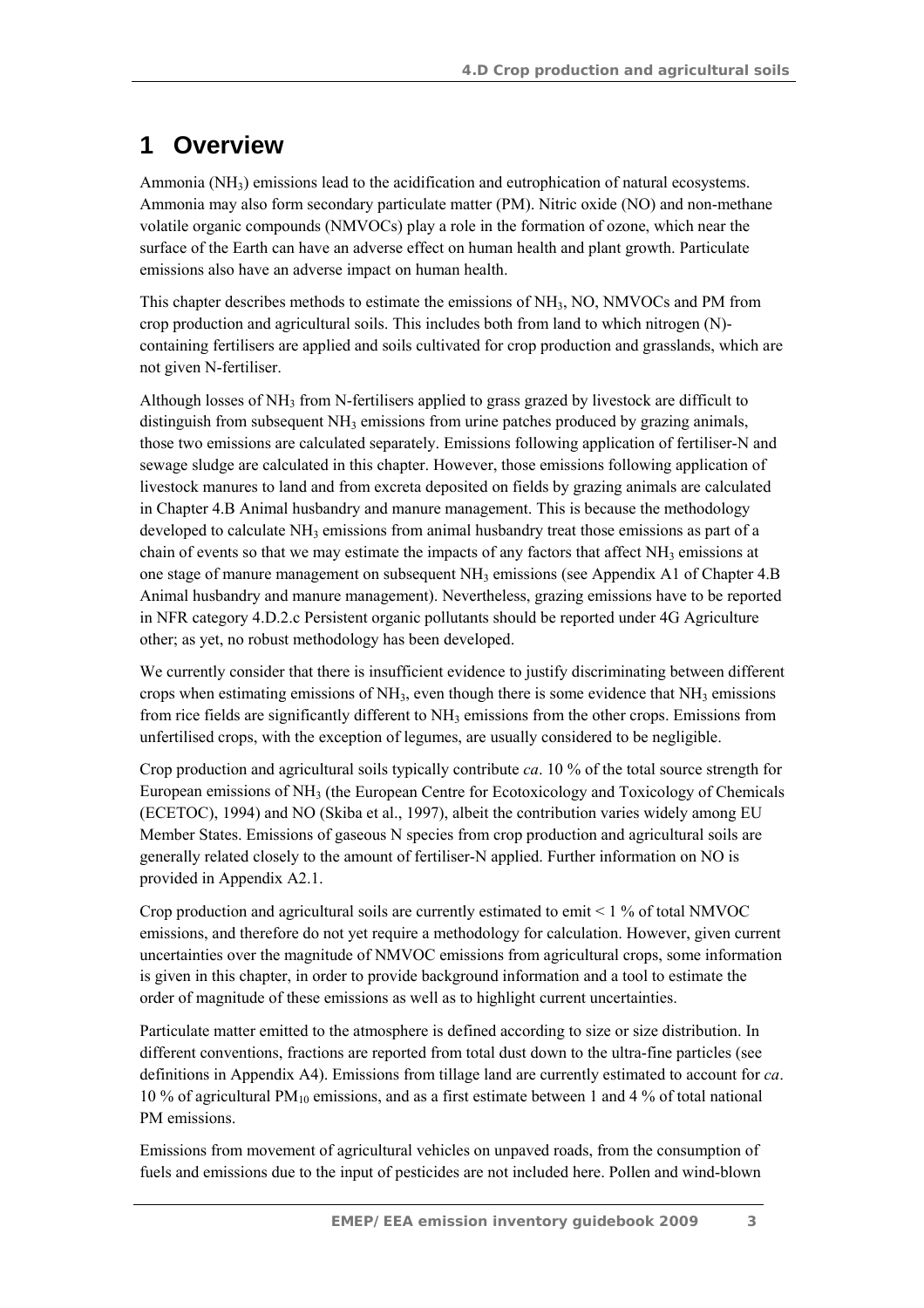particles from cultivated soils not arising directly from field operations are considered as natural emissions. Further information on PM is provided in Appendix A4.1.

| Table 1-1 | Contributions of emissions of gases from livestock excreta and fertiliser application |
|-----------|---------------------------------------------------------------------------------------|
|           | only: 2005 estimates from http://webdab.emep.in for EU-27                             |

|                                | NH <sub>3</sub> <sup>1</sup> | NO.     | <b>NMVOC</b> | $PM_{25}$ | $PM_{10}$ | TSP <sup>2</sup> |
|--------------------------------|------------------------------|---------|--------------|-----------|-----------|------------------|
| Total Gg $a^{-1}$              | 3 5 5 4                      | 9 7 7 6 | 8 2 8 8      | 1 2 3 4   | 1930      | 3453             |
| Crop production and            | 745                          |         | 28           | $\theta$  |           |                  |
| agricultural soils $Gg a^{-1}$ |                              |         |              |           |           |                  |
| Crop production and            | 21.0                         | 0.0     | 0.3          | 0.0       | 0.0       | 0.0              |
| agricultural soils %           |                              |         |              |           |           |                  |

Notes:

1. The estimate of NH3 emissions includes those from grazing which while reported under 4.D, Crop production and agricultural soils, are calculated in chapter 4.B, Animal husbandry and manure management.

2. TSP = total suspended particles.

## **2 Description of sources**

There are four main sources of emissions from crop production and agricultural soils:

- fertiliser application  $(NH_3)$
- soil microbial processes (NO)
- crop processes  $(NH<sub>3</sub>$  and NMVOCs)
- soil cultivation and crop harvesting (PM).

### **2.1 Process description**

#### *2.1.1 Ammonia*

Ammonia volatilization occurs when  $NH<sub>3</sub>$  in solution is exposed to the atmosphere. The extent to which  $NH<sub>3</sub>$  is emitted depends on the chemical composition of the solution (including the concentration of NH3), the temperature of the solution (He et al., 1999), the surface area exposed to the atmosphere and the resistance to  $NH<sub>3</sub>$  transport in the atmosphere.

Although N-fertilisers are normally applied as solids, there is usually sufficient moisture in the soil or air for the fertiliser to dissolve. High pH favours the volatilization of  $NH<sub>3</sub>$  from many N fertilisers, so where the soil is acidic (pH values less than *ca*. 7), volatilization will tend to be small. In contrast, where the soil is alkaline, the potential for volatilization will be larger. However, the strong interaction between the fertiliser and the soil may override the effects of initial soil pH, so the volatilization depends on both the type of soil and the type of fertiliser. Direct emissions of NH<sub>3</sub> only occur from fertilisers containing N as ammonium (NH<sub>4</sub><sup>+</sup>) or where, as for urea, the fertiliser is rapidly decomposed into  $NH_4^+$ . Those fertilisers containing N only as nitrate  $(NO<sub>3</sub>)$  are not direct sources of NH<sub>3</sub> but may increase NH<sub>3</sub> emissions via the crop foliage.

Emissions of  $NH_3$  from crops mainly occur due to the increase in the concentration of N in the leaves of crops following the addition of fertiliser-N. The emission of  $NH<sub>3</sub>$  from crops is a complex process as it is influenced by both the concentration of  $NH<sub>3</sub>$  in the air and environmental conditions.

For further details see Appendix A1.2.1.1.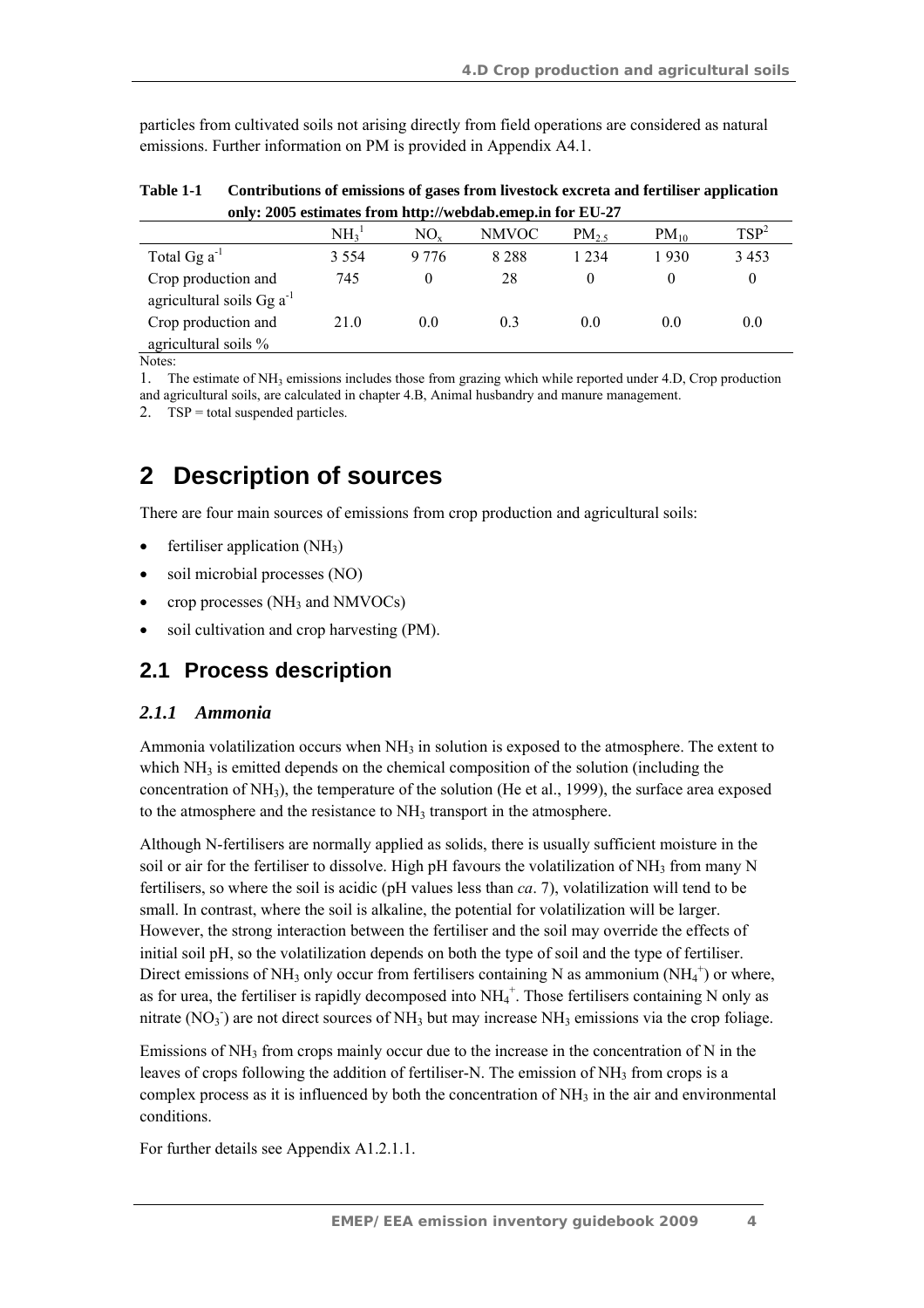### *2.1.2 Nitric oxide*

In agricultural soils, where pH is likely to be maintained above 5.0, nitrification is considered to be the dominant pathway of NO emission (Remde and Conrad, 1991; Skiba et al., 1997; Venterea et al., 2005). Nitrification is the process by which micro-organisms oxidize  $NH_4^+$ -N to  $NO_3^-$ -N. The main determinants of NO production in crop production and agricultural soils are mineral N concentration, temperature, soil carbon concentration and soil moisture.

Increased nitrification is likely to occur following application of fertilisers containing NH<sub>4</sub><sup>+</sup>, soil cultivation and incorporation of crop residues (Aneja et al., 1997). Activities such as tillage and incorporation are considered to increase NO emissions by a factor of 4 (Skiba et al., 1997; Skiba and Ball, 2002; Civerolo and Dickerson, 1998), for periods of between one and three weeks.

### *2.1.3 NMVOCs*

Emissions from crops may arise to attract pollinating insects, eliminate waste products or as a means of losing surplus energy. Ethene emission has been observed to increase when plants are under stress. As with forest NMVOC emissions, biogenic emissions from grasslands consist of a wide variety of species, including isoprene, monoterpenes,  $(\alpha$ -pinene, limonene, etc.), and 'other' volatile organic compounds (VOC). The 'other' VOC (OVOC) species consist of a large number of oxygenated compounds (alcohols, aldehydes, etc.), and have proven difficult to quantify in atmospheric samples. Factors that can influence the emission of NMVOCs include temperature and light intensity, plant growth stage, water stress, air pollution and senescence.

### *2.1.4 PM*

The main sources of PM emissions are soil cultivation and crop harvesting, which together account for  $> 80\%$  of total PM<sub>10</sub> emissions from tillage land. These emissions originate at the sites where the tractors and other machinery operate and are thought to consist of a mixture of organic fragments from the crop and soil mineral and organic matter. There is considerable settling of dust close to the sources and washing out of fine particles by large particles. Field operations may also lead to re-suspension of dust already settled (re-entrainment). Emissions of PM are dependent on climatic conditions.



**Figure 2-1 Process scheme for PM emissions from crop production and agricultural soils**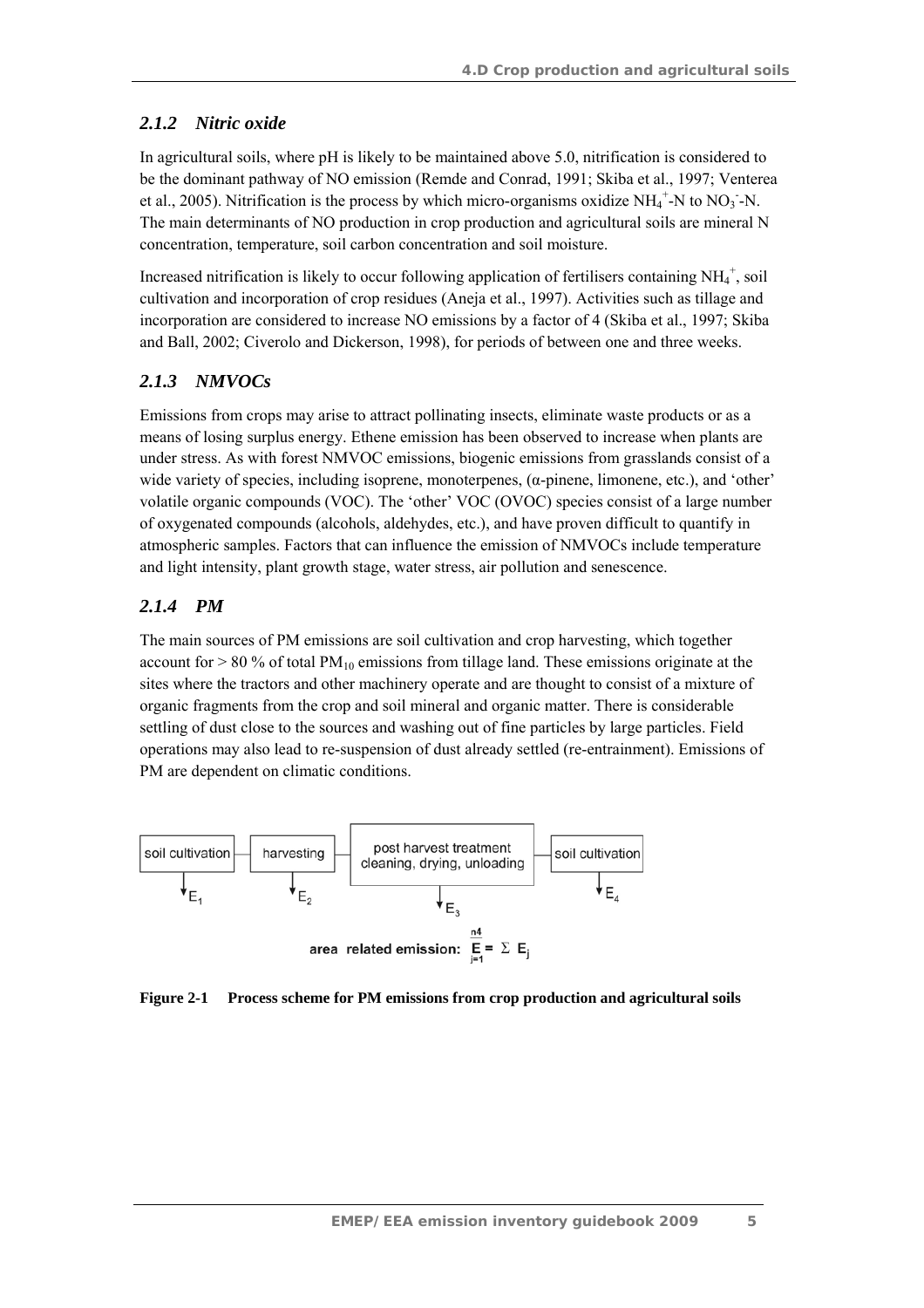## **2.2 Emissions**

#### *2.2.1 Ammonia*

General reviews and estimates of  $NH_3$  from fertilisers have been provided by Asman (1992), ECETOC (1994), Sutton et al. (1995b), Schjørring and Mattsson (2001) and Harrison and Webb  $(2001)$ . These reviews have concluded that  $NH<sub>3</sub>$  emissions from urea are the most variable, ranging from 6 to 47 % of applied N, and are very dependent on factors such as soil type, weather conditions and application rates. In contrast, reported emissions from ammonium nitrate (AN) (and calcium AN, CAN) were much smaller, never exceeding 4 % of applied N. There are fewer studies of other fertilisers such as ammonium sulphate (AS) and di-ammonium phosphate (DAP). Variations in emissions result from differences in soil type and time of application. In general, it is considered that emissions from other fertilisers are less than those from urea, with the exception of AS and DAP on calcareous or otherwise alkaline soils. Results of field experiments reviewed by Harrison and Webb (2001) showed that emissions from urea ammonium nitrate (UAN) solutions were intermediate between those from urea and AN granules, but it is difficult to make firm conclusions on the effect of application in solution *per se*.

Van der Weerden and Jarvis (1997) and subsequently Harrison and Webb (2001) reviewed data from field measurements of  $NH<sub>3</sub>$  loss following application of N fertilisers to grassland and arable land, and concluded that  $NH_3$  losses from N fertilisers are greater by a factor of 2 on grassland. However, subsequent measurements have failed to show such a large difference (Bouwman et al. 2002b; Misselbrook personal communication), and different EFs when N fertilisers are applied to arable or grassland are no longer considered appropriate.

Losses of NH<sub>3</sub> following applications of N-fertiliser to flooded rice soils are considered to be potentially greater than from other cropping systems (Fenn and Hossner 1985). Vlek and Crasswell (1979) measured NH<sub>3</sub> losses of up to 50 % of urea-N applied, and up to 60 % of AS-N. More recent studies of  $NH_3$  emissions following urea application to flooded soils have measured losses in the range *c*. 8–56 % of urea-N, with a median loss of 30 %. Many of these studies used micrometeorological techniques. A review by Patel et al*.* (1989) concluded that earlier studies using chambers had overestimated NH<sub>3</sub> losses in the field.

The evidence for direct emissions from, and uptake by, plant foliage is also good (Whitehead and Lockyer, 1989; Schjørring and Mattsson, 2001; Sutton et al., 1993). Although estimates of the component emissions from crop foliage have been made (Denmead et al., 1978; Nemitz et al., 2000), it is often difficult to separate the direct fertiliser and plant emissions in practice, since both are a function of fertiliser-N supply, and in many experiments total emissions were measured. Crop emissions appear to be rather small on an area basis; for example, Harrison (personal communication) found emissions of  $1-2$  kg ha<sup>-1</sup> N early in the season. This means that it is difficult to obtain accurate estimates of crop emissions and the data are currently considered too uncertain to establish separate default EFs for this source. In the Tier 1 and 2 methodologies described here, the EFs used include direct emission from the fertiliser and the emission from foliage that occurs immediately following application. The only exception is the emission from cultivated legumes; here, a separate, tentative default EF is provided.

A further emission may occur from cereal crops during grain-filling or if the crop becomes diseased. However, there are currently insufficient data to justify establishing a default EF. If users have sufficient information to estimate emissions from crops, this would be considered a Tier 3 approach. In which case, users would also need to amend the EFs for fertilisers, otherwise there will be an element of double-counting.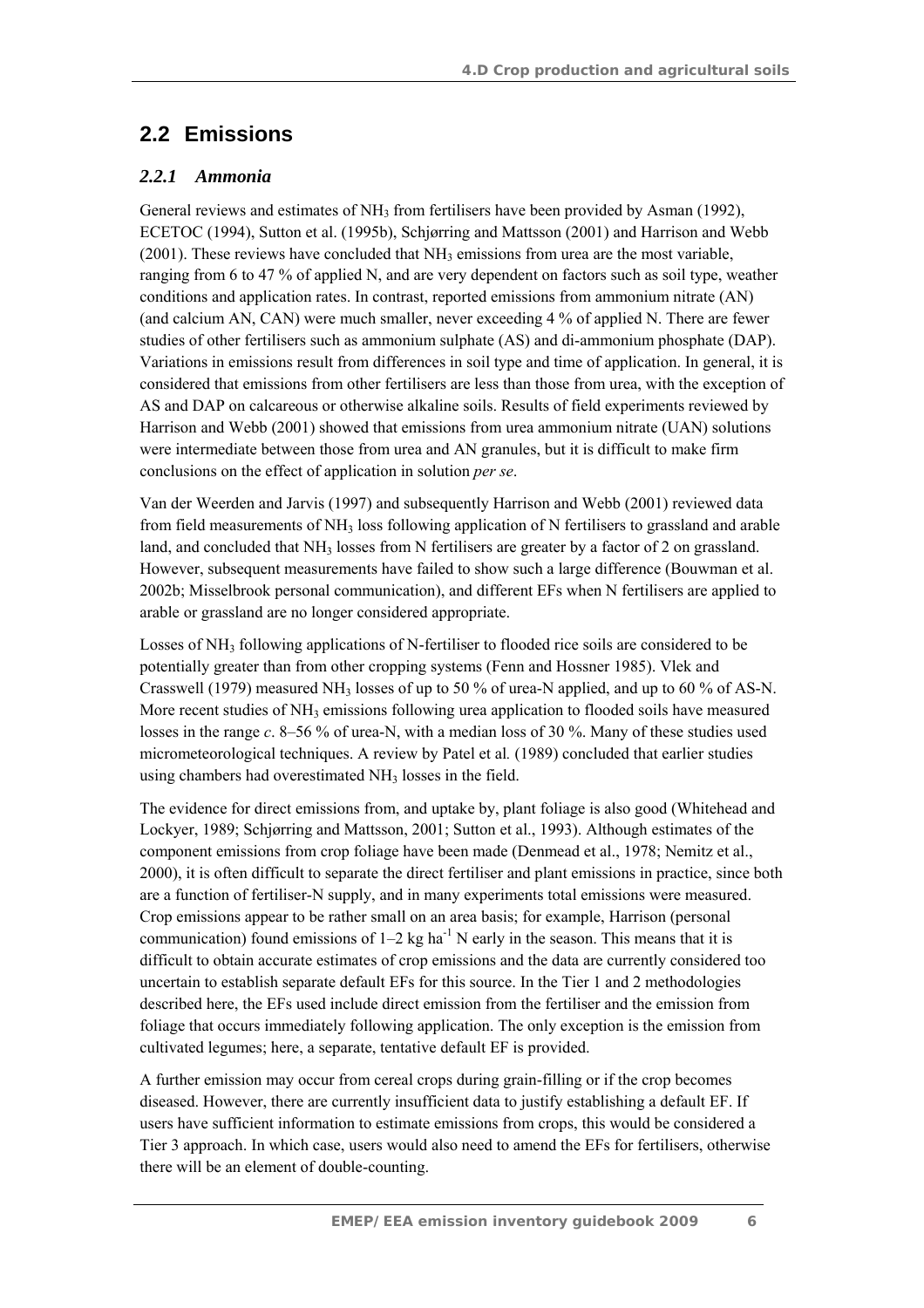Asman (1992) concluded that sewage sludge is a source of NH<sub>3</sub> emissions, but that emissions are very uncertain and not very important.

Further information on NH<sub>3</sub> is provided in Appendix A1.

### *2.2.2 Nitric oxide*

A review of a global dataset of NO measurements from 189 agricultural fields, but biased toward industrialised countries, has shown that NO emissions are well related to the amount of N applied. Broadcasting fertiliser-N results in greater NO emissions than incorporating fertiliser-N or applying it as solution. Soils with organic C contents of  $>$  3 % have significantly greater NO emissions than soils with < 3 % organic C, and good drainage, coarse texture and neutral pH promote NO emissions. Fertiliser and crop type do not appear to significantly influence NO emissions (Bouwman et al., 2002; Stehfest and Bouwman, 2006).

Stehfest and Bouwman (2006) suggested that for Europe, 1.2 % of N applied on cropland and fertilised grassland is reemitted as NO (manure application included). Freibauer and Kaltschmitt (2000) had earlier suggested 1.0 % of applied N be used as the EF. An EF of 0.66% was recently used to estimate emissions from upland soils in Asia (Yan et al., 2003). Bouwman et al. (2002) reported means of 0.5 % for animal manures and 1 % for fertiliser-N, albeit there was no significant difference in those means.

For further details see Appendix A2.

### *2.2.3 NMVOCs*

Hewitt and Street (1992) concluded that only *ca*. 700 plant species, mainly from North America, had been investigated as isoprene or monoterpene emitters. Few of these were agricultural crops, and quantitative data was available for only a few species. Many measurements had been made at temperatures higher than those prevailing in North and West Europe. However, based on these limited data, a preliminary estimate of the order of magnitude of crop emissions may be made.

Emissions of NMVOCs from plants have usually been associated with woodlands, which predominantly emit isoprene and terpenes (König et al*.*, 1995). Hewitt and Street (1992) took qualitative measurements of the major grass and crop species in the UK (except for barley, *Hordeum vulgare*). The only crop species producing any significant emissions was Blackcurrant (*Ribes nigrum*). However, these workers cautioned against classifying plants as 'non-emitters' on the basis of limited measurements, as plant growth stage had been shown to be an important factor in emission. The role of the soil as a source or sink of VOCs requires investigation.

Progress in quantification of OVOC from European vegetation has been made (König et al*.*, 1995), although many more measurement data will be required before reliable attempts to inventory specific OVOC can be made.

Further information on how the methodology was developed is provided in Appendix A3.

### *2.2.4 PM*

Emissions from crop production arise from soil cultivation and harvesting, of which harvesting is the predominant source. Source strength depends on crop, soil type, cultivation method, and weather conditions before and while working. Total dust emissions contain only small proportions of  $PM_{10}$  and  $PM_{2.5}$ .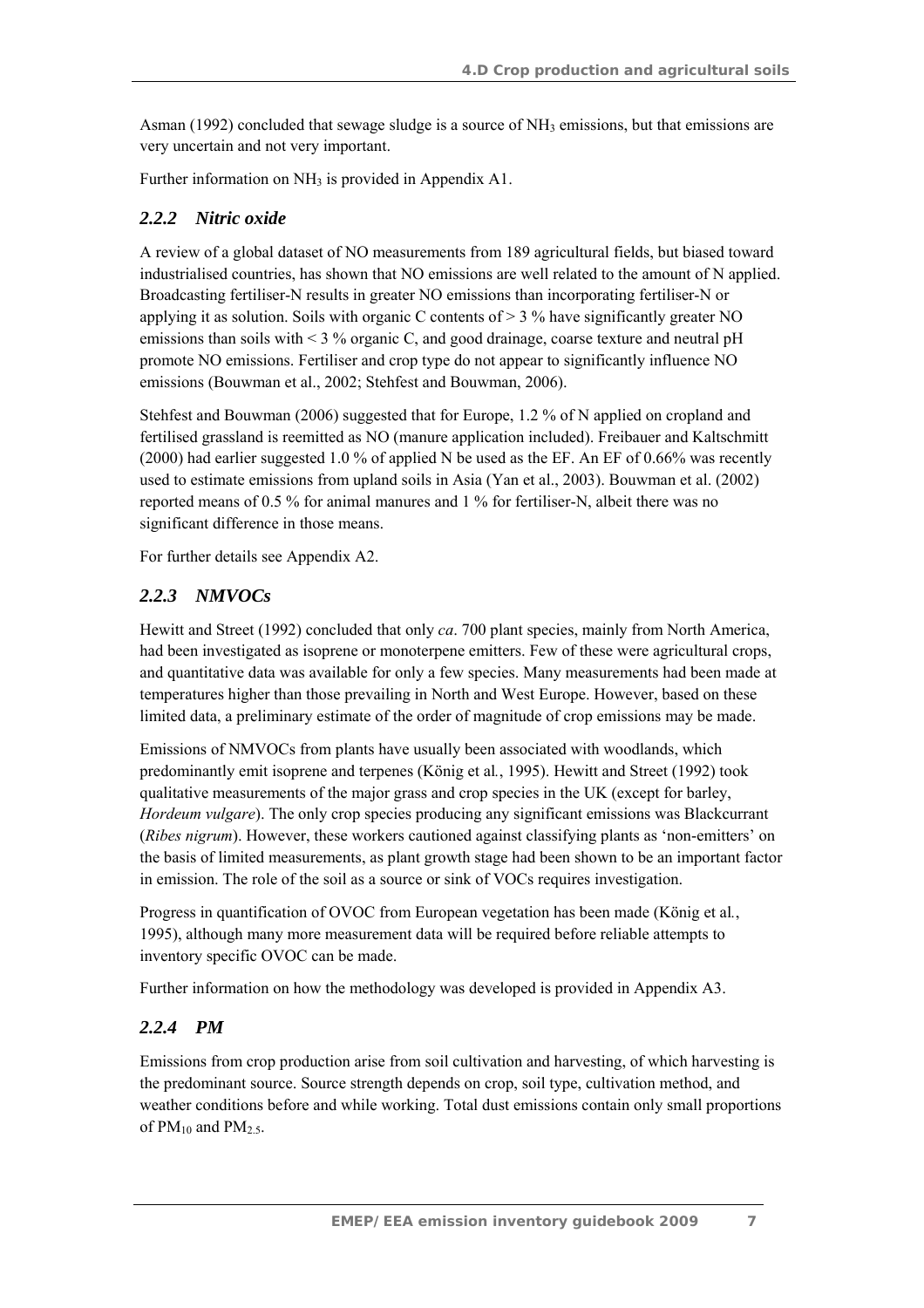# **2.3 Controls**

### *2.3.1 Ammonia*

Ensuring that applications of N-fertiliser are no greater than are needed for optimum crop yield, by making full allowance for the N supplied by crop residues, organic manures, previous N-fertiliser applications, and mineralization of soil N, can lead to reductions of all N emissions including those of  $NH_3$  and NO. Fertiliser application should also be timed to match crop demand.

Ammonia emissions from urea can be reduced by compliance with the United Nations Economic Commission for Europe (UNECE) Framework Advisory Code of Good Agricultural Practice for Reducing Ammonia Emissions

(hwww.unece.org/env/documents/2001/eb/wg5/eb.air.wg.5.2001.7.e.pdf) and related guidelines, for example by rapid incorporation of urea immediately after application. However, the majority of fertiliser-N is applied to growing crops of cereals or grass, where incorporation is seldom a practical option. Addition of a urease inhibitor has been reported to significantly improve the performance of urea, so that dry matter production and N uptake were almost the same as those with CAN (e.g. Watson et al., 1998). Nevertheless, it may be more cost-effective to choose an alternative N-fertiliser if the climate, soil and crop conditions are unfavourable for urea. This can reduce the NH<sub>3</sub> emission by up to 90 %, depending on the substituting fertiliser and on climatic and soil conditions.

Ammonia emissions may also be reduced by placing the fertiliser granule into the soil at the same depth as the seed (c*a*. 7–8 cm). This will only be applicable for crops sown in the spring (apart from grass reseeds in autumn). Following placement of fertilisers into the soil,  $NH_3$  emissions have been estimated to be negligible (assuming that N supply is dimensioned correctly). Deep placement of fertiliser granules is a common technology and has been used for many years in Finland (Aura, 1967). Incorporation of fertiliser-N prior to rice planting, or delaying application until panicle initiation, have been shown to reduce  $NH_3$  emissions from rice fields (Humphreys et al., 1988). These are already standard practices in the USA (Bacon et al., 1988). Simultaneous fertiliser application and soil cultivation could be adopted for reasons other than the desire to reduce NH<sub>3</sub> emissions (e.g. reduced labour demand).

Application of fertiliser-N when the weather is cool and moist or directly prior to probable rainfall will reduce NH<sub>3</sub> emissions. In general, increasing N use efficiency by proper timing and matching of fertilisation to crop demands will reduce all N fertiliser use, which will lead not only to reduced  $NH<sub>3</sub>$  emission, but losses of N<sub>2</sub>O, NO and NO<sub>3</sub><sup>-</sup> leaching will also be reduced. As NH<sub>3</sub> emissions are strongly a function of N supply, another potential control is to use cultivars or crop species which require less N.

It should be noted that few of these changes have so far been applied by countries as measures to limit  $NH<sub>3</sub>$  emissions, and further work would be required to provide a detailed evaluation of all these possibilities. If these techniques are adopted, it is important to consider wider implications than at the field scale. For example, if a technique decreases the yield of feed crops on a livestock farm, the farmer may respond by importing more feed. This could negate the reductions achieved and lead to other adverse side-effects.

### *2.3.2 NO*

No potential controls have been proposed for NO emissions from fertilised crops, but the topic is discussed in Appendix A2.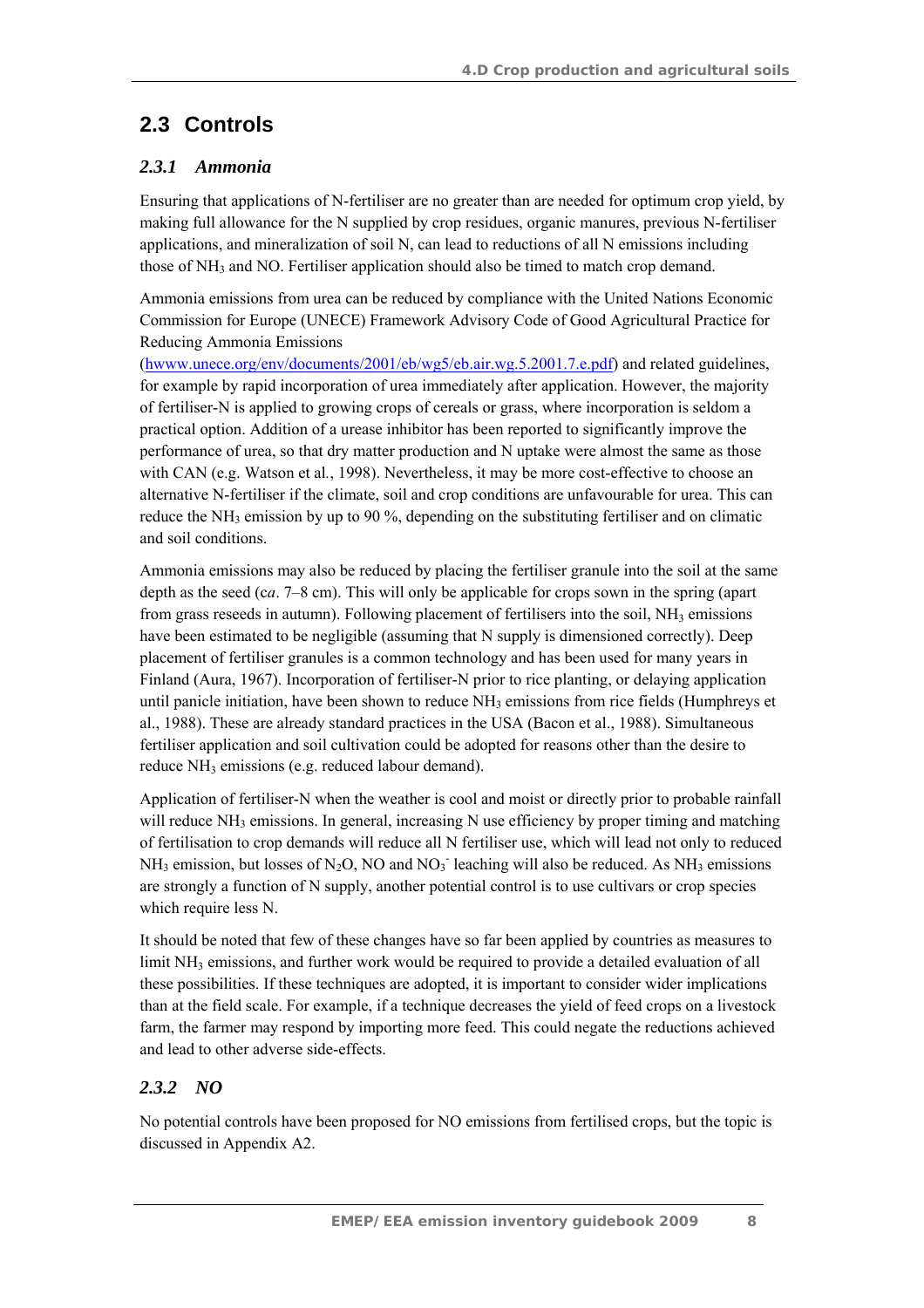### *2.3.3 NMVOCs*

No potential controls have been proposed for NMVOC emissions from fertilised crops.

### *2.3.4 PM*

No potential controls have been proposed for PM emissions from tillage operations. Emissions can be reduced during harvesting by encapsulating the source of emissions/by the use of dust separators.

# **3 Methods**

## **3.1 Choice of method**

Figure 3-1 provides the decision tree for this source category. Starting from the top left, it guides the user towards the most applicable approach.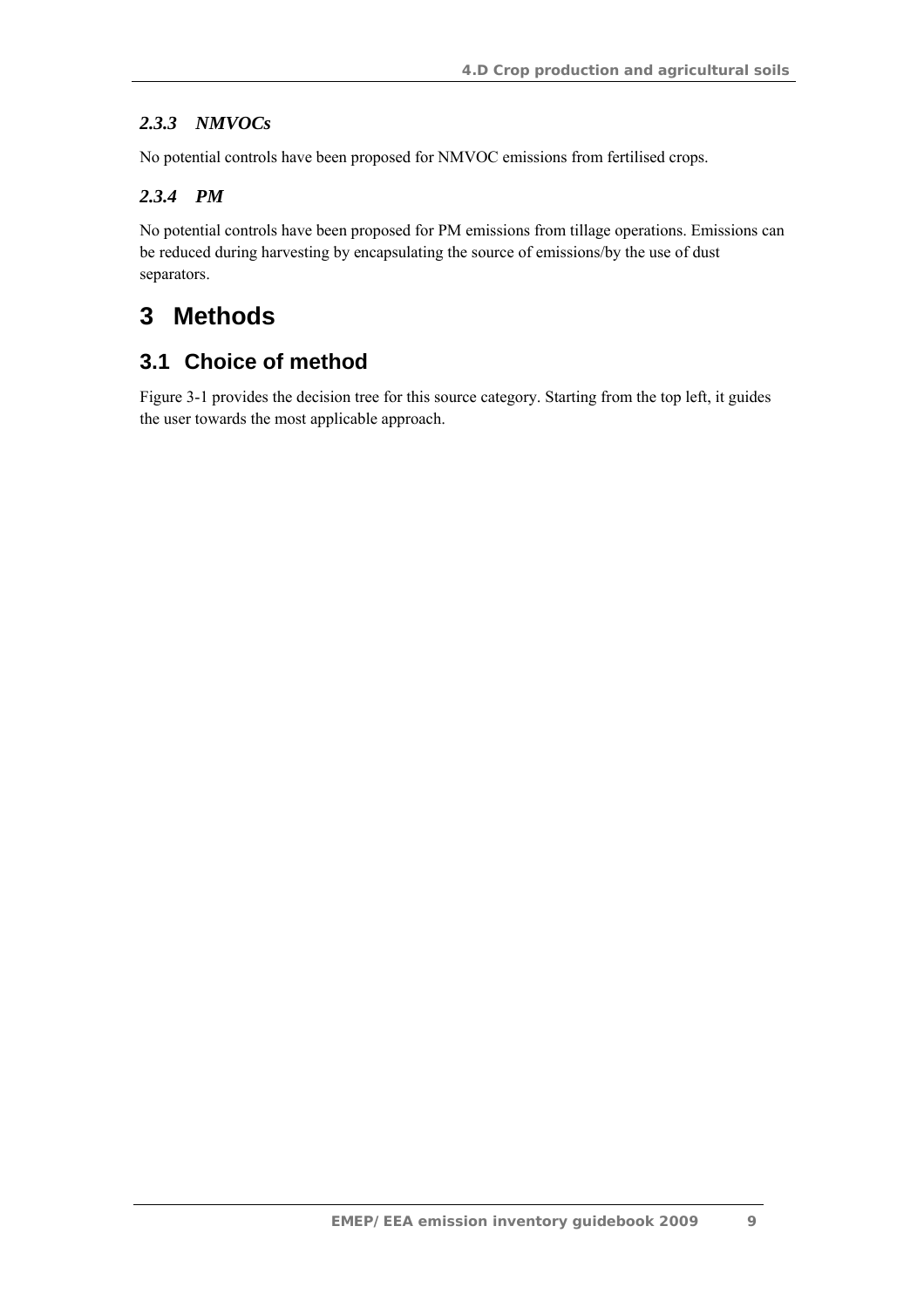

**Figure 3-1 Decision tree for source category 4.D Crop production and agricultural soils** 

### **3.2 Tier 1 default approach**

#### *3.2.1 Algorithm*

The Tier 1 approach for  $NH_3$  and NO emissions from crop production and agricultural soils uses the general equation

```
E_{\text{pollutant}} = AR_{\text{fertiliser}} \cdot EF_{\text{pollutant}} (1)
```
where: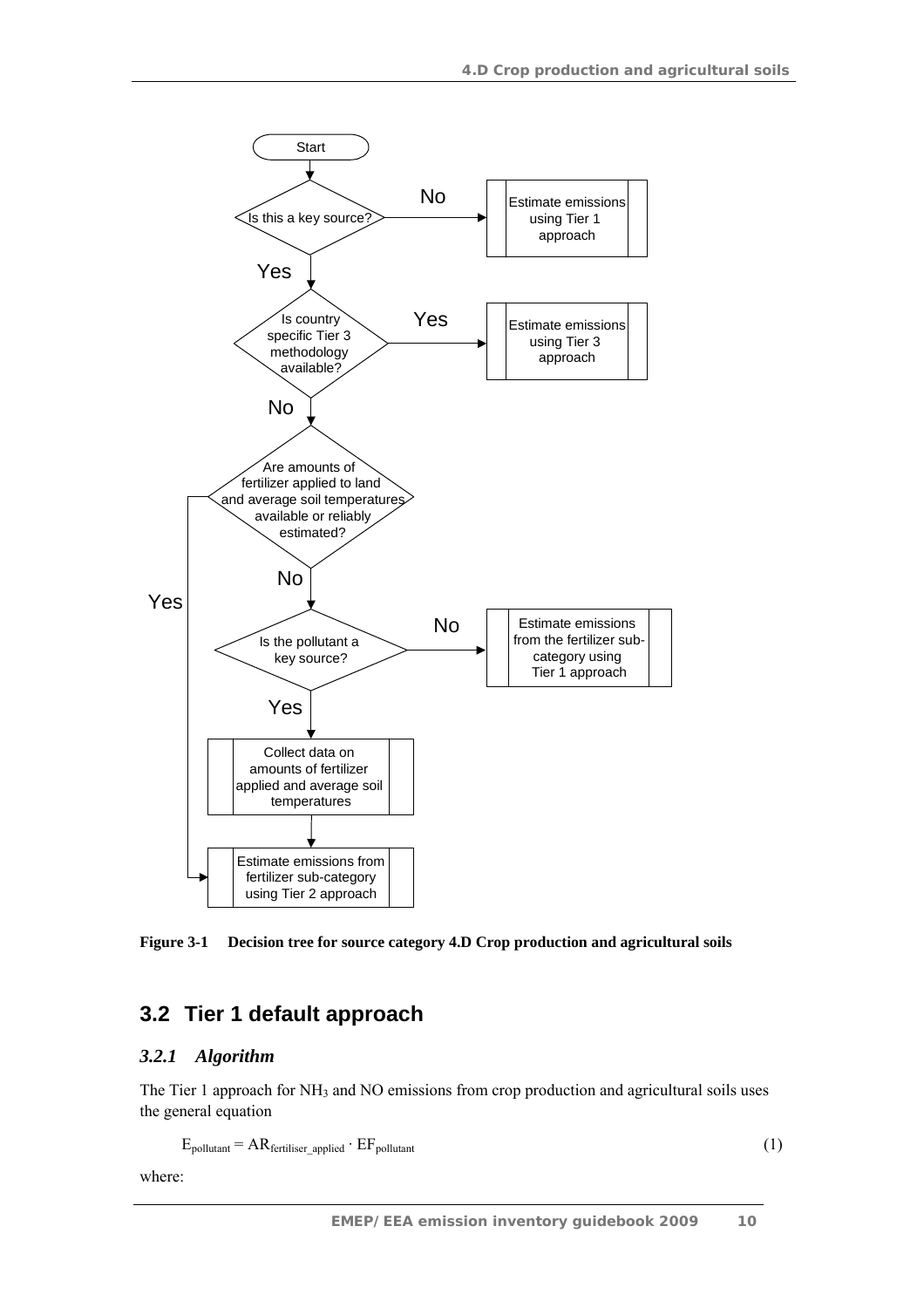| $E_{\text{pollutant}}$      |     | amount of pollutant emitted (kg $a^{-1}$ ), |
|-----------------------------|-----|---------------------------------------------|
| $AR$ fertiliser applied $=$ |     | amount of N applied ( $kg a^{-1}$ ),        |
| $EF_{\text{pollutant}}$     | $=$ | EF of pollutant $(\text{kg kg}^{-1})$ .     |

This equation is applied at the national level, using annual national total fertiliser nitrogen use.

The Tier 1 approach and for NMVOC and PM emissions from crop production and agricultural soils uses the general equation

$$
E_{\text{pollutant}} = AR_{\text{area}} \cdot EF_{\text{pollutant}} \tag{2}
$$

where:

| $E_{\text{pollutant}}$  |     | amount of pollutant emitted $(\text{kg } a^{-1})$ ,     |
|-------------------------|-----|---------------------------------------------------------|
| AR <sub>area</sub>      | $=$ | area covered by crop (ha),                              |
| $EF_{\text{pollutant}}$ |     | EF of pollutant (kg ha <sup>-1</sup> a <sup>-1</sup> ). |

It is important to note that the PM emissions calculated here are intended to reflect the amounts found immediately adjacent to the field operations. A substantial proportion of this emission will normally be deposited within a short distance of the location at which it is generated.

#### *3.2.2 Default emission factors*

The Tier 1 default  $NH<sub>3</sub>$  EF has been derived as a mean of default EFs for individual N fertilisers weighted according to their use in the EU-27 in 2006/7. More information on the key equations and assumptions behind these defaults can be found in Appendices A1–A4.

| <b>Tier 1 default emission factors</b> |                                                                                                                                                                                                                                                                                                                                |                                             |          |                         |                            |  |
|----------------------------------------|--------------------------------------------------------------------------------------------------------------------------------------------------------------------------------------------------------------------------------------------------------------------------------------------------------------------------------|---------------------------------------------|----------|-------------------------|----------------------------|--|
|                                        | Code                                                                                                                                                                                                                                                                                                                           | Name                                        |          |                         |                            |  |
| <b>NFR Source Category</b>             | 4D                                                                                                                                                                                                                                                                                                                             | <b>Agricultural Soils</b>                   |          |                         |                            |  |
| <b>Fuel</b>                            | <b>NA</b>                                                                                                                                                                                                                                                                                                                      |                                             |          |                         |                            |  |
| <b>Not estimated</b>                   | $NOx$ , CO, SO <sub>x</sub> , Pb, Cd, Hg, As, Cr, Cu, Ni, Se, Zn, Aldrin, Chlordane, Chlordecone, Dieldrin, Endrin,<br>Heptachlor, Heptabromo-biphenyl, Mirex, Toxaphene, HCH, DDT, PCB, PCDD/F, Benzo(a)pyrene,<br>Benzo(b)fluoranthene, Benzo(k)fluoranthene, Indeno(1,2,3-cd)pyrene, Total 4 PAHs, HCB, PCP,<br><b>SCCP</b> |                                             |          |                         |                            |  |
| Not applicable                         | TSP                                                                                                                                                                                                                                                                                                                            |                                             |          |                         |                            |  |
| <b>Pollutant</b>                       | Value                                                                                                                                                                                                                                                                                                                          | Unit                                        |          | 95% confidence interval | Reference                  |  |
|                                        |                                                                                                                                                                                                                                                                                                                                |                                             | Lower    | <b>Upper</b>            |                            |  |
| <b>NMVOC</b>                           | 5.95539E-09                                                                                                                                                                                                                                                                                                                    | kg kg <sup>-1</sup> fertilizer-N<br>applied | 1.92E-10 | 8.51E-08                | Steinbrecher et al (2008)  |  |
| NH <sub>3</sub>                        | 0.084                                                                                                                                                                                                                                                                                                                          | kg kg <sup>-1</sup> fertilizer-N<br>applied | 0.06     | 0.10                    | Harrison & Webb (2001)     |  |
| $PM_{10}$                              | 1.56                                                                                                                                                                                                                                                                                                                           | kg/ha                                       | 0.78     | 7.8                     | van der Hoek & Hinz (2007) |  |
| PM <sub>2.5</sub>                      | 0.06                                                                                                                                                                                                                                                                                                                           | kg/ha                                       | 0.03     | 0.3                     | van der Hoek & Hinz (2007) |  |
| <b>NO</b>                              | 0.026                                                                                                                                                                                                                                                                                                                          | kg kg <sup>-1</sup> fertilizer-N<br>applied | 0.005    | 0.104                   | Steinbrecher et al (2008)  |  |

**Table 3-1 Tier 1 emission factors for source category 4.D crop production and agricultural soils** 

Note:

\* NH3 range of emission factors due to temperature range. Lower value refers to average spring soil temperatures below 6 ˚C, default 6–13 ˚C and upper above 13 ˚C.

The NO emission factor was calculated from data for Europe in Table 6 of Stehfest and Bouwman (2006), as the weighted average of the emission factors for cropland and grassland. See Appendix A3 for details of how the EF for NMVOCs was derived. The values for PM do not include emissions from fertiliser, pesticides or from grassland, e.g. hay making. These emissions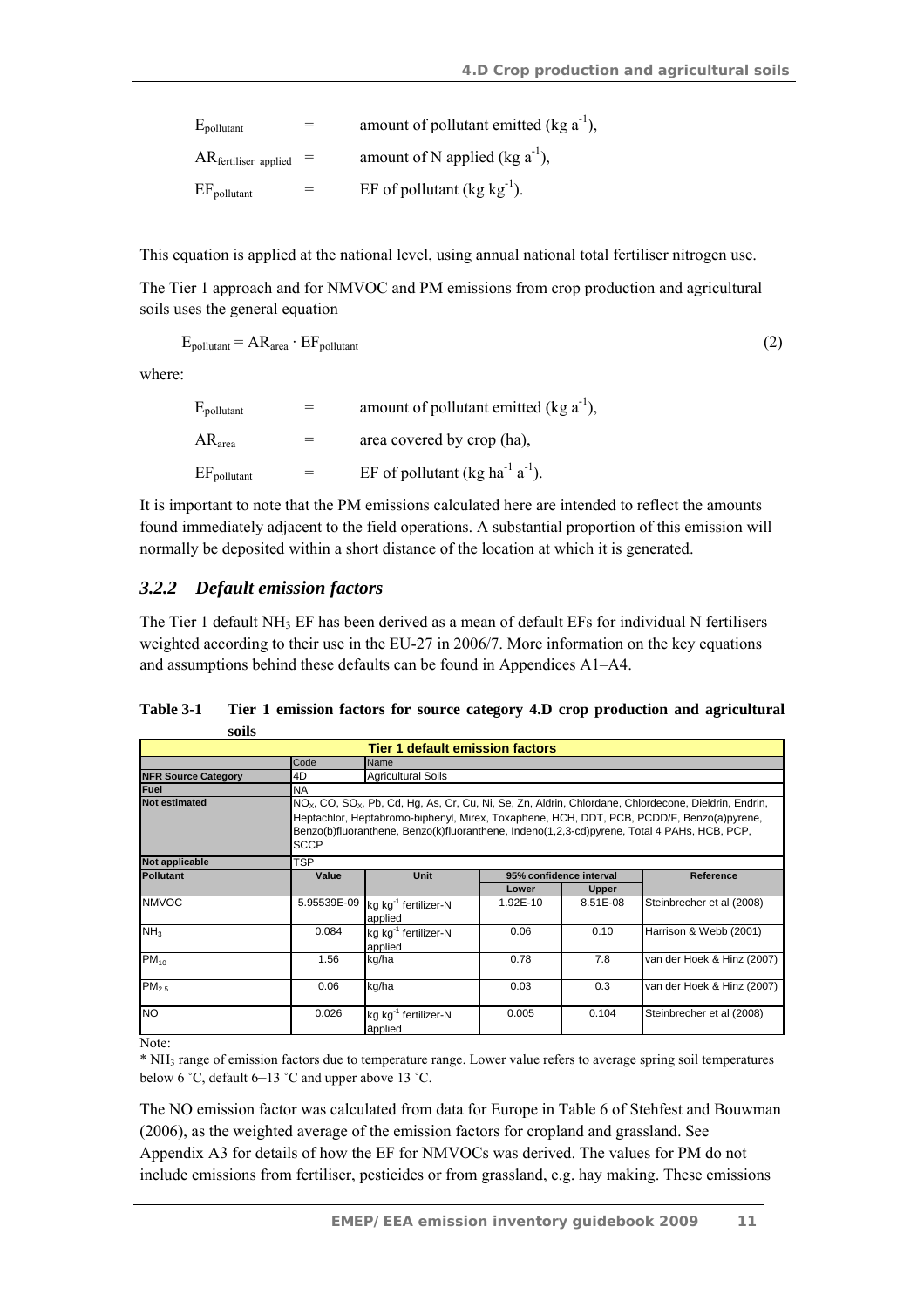are mainly from combine harvesting and soil cultivation. In Appendix A4, further information is provided on estimates of PM emissions. In the absence of specific data with which to produce EFs following the application of sewage sludge, as a first approximation the EFs for animal manure application reported in Chapter 4.B, Animal husbandry and manure management, may be used. It is suggested that for liquid sludge the EF for pig slurry (0.40, Table 3–5) be used, while for solid sludge the EF for solid pig manure (0.81, Table 3–5) be used. Both EFs are expressed as proportion of total ammoniacal N (TAN) in the manures applied and reported in kg  $NH<sub>3</sub>-N$ .

#### *3.2.3 Activity data*

Information is required on the annual consumption national of total N-fertiliser. Annual fertiliser consumption data may be collected from official country statistics, often recorded as fertiliser sales and/or as domestic production and imports. If country-specific data are not available, data from the International Fertiliser Industry Association (IFIA, 2002) on total fertiliser use by type and by crop, or from the Food and Agriculture Organisation of the United Nations (FAO, http://faostat.fao.org/) on mineral fertiliser consumption, can be used. The amounts and types of sewage sludge applied to land will also need to be known. To calculate emissions of NO data is also needed on additions of N in manures and excreta. Methods to estimate emissions of NO following manure application and from excreta deposited during grazing are provided in Chapter 4.B, Animal husbandry and manure management.

### **3.3 Tier 2 technology-specific approach**

#### *3.3.1 Algorithm*

#### **3.3.1.1 Ammonia**

Noting the interdependence of direct fertiliser emissions and subsequent emissions from foliage and decomposing residues from fertilised vegetation, the emissions are treated here as a single integrated term. These are estimated as proportional losses of the fertiliser-N use for each of the main fertiliser categories. Emissions from unfertilised crops are considered to be zero.

A simple calculation routine is provided to estimate an EF for each major type of fertiliser-N, according to the mean spring air temperature  $(t_s, {}^{\circ}C)$ . Spring is defined as beginning when the accumulated day degrees above 0 °C since 1 January have reached 400 °C (Tsum = 400 °C) and ending three months later. The justification for this is well established, as crop emissions are known to be larger in warmer climates (Fenn and Hossner, 1985; He et al., 1999).

**Step 1** is to partition the total area to which N fertiliser is applied into a number of climatic regions, according to mean spring air temperature. The temperature range within each region should not exceed  $7^{\circ}$ C. For example, if the mean spring air temperature varies between  $2^{\circ}$ C and 15 °C, the total area could be partitioned into the following regions; ts  $\leq 6$  °C,  $> 6$  °C,  $\leq 13$  °C,  $> 13 \degree C$ .

**Step 2** is to use the model in Table 3–2 to estimate emissions from each type of N fertiliser in each of the regions. The emission from each fertiliser type for each region is calculated as the product of the mass of fertiliser of that type applied in the region and the EF for that fertiliser type in that region. Emissions of  $NH_3$  from fertilisers applied to grass cut for hay or silage may be calculated using the same factors as for arable and other crops. In addition, the effect of calcareous soils is included through use of a multiplier on the basis of values for different areas.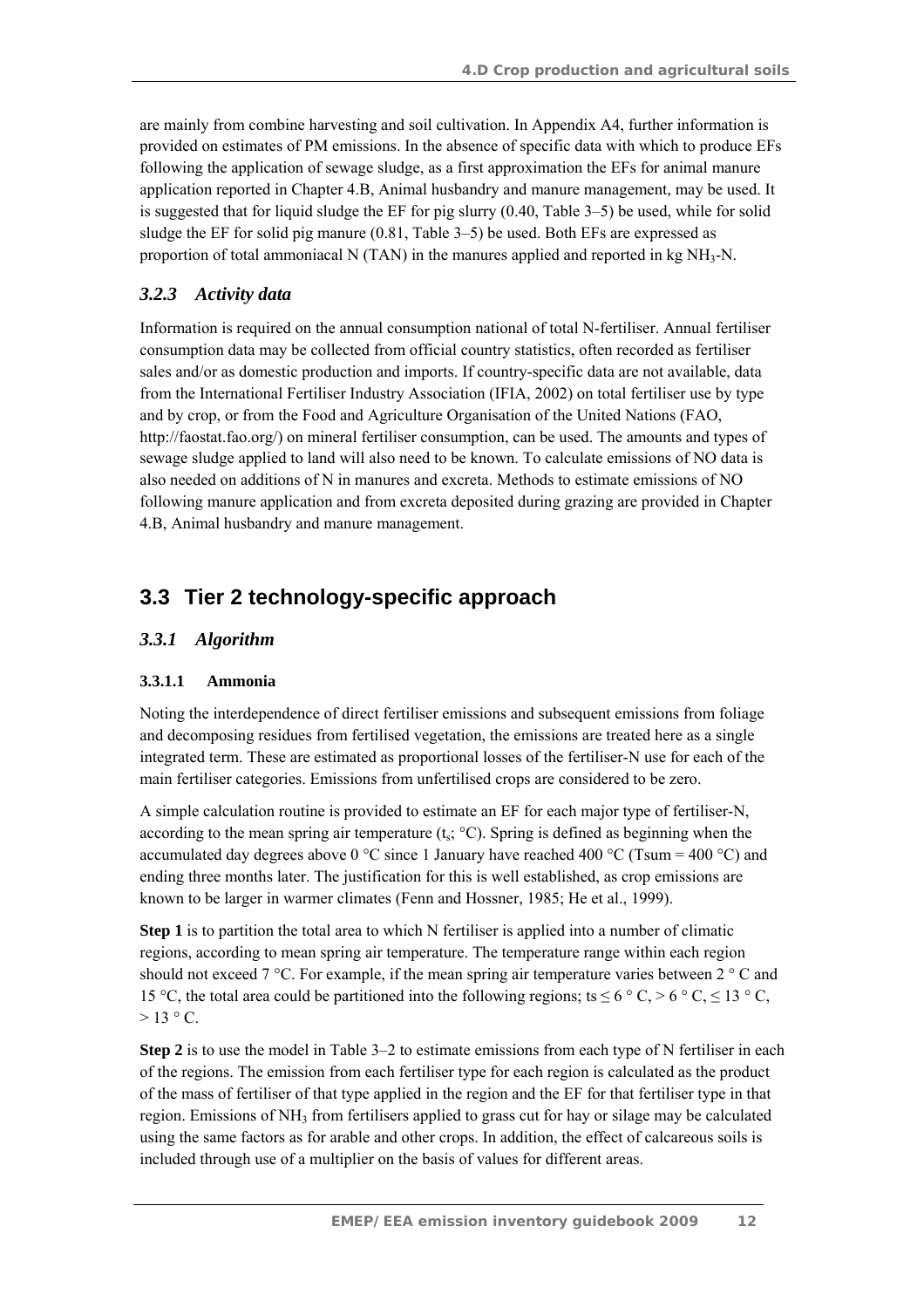$$
E_{\text{fert\_NH3}} = \sum_{i=1}^{I} \sum_{j=1}^{J} \left( m_{\text{fert\_i\_j}} \cdot EF_{i\_j} \cdot \left( 1 - p_{\text{alk\_j}} \cdot \left( 1 - c_i \right) \right) \right) \tag{3}
$$

where:

| $E_{\text{fert}\_\text{NH3}}=$ | emission flux (kg $a^{-1} NH_3$ ),                                               |
|--------------------------------|----------------------------------------------------------------------------------|
| $m_{\text{fert i}} =$          | mass of fertiliser-N applied as type i in the jth region (kg $a^{-1}$ , N),      |
| $EF_{i,i}$ =                   | EF for fertiliser type i in region j (kg NH <sub>3</sub> (kg N) <sup>-1</sup> ), |
| $p_{\text{alk }i}$             | proportion of the ith region where soil pH > 7.0,                                |
| $c_i$                          | soil pH multiplier for fertiliser type i.                                        |

**Step 3** is to calculate the ammonia emission from pasture grazed by livestock ( $E_{grav,NH3}$ ; kg a<sup>-1</sup>)  $NH<sub>3</sub>$ :

$$
E_{\text{grav NH3}} = E_{\text{grav}} \cdot 17/14 \tag{4}
$$

where

 $E_{\text{grav}}$  (kg a<sup>-1</sup>, NH<sub>3</sub>-N) is calculated in Step 14 of the Tier 2 methodology of calculating ammonia emission from Chapter 4.B, Animal husbandry and manure management.

**Step 4** is to calculate the total ammonia emission from soil  $(E_{NH3}; kg a^{-1} NH<sub>3</sub>)$ :

$$
E_{NH3} = E_{\text{fert\_NH3}} + E_{\text{graz\_NH3}} \tag{5}
$$

There is no Tier 2 approach for sewage sludge applications.

#### **3.3.1.2 Nitric oxide**

No Tier 2 methodology available; use Tier 1, but see Appendix A2 for discussion of proposed approaches.

#### **3.3.1.3 NMVOCs**

No Tier 2 methodology available; use Tier 1.

#### **3.3.1.4 PM**

Emissions should be calculated by multiplying the cultivated area of each crop by an EF and by the number of times the emitting practice is carried out.

$$
E_{PM} = \sum_{i=1}^{I} \sum_{n=0}^{N_{i-k}} EF_{PM_{i-k}} \cdot A_i \cdot n \tag{6}
$$

where

| $\rm E_{PM}$                            | emission of PM <sub>10</sub> or PM <sub>2.5</sub> from the ith crop in kg a <sup>-1</sup> , |
|-----------------------------------------|---------------------------------------------------------------------------------------------|
|                                         | number of crops grown,                                                                      |
| A.                                      | annual cropped area of the ith crop in ha,                                                  |
| $N_{i\;k}$                              | number of times the kth operation is performed on the ith crop, in $a^{-1}$ ,               |
| $\mathrm{EF}_{\mathrm{PM} \text{ i k}}$ | EF for the kth operation of the ith crop, in kg ha <sup>-1</sup> .                          |

The default values of the EF are shown in Tables 3–3 to 3–6.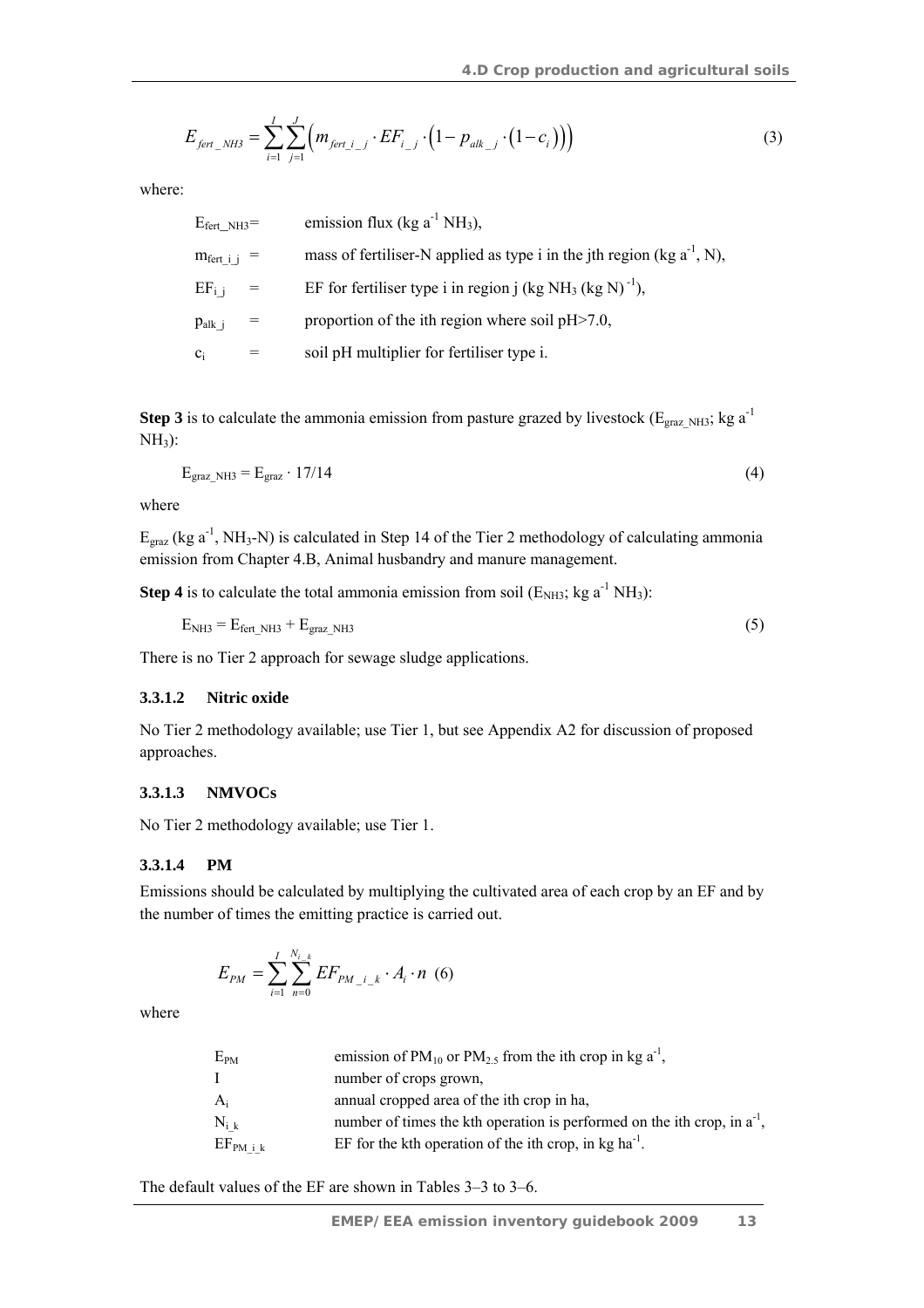It is important to note that the PM emissions calculated here are intended to reflect the amounts found immediately adjacent to the field operations. A substantial proportion of this emission will normally be deposited within a short distance of the location at which it is generated.

#### *3.3.2 Technology-specific emission factors*

#### **3.3.2.1 Ammonia**

For ease of reference, the  $NH<sub>3</sub>$  EF are summarized below in a single table.

Table 3-2 Emission factors for total NH<sub>3</sub> emissions from soils due to N fertiliser volatilization **and foliar emissions for various climatological regions with adjustments for**  emissions on soils of pH > 7.0. Values are kg NH<sub>3</sub> volatilized per kg fertiliser-N applied and the mean spring temperature  $t_s$  (in  $^{\circ}$ C). Derived from van der Weerden **and Jarvis (1997) and expert judgement** 

| <b>Fertiliser type</b>   | EF <sub>i</sub>         | <b>Multiplier</b> c |
|--------------------------|-------------------------|---------------------|
| Ammonium sulphate        | $= 0.0107 + 0.0006 t_s$ | $^{1)}10$           |
| Ammonium nitrate         | $= 0.0080 + 0.0001 t_s$ |                     |
| Calcium ammonium nitrate | $= 0.0080 + 0.0001 t_s$ |                     |
| Anhydrous ammonia        | $= 0.0127 + 0.0012 t_s$ | 4                   |
| Urea                     | $= 0.1067 + 0.0035 t_s$ |                     |
| Nitrogen solutions       | $= 0.0481 + 0.0025 t_s$ |                     |
| Ammonium phosphates      | $= 0.0107 + 0.0006 t_s$ | $^{1)}10$           |
| Other NK and NPK         | $= 0.0080 + 0.0001 t_s$ |                     |

Note

<sup>1)</sup> The multipliers are used when these fertilisers are applied to soils with  $pH > 7.0$  (Harrison and Webb, 2001).

#### **3.3.2.2 Nitric oxide**

No method is currently available.

#### **3.3.2.3 NMVOCs**

No method is currently available.

#### **3.3.2.4 PM**

Dry climate conditions = mediterranean climate, wet climate conditions = all other climates

| $1$ and $3 - 3$ |   | The $\overline{z}$ existent agricultural crop operations, in kg na $\overline{r}$ PM <sub>10</sub> , wet climate conditions |                |           |        |
|-----------------|---|-----------------------------------------------------------------------------------------------------------------------------|----------------|-----------|--------|
| Crop            |   | Soil cultivation                                                                                                            | Harvesting     | Cleaning  | Drying |
|                 |   |                                                                                                                             | K              |           |        |
|                 |   |                                                                                                                             | $\mathfrak{D}$ |           | 4      |
| Wheat           |   | 0.25                                                                                                                        | 0.49           | 0.19      | 0.56   |
| Rye             |   | 0.25                                                                                                                        | 0.37           | 0.16      | 0.37   |
| Barley          | 3 | 0.25                                                                                                                        | 0.41           | 0.16      | 0.43   |
| Oat             | 4 | 0.25                                                                                                                        | 0.62           | 0.25      | 0.66   |
| Other arable    | 5 | 0.25                                                                                                                        | NA             | <b>NA</b> | NA.    |
| Grass           | 6 | 0.25                                                                                                                        | 0.25           |           | 0      |

### T<sub>ion</sub> 3 F<sub>Fs</sub> for agricultural crop operations, in kg ha<sup>-1</sup> PM<sub>10</sub>, wet climate conditions

Note: grass includes hay making only.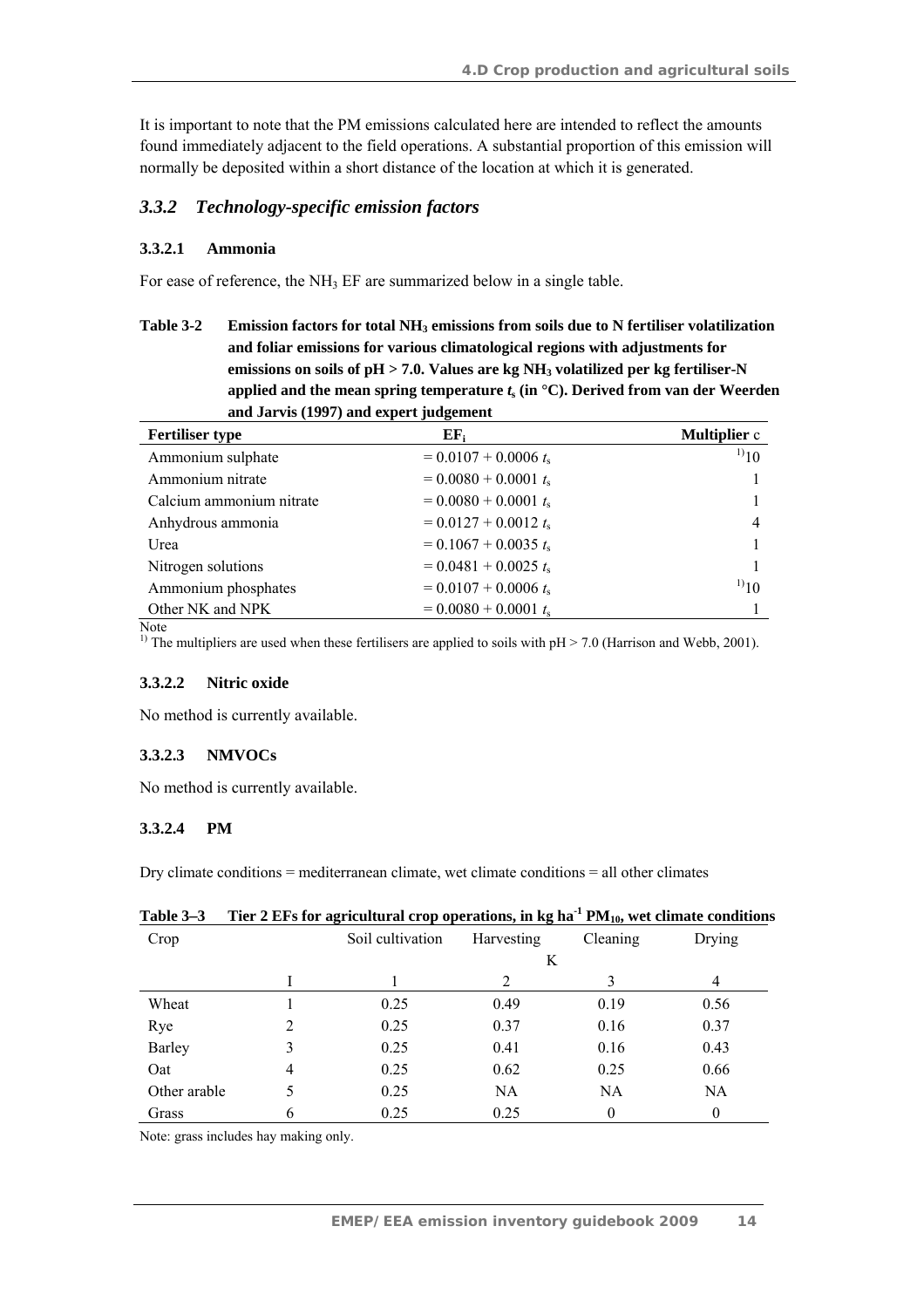| Crop         |   | Soil cultivation | Harvesting | Cleaning | Drying    |
|--------------|---|------------------|------------|----------|-----------|
|              |   |                  | k          |          |           |
|              |   |                  | າ          |          | 4         |
| Wheat        |   | 2.25             | 2.45       | 0.19     | 0         |
| Rye          |   | 2.25             | 1.85       | 0.16     | 0         |
| Barley       |   | 2.25             | 2.05       | 0.16     | 0         |
| Oat          | 4 | 2.25             | 3.10       | 0.25     | 0         |
| Other arable | 5 | 2.25             | <b>NA</b>  | NA       | <b>NA</b> |
| Grass        | O | 2.25             | 1.25       |          |           |

|  | Table 3–4 | Tier 2 EFs for agricultural crop operations, in kg ha <sup>-1</sup> PM <sub>10</sub> , dry climate conditions |  |  |
|--|-----------|---------------------------------------------------------------------------------------------------------------|--|--|
|--|-----------|---------------------------------------------------------------------------------------------------------------|--|--|

Note: grass includes hay making only.

Table 3–5 Tier 2 EFs for agricultural crop operations, in kg ha<sup>-1</sup> PM<sub>2.5</sub>, wet climate **conditions** 

| Crop          |                | Soil cultivation | Harvesting | Cleaning | Drying   |
|---------------|----------------|------------------|------------|----------|----------|
|               |                |                  | k          |          |          |
|               |                |                  | 2          | 3        | 4        |
| Wheat         |                | 0.015            | 0.02       | 0.009    | 0.168    |
| Rye           | 2              | 0.015            | 0.015      | 0.008    | 0.111    |
| <b>Barley</b> | 3              | 0.015            | 0.016      | 0.008    | 0.129    |
| Oat           | $\overline{4}$ | 0.015            | 0.025      | 0.0125   | 0.198    |
| Other arable  | 5              | 0.015            | NA         | NA       | NA.      |
| Grass         | 6              | 0.015            | 0.01       | 0        | $\theta$ |

Note: grass includes hay making only.

#### Table 3–6 Tier 2 EFs for agricultural crop operations, in kg ha<sup>-1</sup> PM<sub>2.5</sub>, dry climate **conditions**

| Crop         |   | Soil cultivation | Harvesting | Cleaning | Drying         |
|--------------|---|------------------|------------|----------|----------------|
|              |   |                  | $\bf k$    |          |                |
|              |   |                  | 2          | 3        | $\overline{4}$ |
| Wheat        |   | 0.12             | 0.098      | 0.0095   | $\theta$       |
| Rye          | 2 | 0.12             | 0.074      | 0.008    | $\theta$       |
| Barley       |   | 0.12             | 0.082      | 0.008    | $\theta$       |
| Oat          | 4 | 0.12             | 0.125      | 0.0125   | $\theta$       |
| Other arable | 5 | 0.12             | NA         | NA       | NA             |
| Grass        | 6 | 0.12             | 0.05       | $\theta$ | 0              |

Note: grass includes haymaking only.

*Source of default EFs - Van der Hoek and Hinz (2007).* 

#### *3.3.3 Activity data*

Information is required on the annual national consumption of the N-fertiliser types shown in Table 3–2. Annual fertiliser consumption data may be collected from official country statistics, often recorded as fertiliser sales and/or as domestic production and imports. If country-specific data are not available, data from the International Fertiliser Industry Association (IFIA, 2002) on total fertiliser use by type and by crop, or from the Food and Agriculture Organisation of the United Nations (FAO, http://faostat.fao.org/) on mineral fertiliser consumption, can be used. Fertiliser use also needs to be disaggregated by fertiliser type and climatic region for major crops. In addition, if ammonium sulphate or diammonium phosphate are significant sources, then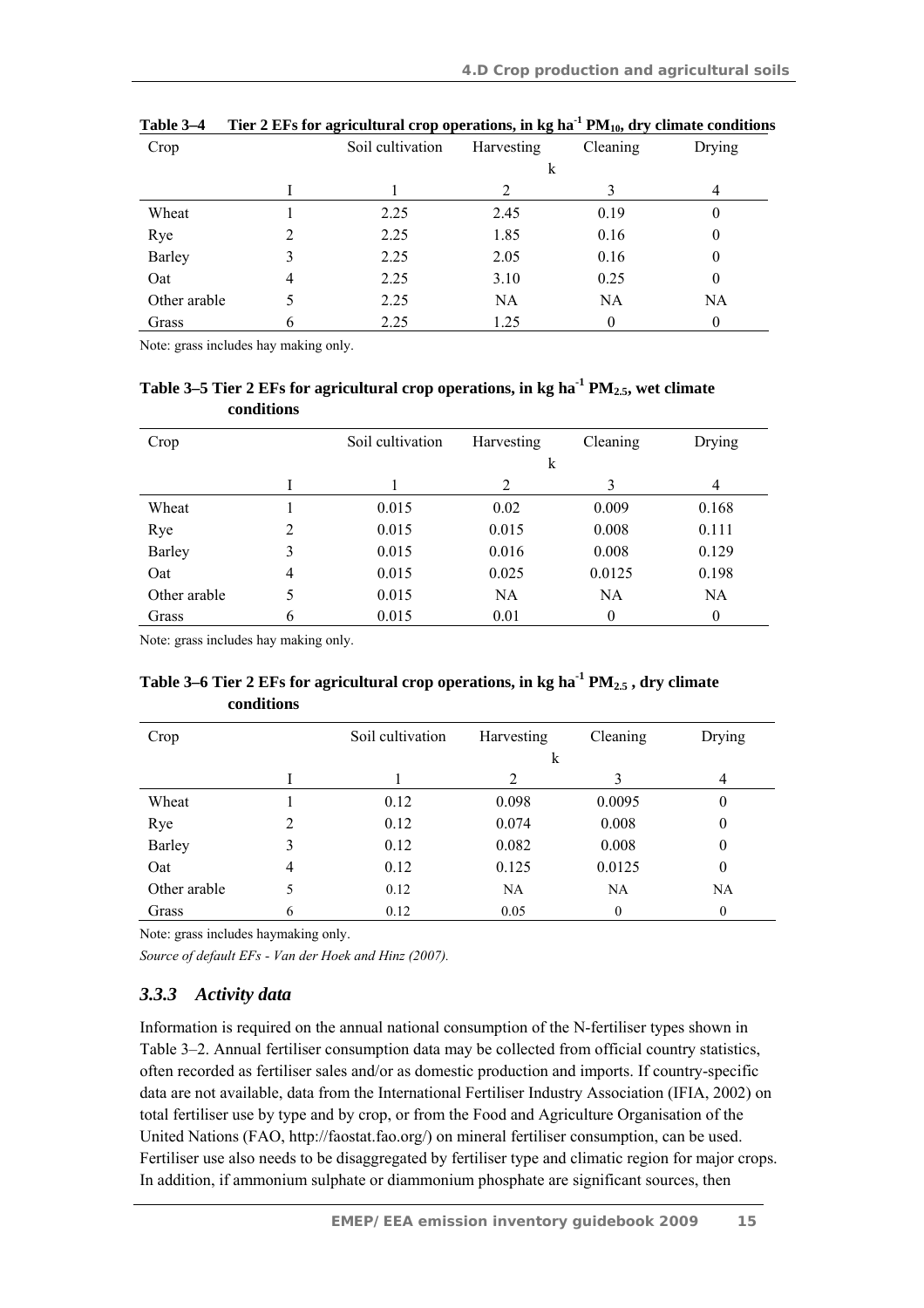information will be needed on the amounts of those fertilisers applied to soils of  $\leq$  and  $>$  pH 7.0. It should be noted that most data sources (including FAO) might limit reporting to agricultural N uses, although applications may also occur on forest land, settlements, or other lands. This unaccounted N is likely to account for a small proportion of the overall emissions. However, it is recommended that countries seek out this additional information whenever possible.

Where spatially disaggregated inventories of fertilised culture emissions are required (see subsection 4.7 of the present chapter), information on the spatial distribution of different crop types and average N-fertiliser inputs to each crop type may be used. In the absence of data on the use of different fertilisers for crop types, the average N-fertiliser inputs to crops may be combined with the average NH<sub>3</sub> EF for a country estimated: total NH<sub>3</sub> emission/total N-fertiliser consumption.

### **3.4 Tier 3 emission modelling and use of facility data**

#### *3.4.1 Algorithm*

Tier 3 methodologies are those that result in more accurate estimates of emissions than would be achieved using the Tier 2 methodology. This could include the use of alternative EFs, based on local measurement, the use of more detailed activity data and EFs or the use of process-based models. Users are encouraged to use Tier 3 methodologies wherever possible. If measures are taken to reduce emissions, such as those mentioned in subsection 2.4 above, it may be necessary to use a Tier 3 methodology to gain acceptance of the effect on emissions. For example, immediate incorporation of mineral fertiliser would reduce direct emissions, so the EF for the relevant type of fertiliser would require modification. In contrast, reducing fertiliser use by balancing fertiliser applications to crop requirements would not require a Tier 3 approach, since the effect would be adequately reflected by the change in the activity data.

For estimating NH3 emissions using Tier 3 methodology, process-based models are useful because in appropriate forms they can relate the soil and environmental variables responsible for  $NH<sub>3</sub>$ emissions to the size of those emissions. These relationships may then be used to predict emissions from whole countries or regions for which experimental measurements are impracticable. Models should only be used after validation by representative experimental measurements.

An example of a simple process-based model for estimating  $NH<sub>3</sub>$  emissions from fertiliser applications to agricultural land is provided by Misselbrook et al. (2004). This has been incorporated into the UK NARSES model and used for construction of the UK  $NH<sub>3</sub>$  emission inventory. Important influencing variables which are included in this model are type of N fertiliser, soil pH, land use, application rate, rainfall and temperature. Each fertiliser type is associated with a maximum potential emission ( $EF<sub>max</sub>$ ), which is modified by functions relating to the other variables (soil pH, land use, etc.,) to give an EF for a given scenario:

$$
EF = EF_{\text{max}} \cdot RF_{\text{soilpH}} \cdot RF_{\text{landuse}} \cdot RF_{\text{rate}} \cdot RF_{\text{rainfall}} \cdot RF_{\text{temperature}} \tag{7}
$$

where

RF is the reduction factor, expressed as a proportion, associated with the variable.

Process-based modelling could also be used to estimate emissions from legumes and unfertilised pastures. A Tier 3 methodology for NH3 emission from legumes could include alternative, empirically-derived values of the N fixation rate or EF used in equation 3.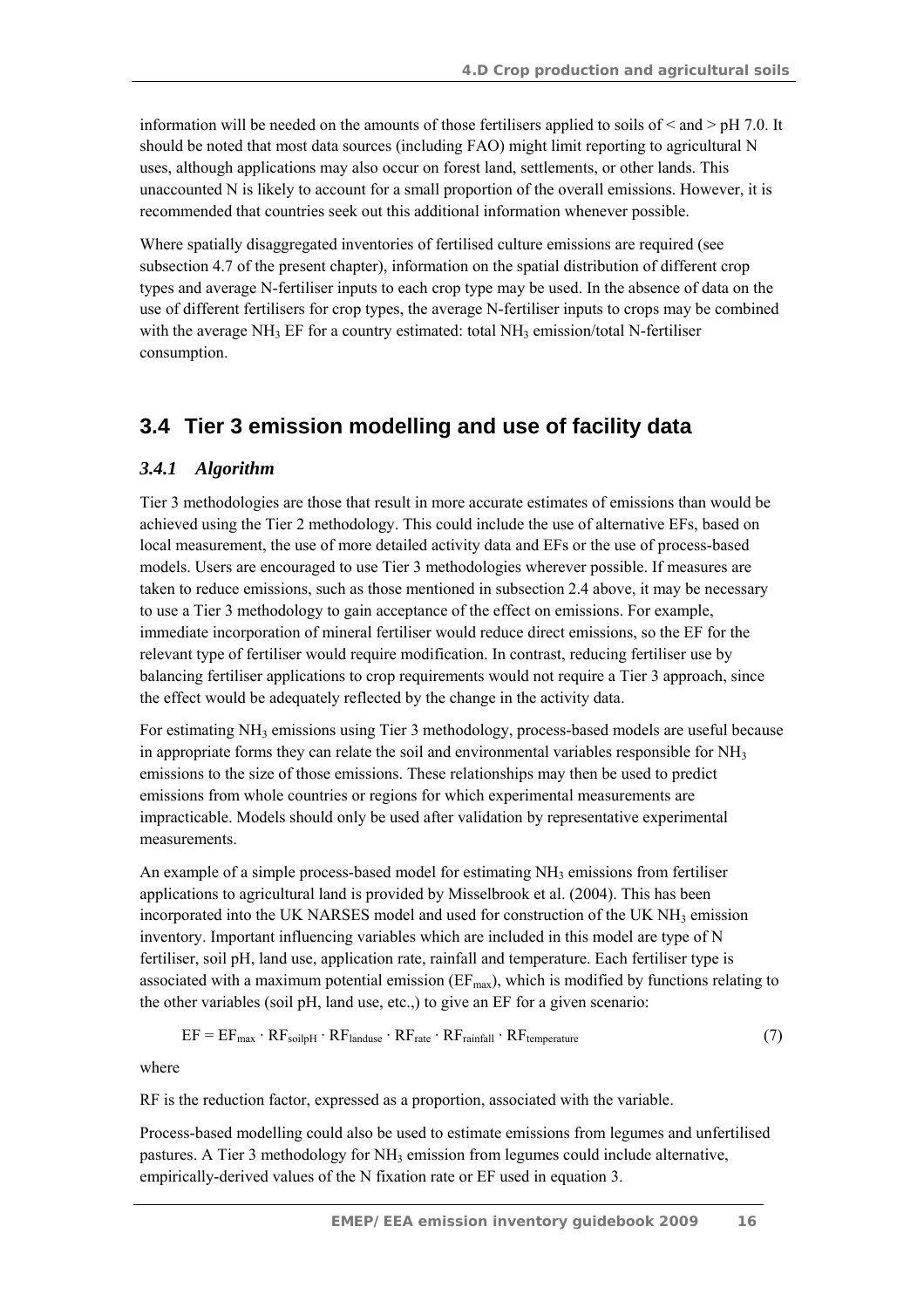### *3.4.2 Activity data*

Data will typically be required on type of N fertiliser applied, soil pH, land use, application rate, rainfall and temperature. Activity data for model input can be gathered from country-specific databases, trade associations (preferred) or, where these data are unavailable, can be found in different international databases: International Food Policy Research Institute (IFRI) and International Soil Reference and Information Centre (ISRIC) in Wageningen, Netherlands (www.isric.org); EUROSTAT (http://epp.eurostat.ec.europa.eu); CAPRI database (www.agp.unibonn.de/agpo/rsrch/capri/capri\_e.htm).

# **4 Data quality**

### **4.1 Completeness**

All nitrogenous fertilisers and all cropped land should be included. See Appendices A3.4.1 and A4.4.1 for NMVOC and PM.

## **4.2 Avoiding double counting with other sectors**

Caution is required to account for the possible double counting of fertiliser/foliar emissions from grazed grassland, noted in subsection 2.1.1. Where only the distribution of total grassland is available, estimates would need to be made of the fraction that is grazed, while account of the temporal overlap of grazing and soil emission should also be taken.

## **4.3 Verification**

There are no direct methods to evaluate total inventory estimates of NH<sub>3</sub> emissions from croplands, and verification is dependent on laboratory and micrometeorological field studies of emissions from example situations. In particular, many studies have focused on laboratory measurements and there is a need to provide long-term field measurements using micrometeorological techniques to estimate NH3 fluxes over a range of crop types in different climates.

Emissions of NO, NMVOC and PM cannot be verified except by field studies of emissions from example situations.

## **4.4 Developing a consistent time series and recalculation**

Ideally, the same method is used throughout the entire time series. However, the detail and disaggregation of emissions estimates from this source category may improve over time. In cases where some historic data are missing, it may be necessary to derive the data using other references or data sets. Estimates of the proportions of N fertilisers applied to soils of  $pH > 7.0$  may need to be derived based on expert judgment. Interannual changes in EF are not expected unless mitigation measures are undertaken. These factors should be changed only with the proper justification and documentation. If updated defaults for any of these variables become available through future research, inventory agencies must recalculate their historical emissions. It is important that the methods used reflect the results of action taken to reduce emissions and the methods and results are thoroughly documented. If policy measures are implemented such that activity data are affected directly (e.g., increased efficiency of fertiliser use resulting in a decrease in fertiliser consumption), the effect of the policy measures on emissions will be transparent, assuming the activity data is carefully documented. In cases where policy measures have an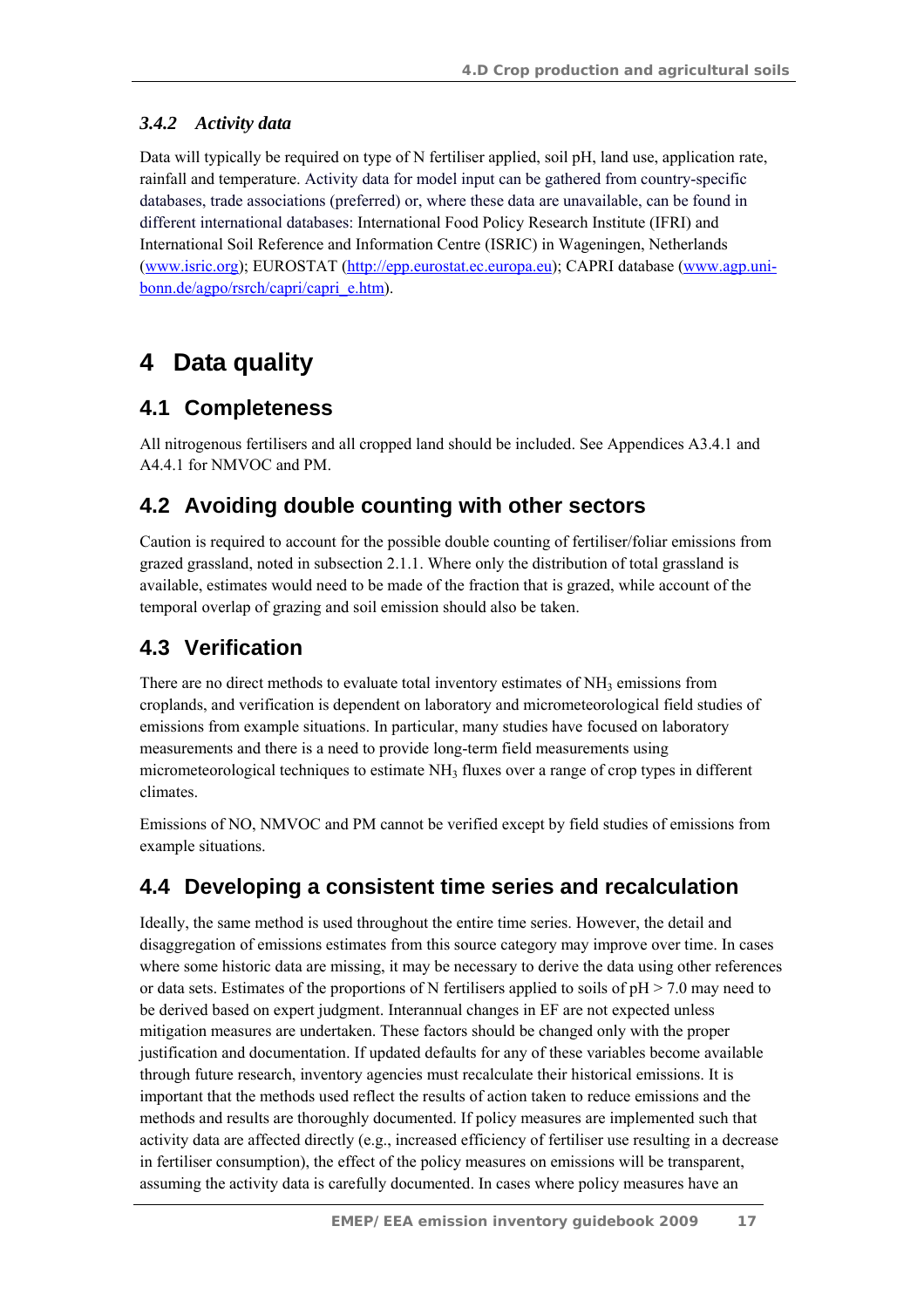indirect effect on activity data or EF (e.g., a change to the timing of fertiliser-N application), inventory input data should reflect these effects. The inventory text should thoroughly explain the effect of the policies on the input data.

## **4.5 Uncertainty assessment**

The main uncertainty lies in the generalization of EF, rather than the areas of crops under cultivation which is probably accurate in most countries to better than  $\pm$  10 %. Overall emissions are probably no better than  $\pm$  50 %.

The relative 95 %-confidence interval for the NO emission estimates may be regarded as from -80 % to +406 % as given by Stehfest and Bouwman (2006), thus overall uncertainty may be considered to be a factor of four. See also Appendix A2.4.5.

For NMVOCs, the uncertainty in the emission potential of plant species accounts for about half of the overall uncertainty of a factor of four for, e.g. an annual emission inventory of Great Britain (Stewart et al., 2003). See also Appendix A3.4.5.

No uncertainty can be given for the first estimates of PM, but will be probably in the range of one order of magnitude depending on the high variations of EFs and activity data.

### *4.5.1 Activity data uncertainties*

Application of fertiliser-N may be estimated with an accuracy of  $\pm 10\%$ ; other factors such as returns of N in manures may be estimated to within  $\pm$  25 %. With respect to national data on crop areas, an uncertainty of  $\leq$  5 % is assumed, with a normal distribution.

## **4.6 Inventory quality assurance/quality control QA/QC**

Guidance on the checks of the emission estimates that should be undertaken by the persons preparing the inventory are given in the General Guidance Chapter 6, Inventory management. Some issues of particular relevance are given here.

#### *Review of emission factors*

The inventory compiler should review the default EFs and document the rationale for selecting specific values. If using country-specific factors, the inventory compiler should compare them with the default EFs reported here. Also, if accessible, relate to country-specific EFs used by other countries with comparable circumstances. Differences among country-specific factors and default or other country factors should be explained and documented.

#### *Review of any direct measurements*

If using factors based on direct measurements, the inventory compiler should review the measurements to ensure that they are representative of the actual range of environmental and management conditions, and interannual climatic variability, and were developed according to recognised standards (IAEA, 1992). The QA/QC protocol in effect at the sites should also be reviewed and the resulting estimates compared between sites and with default-based estimates.

#### *Activity data check*

The inventory compiler should compare country-specific data on mineral fertiliser consumption with fertiliser usage data from the IFA and mineral fertiliser consumption estimates from the FAO. National crop production statistics should be compared with FAO crop production statistics.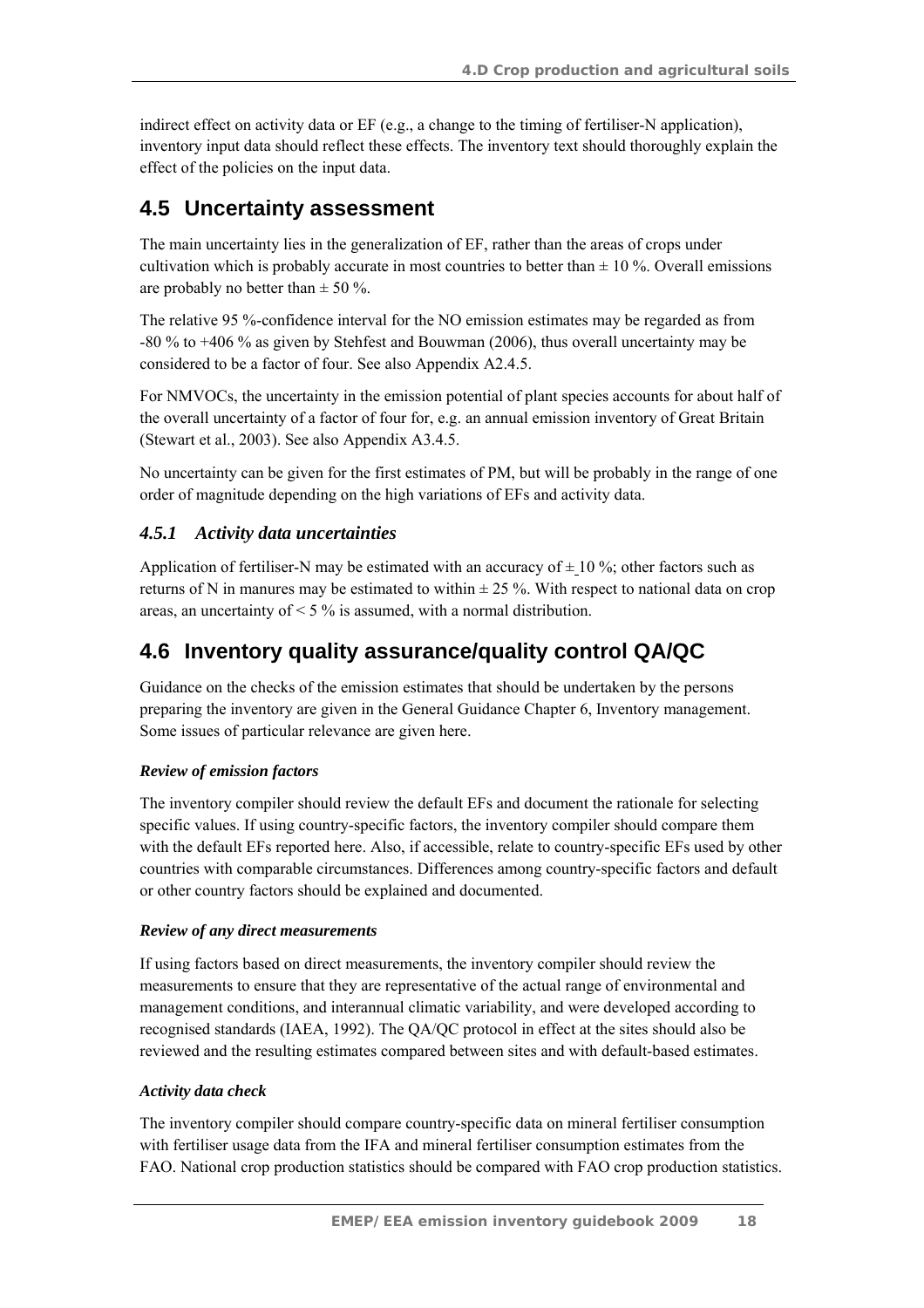## **4.7 Gridding**

Emissions due to N-fertiliser application may be spatially- as well as temporally-disaggregated using census data on the distribution of different crops and the application data statistics, together with mean fertiliser-N inputs to those crops, and climatic information as outlined in Appendices A1.4.7 and A2.4.7.

In the absence of specific data for NMVOC emissions from different agricultural crops, there appears to be little scope at present for spatially disaggregating NMVOC emissions. Emissions of NMVOCs are likely to differ according to crop type, crop growth stage, soil type, cultivation and weather conditions. Some temporal disaggregation may be possible, if seasonal variations in emissions by non-agricultural plants, can be assumed to be valid for fertilised crops.

Specific yield is one factor which may influence PM emissions during harvesting. More important are climatic conditions and soil composition in the particular cereal-growing regions. This is important because there are large regional differences in plant production depending on the properties of soil and climate and the requirements of the end user.

## **4.8 Reporting and documentation**

General guidance on reporting and documentation is given in the General Guidance Chapter 6, Inventory management.

The main supplementary documentation required for applying the estimates in this chapter are details of national N-fertiliser consumption. The approximate timing of soil cultivation, including crop residue incorporation, will also be useful. Where disaggregated estimates are to be made, details on N application rates to crops and spatially disaggregated crop distribution are needed.

The use of temperature and soil pH-dependent data presupposes knowledge and documentation of regional spring air temperatures and soil pH distribution.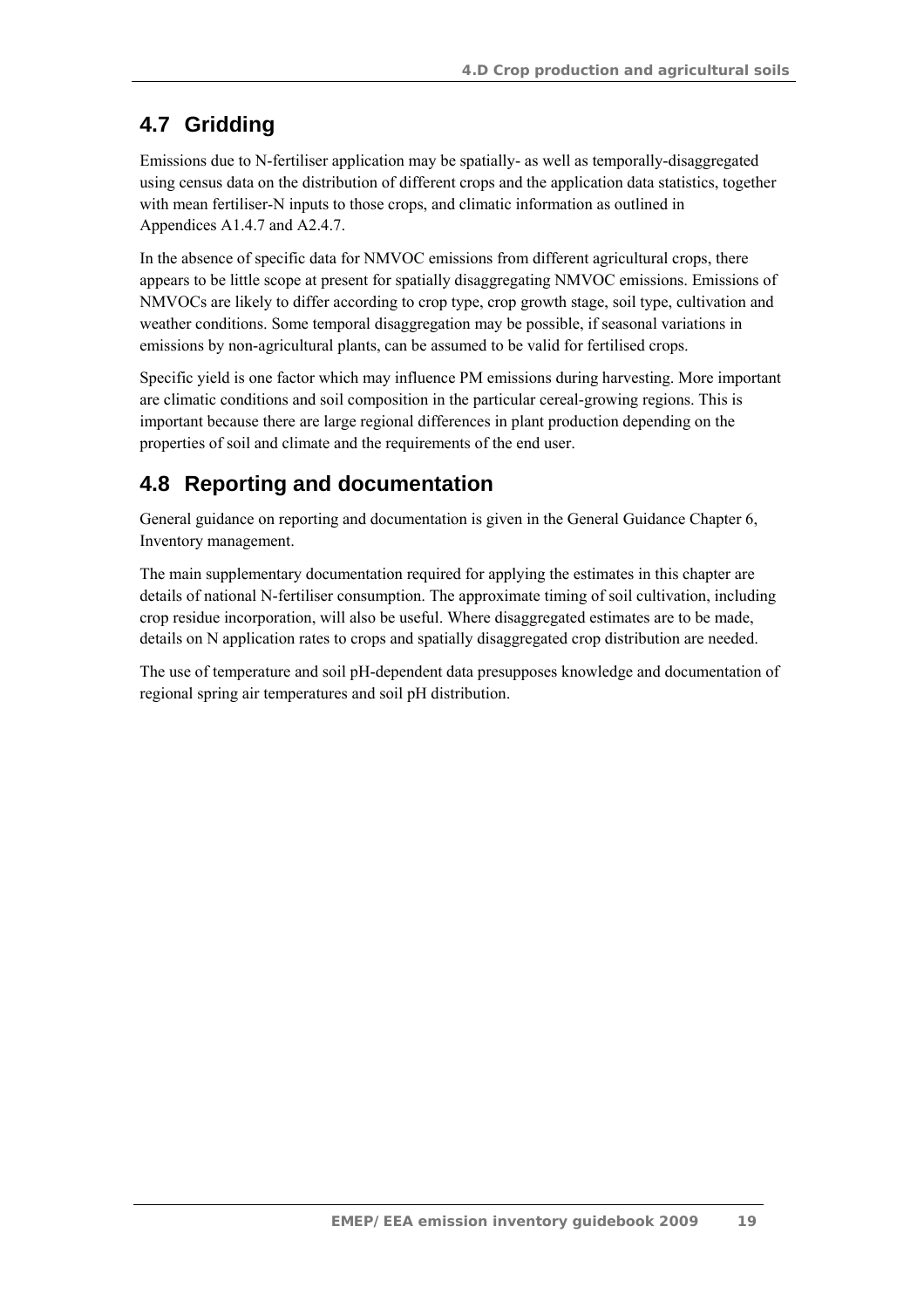# **5 References**

Aneja, V.P., Holbrook, B., Robarge, W.P. (1997). 'Nitrogen Oxide Flux from an Agricultural Soil during winter fallow in the Upper Coastal Plain of North Carolina, USA', Journal of the *Air and Waste Management Association*, 47, pp. 800–805.

Asman, W.A.H. (1992). Ammonia emission in Europe: updated emission and emission variations. RIVM report 228471008. RIVM, Bilthoven, Netherlands.

Aura, E. (1967). 'Effect of the placement of fertiliser on the development of spring wheat', Journal of the Scientific Agricultural Society of Finland, 39, pp. 148–155.

Bacon, P.E., Hoult, E.H., Lewin, L.G., McGarity, J.W. (1988). 'Ammonia volatilization from drill sown rice bays', *Fertiliser research*, 16, pp. 257–272.

Bouwman, A.F., Boumans, L.J.M., Batjes, N.H. (2002a). 'Modelling global annual N<sub>2</sub>O and NO emissions from fertilised fields', *Global Biogeochemical Cycles*, 16, pp. 1080.

Bouwman, A.F., Boumans, L.J.M., Batjes, N.H. (2002b). 'Estimation of global NH<sub>3</sub> volatilization loss from synthetic fertilisers and animal manure applied to arable lands and grasslands', *Global Biogeochemical Cycles*, 16, pp. 1024.

Civerolo, K.L., Dickerson, R.R. (1998). 'Nitric oxide emissions from tilled and untilled cornfields', *Agriculture Forest Meteorology*, 90, pp. 307–311.

Denmead, O.T., Nulsen, R., Thurtell, G.W. (1978). 'Ammonia exchange over a corn crop', *Soil Science Society of America Journal*, 42, pp. 840–842.

ECETOC (1994). 'Ammonia emissions to air in western Europe'. Technical report 62. European Centre for Ecotoxicology and Toxicology of Chemicals, Brussels. FAO http://faostat.fao.org/

FAO Production Yearbook, http://faostat.fao.org/. FAO Statistical Yearbooks 2005/2006. www.fao.org/economic/ess/publications-studies/statistical-yearbook/fao-statistical-yearbook-2005-2006/en/

Fenn, L.B., Hossner, L.R. (1985). 'Ammonia volatilization from ammonium or ammoniumforming fertilisers', *Advances in Soil Science*, 1, pp. 123–169.

Freibauer, A., Kaltschmitt, M., eds. (2000). 'Emission Rates and Emission Factors of Greenhouse Gas Fluxes in Arable and Animal Agriculture'. Project report Task 1. EU Concerted Action 'Biogenic Emissions of Greenhouse Gases Caused by Arable and Animal Agriculture' (FAIR3- CT96-1877). Universität Stuttgart, Institut für Energiewirtschaft und Rationelle Energieanwendung, pp. 375.

Harrison, R., Webb, J. (2001). 'A Review of the effect of N fertiliser form on gaseous N emissions', *Advances in Agronomy*, 73, pp. 65–108.

He, Z.L., Alva, A.K., Calvert, D.V., Banks, D.J. (1999). 'Ammonia volatilization from different fertiliser sources and effects of temperature and soil pH', *Soil Science*, 164, pp. 750–758.

Hewitt, C.N., Street, R.A. (1992). 'A qualitative assessment of the emission of non-methane hydrocarbons from the biosphere to the atmosphere in the U.K: Present knowledge and uncertainties', *Atmospheric Environment*, 26A, pp. 3069–3077.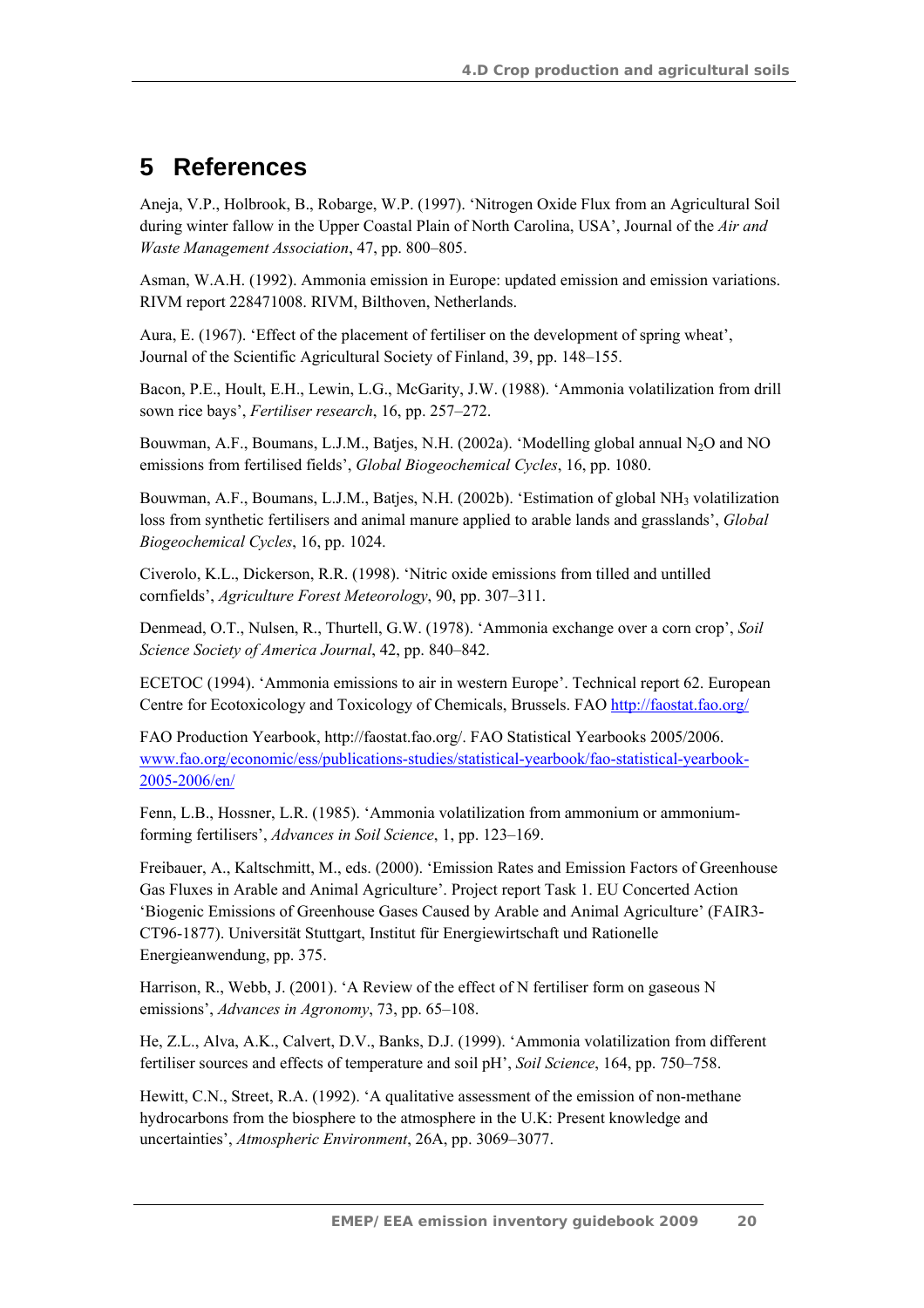Humphreys, E., Freney, J.R., Muirhead, W.A., Denmead, O.T., Simpson, J.R., Leuning, R., Trevitt, A.C.F., Obcemea, W.N., Wetselaar, R., Cai G-X. (1988). 'Loss of ammonia after application of urea at different times to dry-seeded irrigated rice', *Fertiliser Research*, 16, pp. 47– 58.

IAEA (1992). 'Manual on measurement of methane and nitrous oxide emissions from agriculture', IAEA-TECDOC-674, pp. 91.

IFIA — International Fertiliser Industry Association (2002). World fertiliser consumption statistics. International Fertiliser Industry Association Limited, Paris. www.fertiliser.org/ifa/statistics.asp and sources mentioned therein.

König, G., Brunda, M., Puxbaum, H., Hewitt, C. N., Duckham, S.C., Rudolph, J. (1995). 'Relative contribution of oxygenated hydrocarbons to the total biogenic VOC emissions of selected mid-European agricultural and natural plant species', *Atmospheric Environment*, 29, pp. 861–874.

Misselbrook, T.H., Sutton, M.A., Scholefield, D. (2004). 'A simple process-based model for estimating ammonia emissions from agricultural land after fertiliser applications', *Soil Use and Management* 20, pp. 365–372.

Nemitz, E., Sutton, M.A., Gut, A., San José, R., Husted, S., Schjørring, J.K. (2000). 'Sources and sinks of ammonia within an oilseed rape canopy', *Agriculture and Forest Meteorology*, 105, pp. 385–404.

Patel, S.K., Panda, D., Mohanty, S.K. (1989). 'Relative ammonia loss from urea-based fertilisers applied to rice under different hydrological situations', *Fertiliser Research*, 19, pp. 113–120.

Remde, A., Conrad, R. (1991). 'Role of nitrification and denitrification for NO metabolism in soils', *Biogeochemistry*, 12, pp. 189–205.

Schjørring, J.K., Mattsson, M. (2001). 'Quantification of ammonia exchange between agricultural cropland and the atmosphere: Measurements over two complete growth cycles of oilseed rape, wheat, barley and pea', *Plant and Soil*, 228, pp. 105–115.

Skiba, U., Ball, B. (2002). 'The influence of tillage on NO and  $N_2O$  fluxes under spring and winter barley', *Soil Use and Management*,18, pp. 340–345.

Skiba, U., Fowler, D., Smith, K.A. (1997). 'Nitric oxide emissions from agricultural soils in temperate and tropical climates: Sources, controls and mitigation options', *Nutrient Cycling in Agroecosystems*, 48, pp. 75–90.

Stehfest, E., Bouwman, L. (2006). 'N<sub>2</sub>O and NO emission from agricultural fields and soils under natural vegetation: summarizing available measurement data and modelling of global annual emissions', *Nutrient Cycling in Agroecosystems*, 74, pp. 1385–1314.

Stewart, E.H., Hewitt, C.N., Bunce, R.G.H., Steinbrecher, R., Smiatek, G., Schoenemeyer, T., (2003). 'A highly spatially and temporally resolved inventory for biogenic isoprene and monoterpene emissions — Model description and application to Great Britain', *Journal of Geophysical Research* D108 (20), pp. 4644.

Steinbrecher, R., Smiatek, G., Köble, R., Seufert, G., Theloke, J., Hauff,K., Ciccioli, P., Vautard, R. (2008). 'VOC emissions from Natural and Semi-Natural Vegetation for Europe and neighbouring countries in the East and South: Intra-/Inter-Annual Variability', *Atmospheric Environment* (submitted).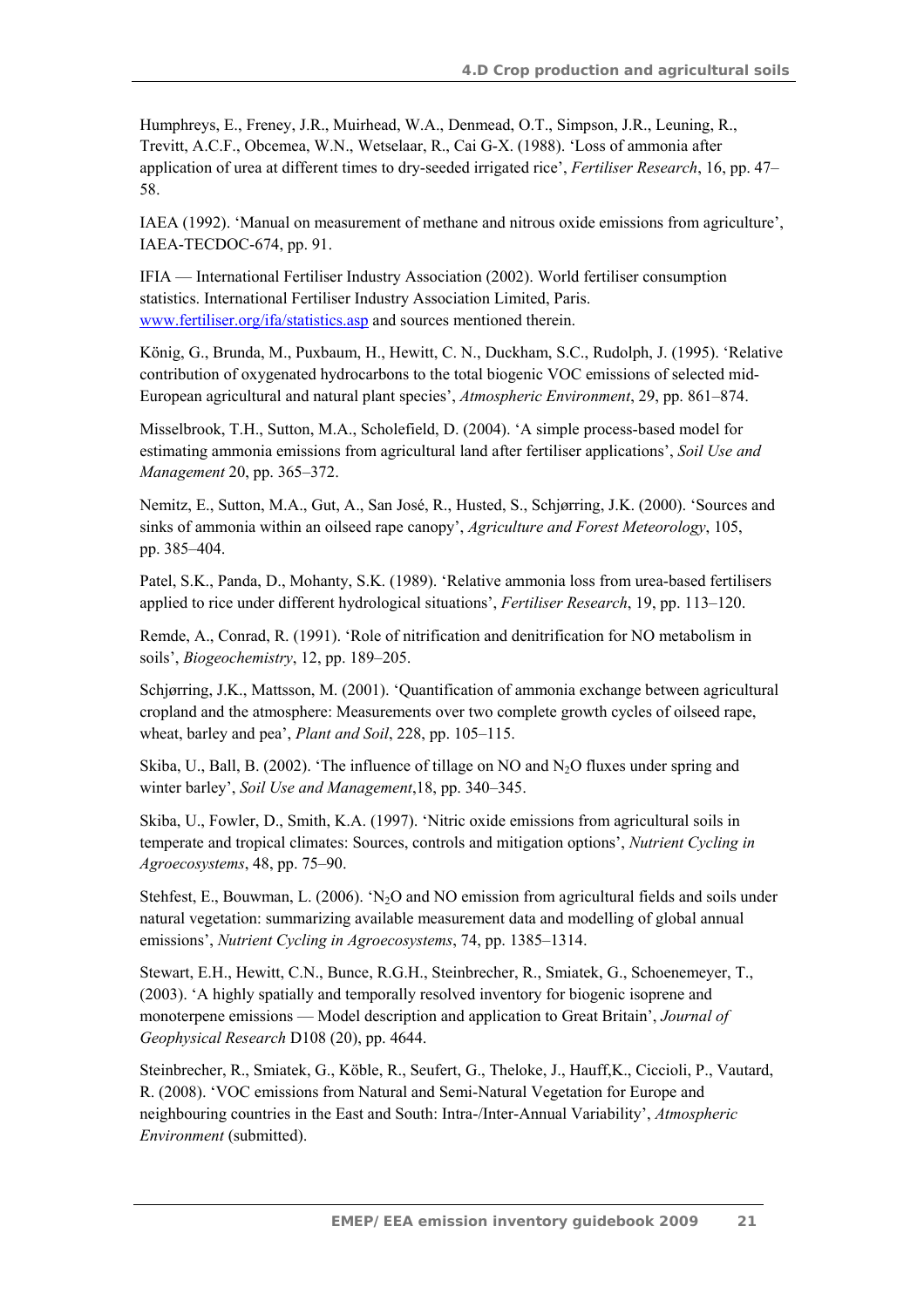Sutton, M.A., Pitairn, C.E.R., Fowler, D. (1993). 'The exchange of ammonia between the atmosphere and plant communities', *Advances in Ecological Research*, 24, pp. 301–393.

Sutton, M.A., Place, C.J., Eager, M., Fowler, D., Smith, R.I. (1995b). 'Assessment of the magnitude of ammonia emissions in the United Kingdom', *Atmospheric Environment*, 29, pp. 1393–1411.

van der Hoek, K., Hinz, T. (2007). 'Particulate matter emissions from arable production-a guide for UNECE emission inventories'. In: Hinz, T., Tamoschat-Depolt, K. (Eds). Particulate Matter in and from Agriculture. Special Issue 308, pp. 15–19. Landbauforschung Völkenrode.

Venterea, R.T., Rolston, D.E.E., Cardon, Z.G. (2005). 'Effects of soil moisture, physical, and chemical characteristics on abiotic nitric oxide production', *Nutrient Cycling in Agroecosystems*, 72, pp. 27–40.

Vlek, P.L.G., Craswell, E.T. (1979). 'Effect of Nitrogen Source and Management on Ammonia Volatilization Losses from Flooded Rice-Soil Systems', *Soil Science Society of America Journal*, 43, pp. 352–358.

Watson, C.J., Poland, P., Allen, M.B.D. (1998). 'The efficacy of repeated applications of the urease inhibitor N-(n-butyl) thiophosphoric triamide for improving the efficiency of urea fertiliser utilization on temperate grassland', *Grass and Forage Science* 53, pp. 137–145.

Weerden van der, T.J., Jarvis, S.C. (1997). 'Ammonia emission factors for N-fertilisers applied to two contrasting grassland soils', *Environmental Pollution*, 95, pp. 205–211.

Whitehead, D.C., Lockyer, D.R. (1989). 'Decomposing grass herbage as a source of ammonia in the atmosphere', *Atmospheric Environment*, 23, pp. 1867–1869.

Williams, E.J., Guenther, A., Fehsenfeld, F.C. (1992). 'An inventory of nitric oxide emissions from soils in the United States', *Journal of Geophysical Research*, 97, pp. 7511–7519.

Yan, X., Akimoto, H., Ohara, T. (2003). 'Estimation of nitrous oxide, nitric oxide and ammonia emissions from croplands in East, Southeast and South Asia', *Global Change Biology*, 9, pp. 1080–1096.

## **5.1 Bibliography**

See in particular: Asman (1992), Bouwman (1996), ECETOC (1994), Holtan-Hartwig and Bøckman (1994), Intergovernmental Panel on Climate Change (IPPC)/ Organisation for Economic Co-operation and Development (OECD) (1995), Skiba et al. (1997), Sutton et al. (1995b), and Harrison and Webb (2001).

## **6 Point of enquiry**

Enquiries concerning this chapter should be directed to the relevant leader(s) of the Task Force on Emission Inventories and Projection's expert panel on Agriculture and Nature. Please refer to the TFEIP website (tfeip-secretariat.org/) for the contact details of the current expert panel leaders.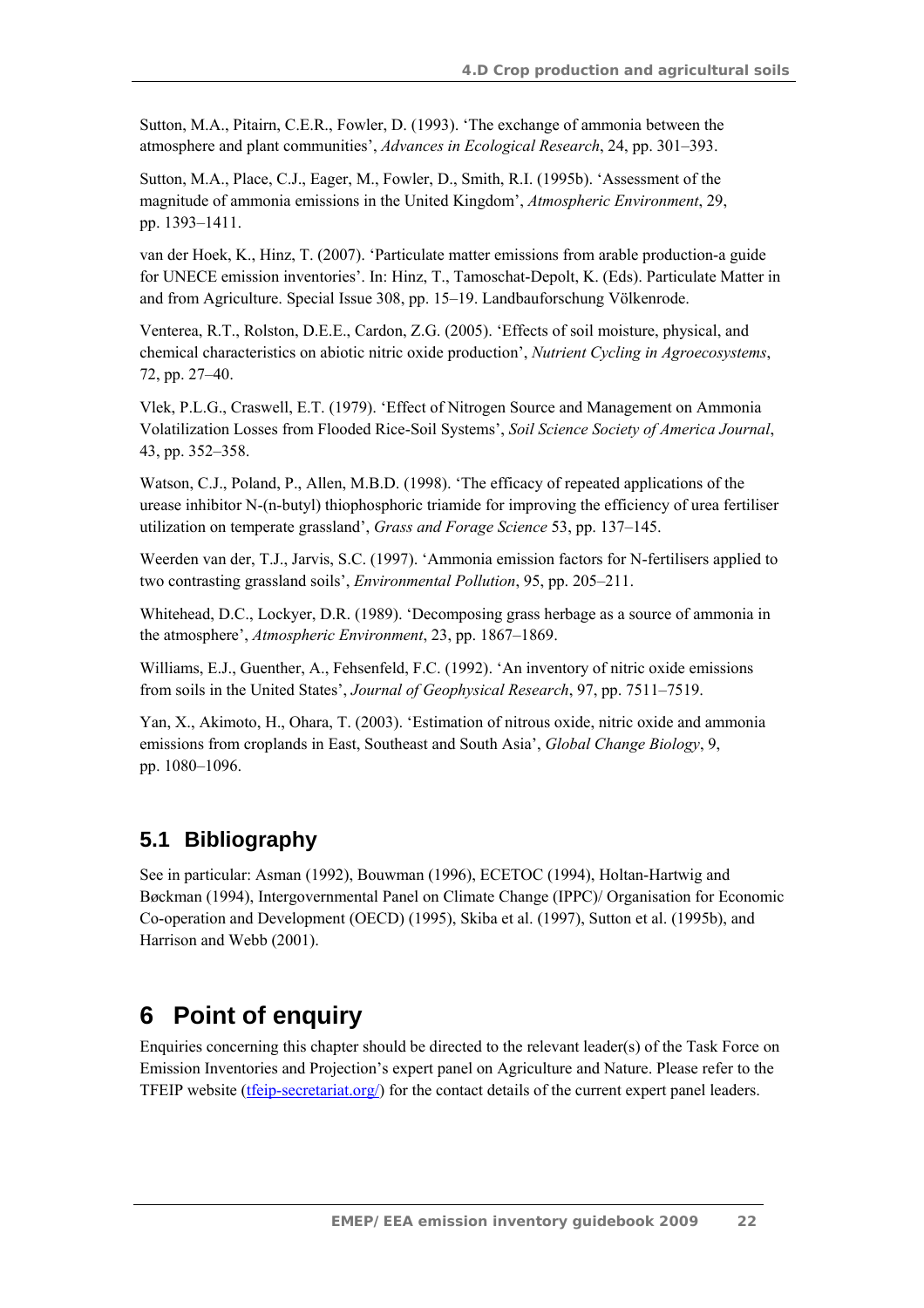## **Appendix A1 Ammonia**

### **A1.2 Description of sources**

#### *A1.2.1 Process description*

Ammonia volatilization is a physic-chemical process which results from the equilibrium (described by Henry's law) between gaseous phase  $NH_3$  and  $NH_3$  in solution (equation A1.1), NH<sub>3</sub> in solution is in turn maintained by the equilibrium between ammonium  $(NH_4^+)$  and  $NH_3$ (equation A1.2):

$$
NH_3\ (aq) \leftrightarrow NH_3\ (g) \tag{A1.1}
$$

$$
NH_4^+(aq) \leftrightarrow NH_3\left(aq\right) + H^+\left(aq\right) \tag{A1.2}
$$

High pH (i.e. low  $[H^+(aq)]$ ) favours the right-hand side of equation (A1.2), resulting in a greater concentration of  $NH_3$  in solution and also, therefore, in the gaseous phase. Thus, where the soil is buffered at pH values less than *ca.* 7, the dominant form of ammoniacal-N (NH<sub>x</sub>) will be NH<sub>4</sub><sup>+</sup> and the potential for volatilization will be small. In contrast, where the soil is buffered at higher pH values, the dominant form of  $NH_x$  will be  $NH_3$  and the potential for volatilization will be large, although other chemical equilibriums may serve to increase or decrease this.

While  $NH<sub>3</sub>$  emissions tend to increase with soil pH, there is a strong interaction between the fertiliser and the soil solution which may (e.g. for urea) override the effects of initial soil pH through hydrolysis and precipitation reactions. Important in this regard is the effect of the soil cation exchange capacity (CEC); large soil CEC (more specifically, high  $NH_4^+$  retention) tends to reduce NH<sub>3</sub> volatilization potential by reducing the concentration of NH<sub>4</sub><sup>+</sup> in the soil solution by adsorption of  $NH_4^+$  on the exchange sites.

The ambient soil pH results in the establishment of bicarbonate-carbonate equilibrium with dissolved carbon dioxide  $(CO<sub>2</sub>)$ :

$$
CO_2 \ (aq, \ g) \leftrightarrow H_2CO_3 \ (aq) \leftrightarrow HCO_3^- \ (aq) + H^+ \ (aq) \leftrightarrow CO_3^{2-} \ (aq) + 2H^+ \ (aq) \tag{A1.3}
$$

In acid soils, this equilibrium lies to the left, so that the concentration of free carbonate  $(CO<sub>3</sub><sup>2</sup>)$ ions is negligible. However, in alkaline (calcareous) soils, the  $CaCO<sub>3</sub>$  solubility equilibrium also becomes important:

$$
Ca^{2+} (aq) + CO_3^{2-} (aq) \leftrightarrow CaCO_3 (s)
$$
 (A1.4)

It is apparent that the addition of soluble  $Ca^{2+}$  will move this equilibrium (A1.4) to the right. reducing the concentration of  $CO_3^2$  in solution, thus generating additional H<sup>+</sup> ions (i.e. reducing the pH) via equilibrium (A1.3). Further, the addition of any other ion which forms sparingly soluble salts with Ca<sup>2+</sup> (e.g. sulphate) will act in the opposite manner by reducing  $\lceil Ca^{2+} \rceil$  and hence increasing  $[CO<sub>3</sub><sup>2</sup>](A1.4)$ . This will move equilibrium (A1.3) to the right and reduce [H<sup>+</sup>] (i.e. increase pH).

Meteorological conditions and time of application in relation to crop canopy development (Holtan-Hartwig and Bøckmann, 1994; Génermont, 1996) also have an influence. Emissions of  $NH<sub>3</sub>$  increase with increasing temperature and wind speed. Emissions may be reduced if significant rainfall occurs during the main volatilization period, essentially in the 10 days after fertiliser application (Misselbrook et al., 2004).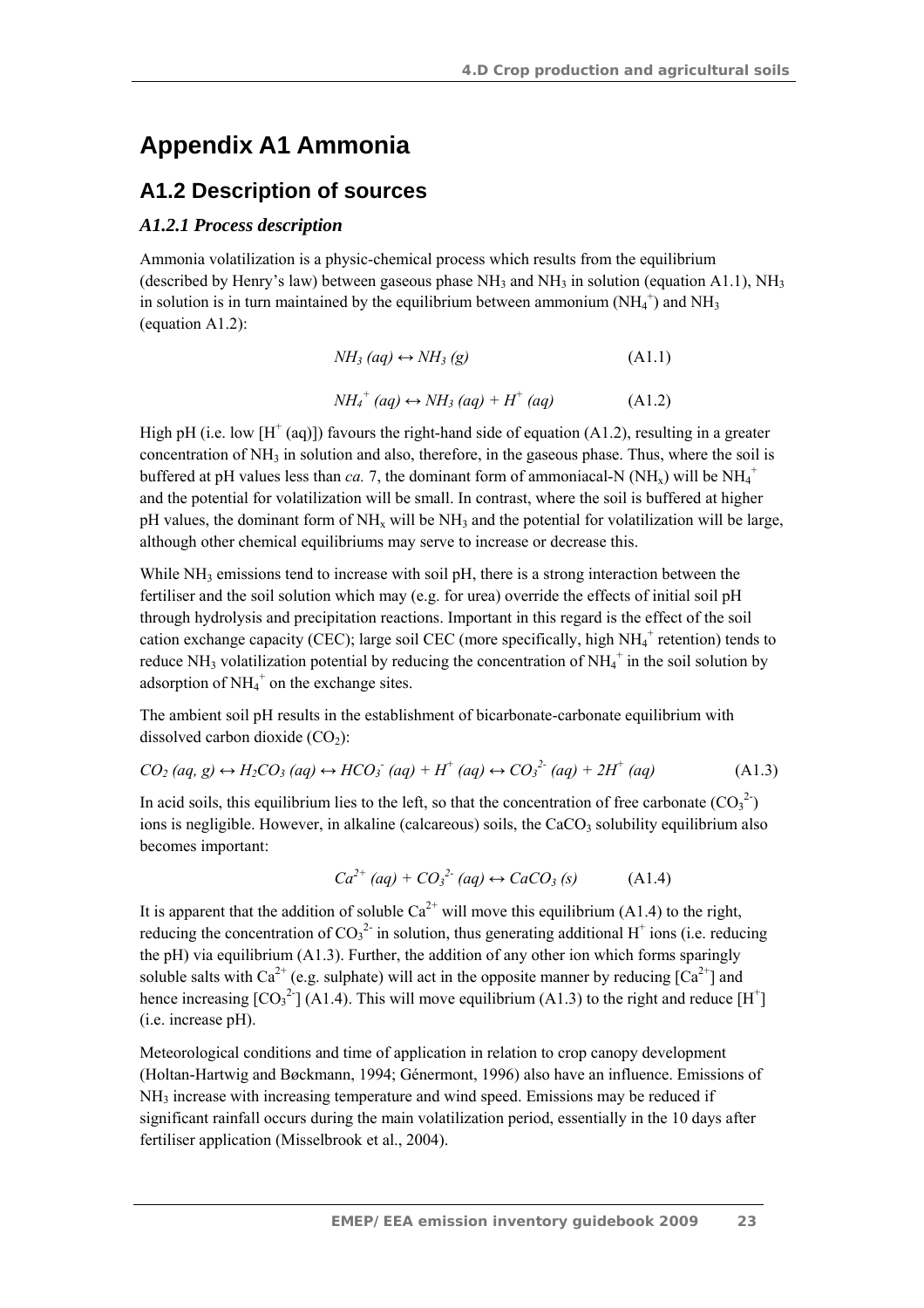The timescale over which the emission estimates are made is important to note. Fertiliser emissions are largest in the days after fertiliser application, but in some instances (e.g. urea applied in dry conditions resulting in a slow hydrolysis), fertiliser emission may proceed for over a month after application (Sutton et al., 1995a). For background emissions (other than initial fertiliser losses) during the plant growing period, most of the emission occurs indirectly from the foliage. The direct emissions of  $NH<sub>3</sub>$  that have been measured from crops have been attributed to enrichment of the apoplast with  $NH_4^+$  following addition of fertiliser-N (Sutton et al., 1995a). However, as well as being influenced by air concentration and environmental conditions, both emission and deposition occur on diurnal cycles.

Foliar emissions are expected to be larger from annual cereal crops than from fertilised agricultural grassland, since much of the emission may occur during the grain ripening and vegetation senescence phase (Schjørring, 1991). In contrast, where agricultural grassland, or other crops, are cut and left in the field for extended periods, decomposition may result in emissions of similar magnitude. Emissions from this source are extremely uncertain, and probably vary greatly from year to year depending on environmental conditions and success of harvests. The limited experimental work (Whitehead and Lockyer, 1989) found only emission from grass foliage with a large N content where much N-fertiliser had been applied, and was restricted to laboratory measurements which may overestimate emission. Measurements have also indicated significant NH3 emissions from decomposing brassica leaves, especially after cutting (Sutton et al., 2001; Husted et al., 2000).

#### *A1.1.2 Additional justification of methodologies and emission factors*

#### **Ammonia**

Direct emission following fertiliser-N application is the most understood source of  $NH_3$  emissions from crop production and agricultural soils. Emissions take place from the soil surface layer and decrease as the NH $_4^+$  ions are absorbed onto soil colloids or nitrified. Hence, fertiliser-N that is immediately incorporated into the soil will not be a source of NH<sub>3</sub>.

The main factors controlling  $NH_3$  volatilization are the type of N-fertiliser applied, the rate of hydrolysis for urea fertiliser, and changes in soil pH following application for all fertilisers (Whitehead and Raistrick, 1993; ECETOC, 1994; Harrison and Webb, 2001). When N is applied to soils in the form of urea it is rapidly hydrolyzed by the extracellular enzyme urease (which is ubiquitous in soils) to ammonium carbonate ( $(NH_4)_2CO_3$ ) and the  $NH_4^+$  ions provide the main source of NH<sub>3</sub>. In addition, hydrolysis of urea releases  $CO<sub>2</sub>$ , which increases pH and favours NH<sub>3</sub> volatilization (equation A1.2). While  $NH<sub>3</sub>$  losses from AS and di-ammonium phosphate (DAP) have been found to increase markedly with increasing pH (e.g. Whitehead and Raistrick, 1993), NH3 loss from urea is less dependent on initial soil pH, due to the pH increase immediately around the fertiliser granule to *ca.* 9.2 from urea hydrolysis (Fenn, 1988). Moreover reaction with calcium ions reduces the volatilization potential of  $(NH_4)$ ;  $CO_3$  produced by urea hydrolysis (Fenn and Hossner, 1985). In contrast to other N-fertilisers, NH<sub>3</sub> loss from urea did not increase consistently with pH, and was not greater on a calcareous soil (Whitehead and Raistrick, 1993). This was considered due to differences in cation exchange capacity (CEC). Whitehead and Raistrick (1993) also found losses of  $NH<sub>3</sub>$  from cattle urine were no greater on calcareous than on non-calcareous soils. The best correlation with  $NH_3$  loss was with CEC. Gezgin and Bayrakli (1995) measured NH3 losses from urea, AS and AN on calcareous soils in Turkey. Losses from AS (*ca*. 16 %) and AN (*ca.* 5 %) were greater than those measured on non-calcareous soils by Sommer and Jensen (1994), which were < 5 % and < 2 % respectively. However losses from urea at *ca*. 8 % were less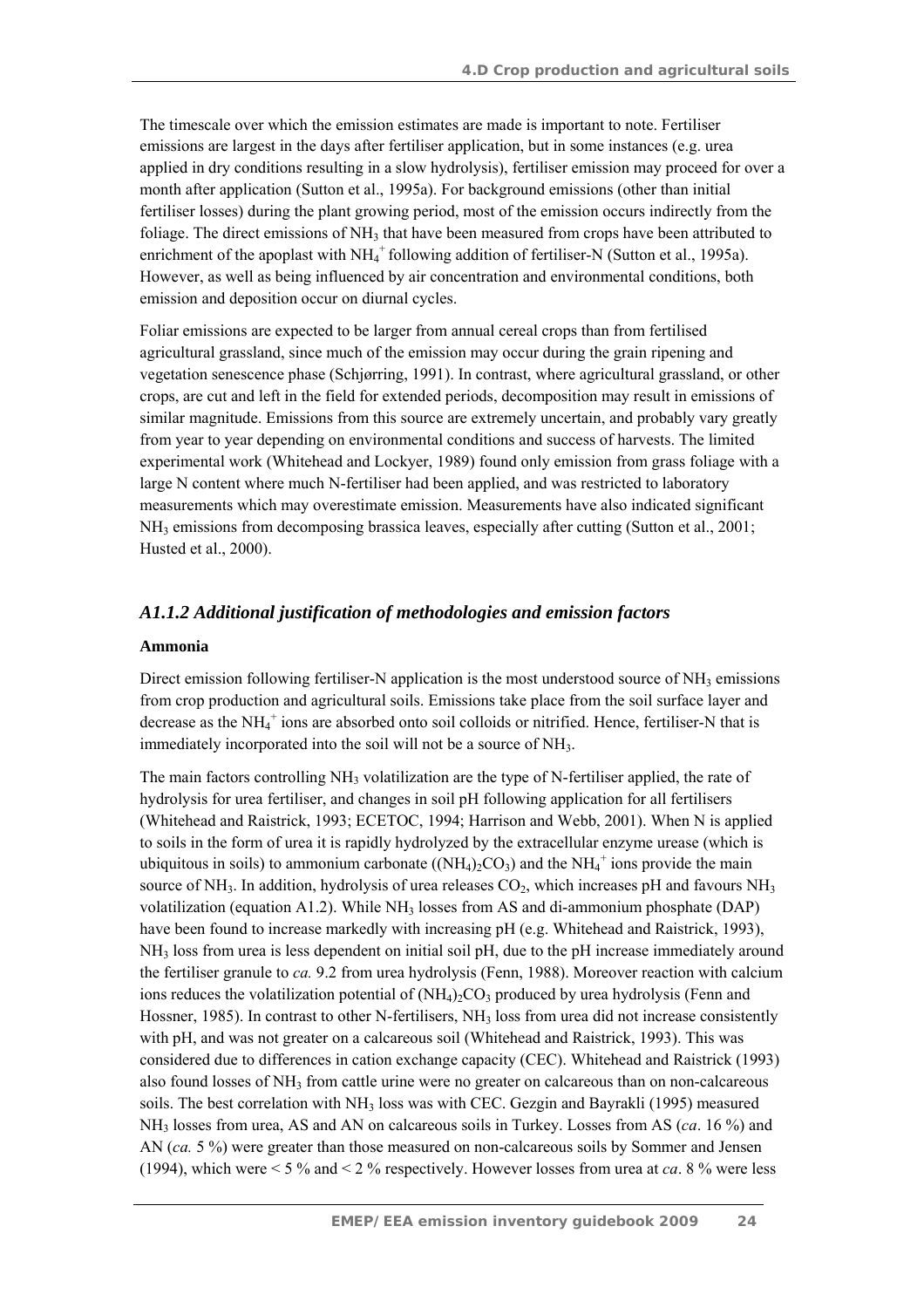than those measured by Sommer and Jensen (1994). Nevertheless a greater EF for urea in Group 1 countries is justified by the greater temperatures. Application to calcareous soils will, however, increase NH<sub>3</sub> losses from AS (Fleisher et al., 1987). Other fertilisers, such as AN, are more neutral in pH and produce much smaller emissions. These are often difficult to distinguish in measurements from plant-atmosphere fluxes.

Recent results from Japan (Hayashi et al., 2006) suggest large losses usually reported from paddy fields may be a consequence of high temperatures and not directly applicable to production in more temperate regions. Furthermore, an application rate also affects an EF for urea; 21 % with a rate of 30 kg N ha<sup>-1</sup> at panicle formation and reduced to 0.5 % with a rate of 10 kg N ha<sup>-1</sup> at heading, in which the rice plants effect on net exchange was included (Hayashi et al., 2008). In consideration of the reduced emissions from application at panicle initiation and the practice of applying much of the fertiliser-N at that stage, an EF of 22 % for urea was recently proposed by Yan et al. (2003). The same EF was used for AS.

Measured data on NH3 fluxes over legume crops are sparse. Dabney and Bouldin (1985) measured significant diurnal variation in emissions from a growing alfalfa crop with an average daily emission equivalent to 1.2 kg ha<sup>-1</sup>. a<sup>-1</sup> NH<sub>3</sub>-N, but an annual nightly deposition of 1.6 kg ha<sup>-1</sup>. a<sup>-1</sup> NH3-N. However, losses during the three 10-day periods following the three cuts of hay averaged 3.8 g ha<sup>-1</sup>. h<sup>-1</sup> for 24-h-day<sup>-1</sup>, or *ca*. 2.3 kg ha<sup>-1</sup>. a<sup>-1</sup> NH<sub>3</sub>-N from an alfalfa crop. Harper et al. (1989) reported fluxes ranging from -0.4 (deposition) to 0.4 g ha<sup>-1</sup>, h<sup>-1</sup>, with net depositions of 0.4–3.1 kg ha<sup>-1</sup>. a<sup>-1</sup> to soybeans. Lemon and van Houtte (1980) measured both emissions of 3 g ha<sup>-</sup> <sup>1</sup>.  $h^{-1}$  NH<sub>3</sub> from soybeans and 0.36 mg  $ha^{-1}$ .  $h^{-1}$  NH<sub>3</sub> from the top leaves of the alfalfa, and deposition fluxes over soybeans, the balance depending upon the ambient concentration at the top of the canopy. These data indicate that, while the impact of such emissions on annual net emissions might be small, they may have a substantial impact on temporal variability at both the seasonal and diurnal scales.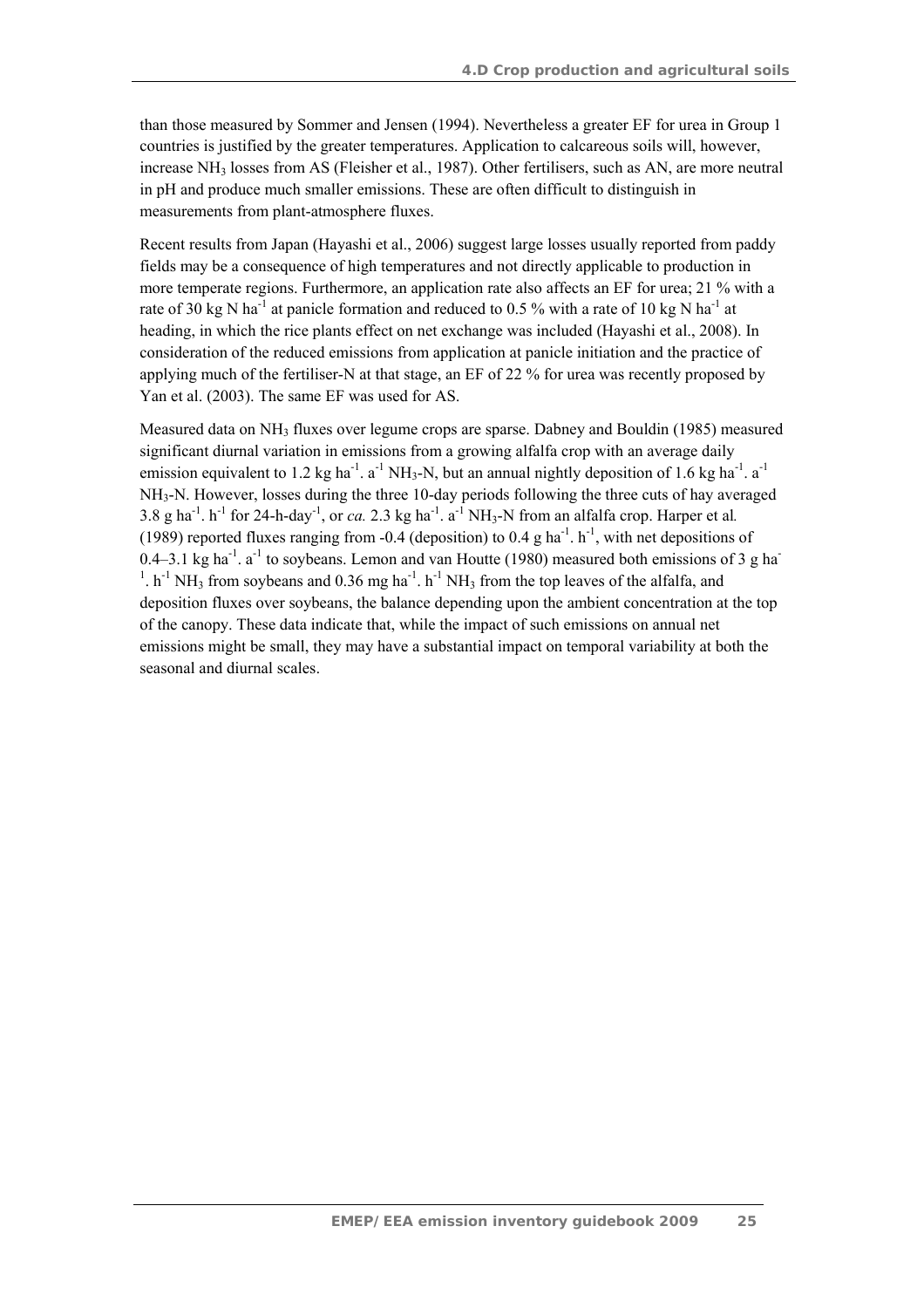# **Appendix A2 Nitric oxide**

## **A2.1 Overview**

Soils and crops are considered to be a net sink for most  $NO<sub>x</sub> (NO + NO<sub>2</sub>)$  compounds. However, NO may be released from soils during nitrification and denitrification following N application and mineralization of incorporated crop residues and soil organic matter. Estimates of NO emissions are very uncertain, but soils may contribute *c*. 4–8 % of total European emissions. On a hot summer day this fraction may increase to values > 27 % (Stohl et al., 1996, Butterbach-Bahl et al., 2001). At the global scale recent estimates consider that  $NO<sub>x</sub>$  emission from soils could represent more than 40 % of  $NO<sub>x</sub>$  emission (Davidson and Kingerlee, 1997; Penner et al., 1993) and up to 65 % for the USA (Hall et al., 1996).

## **A2.2 Description of sources**

### *A2.2.1 Process description*

In plant production and agricultural soils, where pH is likely to be maintained above 5.0, nitrification is considered to be the dominant pathway of NO emission. Nitric oxide is also a substrate and product of denitrification, but it is only very rarely emitted as a consequence of denitrification in European soils. See Ludwig et al (2001) for further details.

### *A2.2.2 Emissions*

Data on NO emissions in relation to fertiliser-N use were reviewed by Yienger and Levy (1995) and were updated by Skiba et al. (1997). Yienger and Levy (1995) calculated an arithmetic mean emission of 2.5 % loss of fertiliser-N. Based on almost the same dataset Skiba et al. (1997) showed that NO losses ranged from 0.003 to 11 % of applied fertiliser-N with a geometric mean emission of 0.3 %. More recently Bouwman et al. (2002) used the Residual Maximum Likelihood (REML) technique to calculate from 99 studies of NO emissions a global mean fertiliser induced NO emission of 0.7 %. Earlier, an EF of 1.0 % of applied N was suggested by Freibauer and Kaltschmitt (2000).

### *A2.2.3 Controls*

In temperate climates, NO emissions are considered to be predominantly a consequence of nitrification. Hence, substitution of AN for urea to reduce  $NH<sub>3</sub>$  emissions, may also give some reduction in NO emissions, the results from Slemr and Seiler (1984) are consistent with this hypothesis. Nevertheless, these conclusions can only be tentative as there are insufficient data to discriminate between fertiliser-N sources (Skiba et al., 1997). Chu et al. (2006) reported that the use of controlled-release urea fertiliser could reduce emissions of NO.

## **A2.3 Methods**

### *A2.3.1 Tier 2 Technology Specific Approach*

A more detailed methodology, based on the soil temperature and the land use type has been developed by Williams et al. (1992) and is summarised here.

 $E_{\text{NO}} = \alpha \cdot e^{\zeta \cdot ts}$  (A2.1)

where: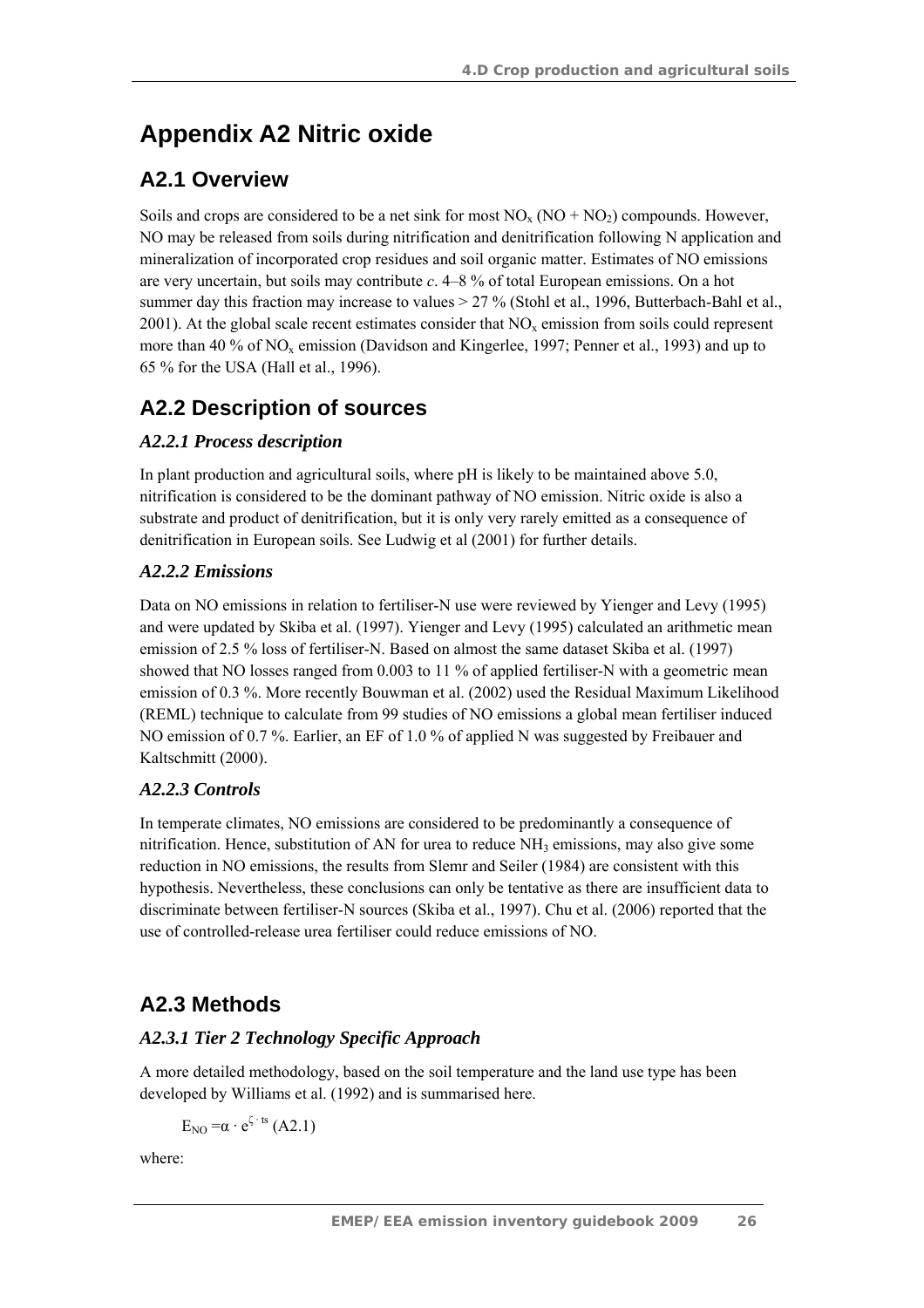$E_{NO}$  = emission flux (ng m<sup>-2</sup> s<sup>-1</sup> NO-N),

 $\alpha$  = experimentally derived constant for the land use types of grasslands and pasture, forests and urban trees, and the individual agricultural categories (ng m<sup>-2</sup> s<sup>-1</sup> NO-N),

 $\zeta = \arctan (\zeta = 0.071 \text{ K}^{-1}),$  $t_s$  = soil temperature (°C).

To improve this approach, N input and soil moisture contents (Meixner, 1994) need to be included in the equation. Furthermore, also the soil pH is crucial determinant, since NO can be produced at soil-pH < 4.0 also by chemo-denitrification. A multiple regression approach was developed by Sozanska (1999, see Skiba et al., 2001). Soil NO emissions were calculated from the N input and the water filled pore space of the soil

$$
\ln E_{NO} = -0.82 + 0.354 \ln N_{input} + 0.0036 \left( -WFPS^2 + 80 \, WFPS - 1593 \right) \tag{A2.1}
$$

where

| E <sub>NO</sub><br>$=$ | emission flux (kg ha <sup>-1</sup> . a <sup>-1</sup> N),                                                       |
|------------------------|----------------------------------------------------------------------------------------------------------------|
| $N_{input}$ =          | input of N to soil by fertiliser, animal excreta, N deposition<br>$(\text{kg ha}^{-1} \cdot a^{-1} \text{N}),$ |
| $WFPS =$               | water filled pore space $(\%).$                                                                                |

The Williams approach produces much greater estimates of NO emission than are given by the simpler methodology, whereas Sozanska's multiple regression model produces much smaller estimates than the simple methodology. The authors conclude that due to the lack of data it is not appropriate to use either methodology at this stage.

Based on a statistical analysis of a wide range of published experimental data, Stehfest and Bouwman (2006) produced the following model for the emission of NO (ENO):

$$
ln(ENO) = const + c_{climate} + c_{soilN} + c_{Nrate}
$$
\n(A2.2)

Where  $c_{\text{climate}}$ ,  $c_{\text{solid}}$  and  $c_{\text{Nrate}}$  are constants describing the effect of climate, soil N and the rate of N fertiliser application respectively. The 'const' term relates to the empirical constant found in the analysis, plus the effect of the length of the trials from which the data were collated. This model seems suitable for use as a Tier 2 methodology but further consideration of the availability of activity data.

An improvement of estimates of NO emissions from soils may be achieved by use of detailed mechanistic models, which allow simultaneous calculations of production, consumption and emission of NO from soils with regard to all processes involved.

### **A2.4 Data quality**

#### *A2.4.5 Uncertainty assessment*

Less information is available on factors determining losses of NO from soils (N input, soil temperature and soil moisture, soil texture, soil carbon). Long-term intensive field experiments are not currently sufficient to provide a good degree of certainty in the estimate. Data available suggest that the EF for NO is broadly similar to the EF for  $N_2O$  (Bouwman et al., 2002; Stehfest and Bouwman, 2006).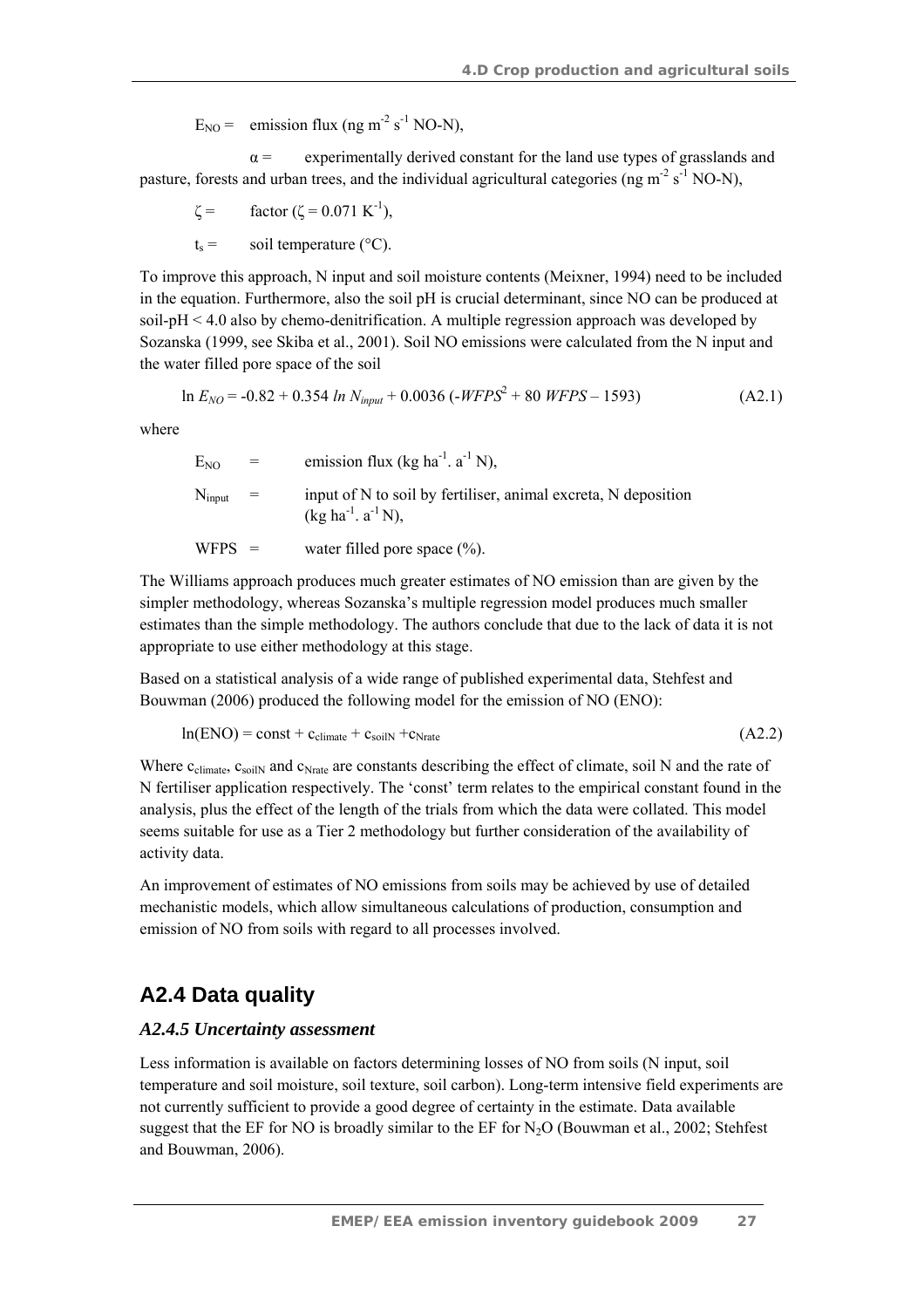#### *A2.4.7 Gridding and temporal disaggregation*

Losses of NO take place mainly as a consequence of nitrification and in acid soils as a consequence of chemo-denitrification. Peaks in NO emission are therefore likely following application of NH<sub>4</sub><sup>+</sup>-based N-fertilisers, incorporation of crop residues and tillage of soils. Data on all these should be available, for some countries at least. At present, however there are insufficient data on NO emissions to quantify these effects. Ultimately, as the mechanisms of NO production become better understood, climatic data may also be utilised to assess when soil and weather conditions are favourable for nitrification, and hence NO production (Butterbach-Bahl et al., 2004). In common with  $NH_3$ , NO emissions may vary greatly in space and time from year to year, depending upon weather conditions, and fertiliser input.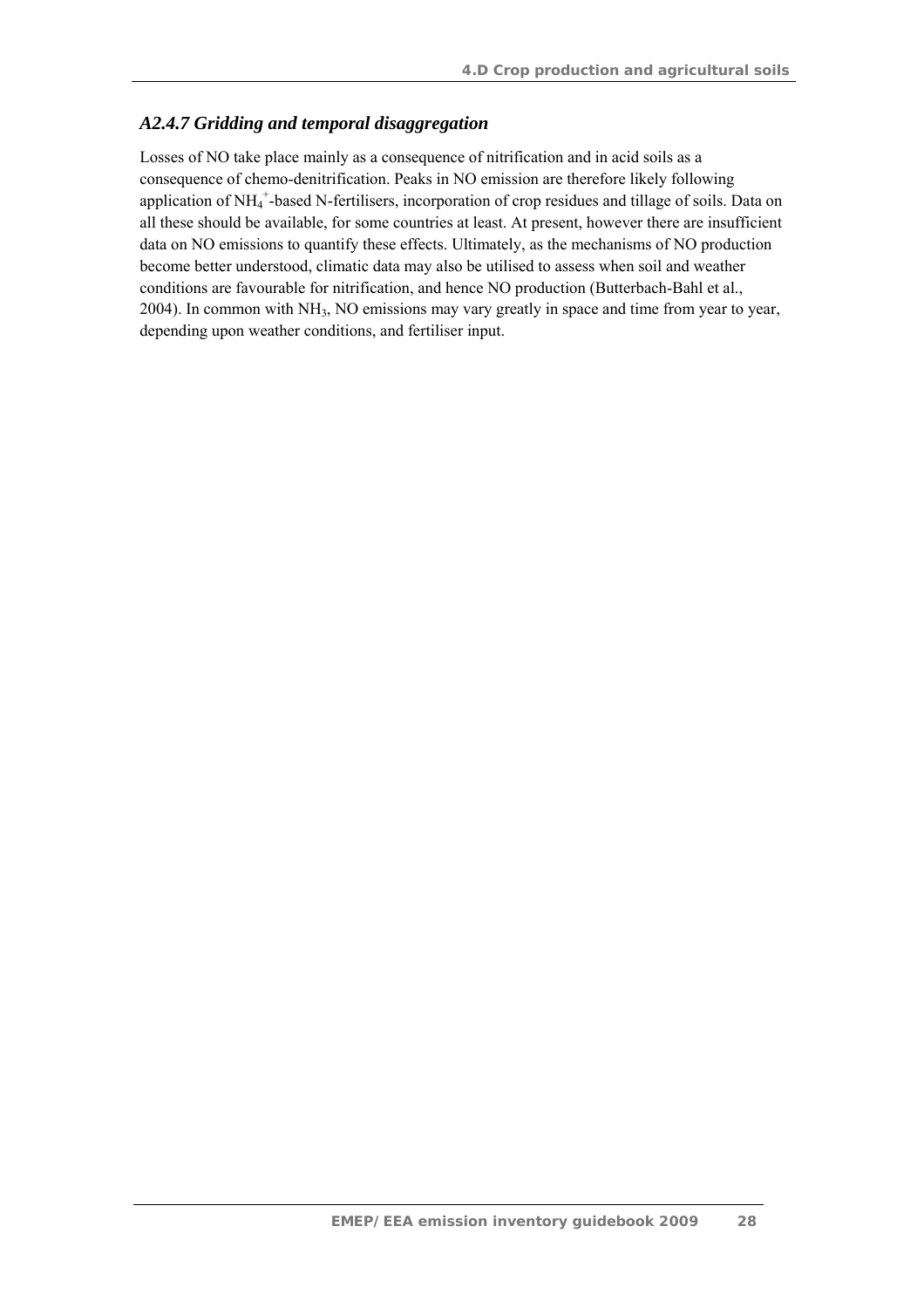# **Appendix A3 NMVOCs**

### **A3.2 Description of sources**

### *A3.2.1 Emissions*

Hewitt and Street (1992) concluded that trees are the main emitters of non-methane hydrocarbons (NMHCs). Other plants, including crops, were insignificant sources in comparison. However, although NMVOC emissions from plant production and agricultural soils are smaller than from woodlands, they may not be entirely negligible (Simpson et al., 1999). König et al., (1995) noted that in earlier studies NMHCs had been regarded as the major component of VOC emissions. However, König et al. (1995) found oxygenated VOCs to be the major VOC emissions from cereals. In that study emissions were not invariably greater from trees than from agricultural crops.

The emission of some NMVOCs may be of benefit to plants, e.g. to attract pollinating insects, while others may be waste products or a means of losing surplus energy (Hewitt and Street, 1992). Ethene emission has been observed to increase when plants are under stress.

As with forest NMVOC emissions, biogenic emissions from grasslands consist of a wide variety of species, including isoprene, monoterpenes, (α-pinene, limonene, etc.), and 'other' VOC. The 'other' VOC (OVOC) species consist of a large number of oxygenated compounds (alcohols, aldehydes, etc.), and have proven difficult to quantify in atmospheric samples. Progress in quantification of OVOC from European vegetation has been made (König et al., 1995), although many more measurement data will be required before reliable attempts to inventory specific OVOC can be made.

Factors that can influence the emission of NMVOCs include temperature and light intensity, plant growth stage, water stress, air pollution and senescence (Hewitt and Street, 1992).

#### **Justification of methodologies and emission factors**

The sparse information on NMVOC emissions does not allow for the construction of a Tier 2 methodology. However, Dämmgen et al*.* (2008) have compiled the data presently available. They can be used to provide information of the order of magnitude of NMVOC emissions from agriculture as a Tier 1 methodology. The EFs include partial EFs for isoprene, terpenes, alcohols, aldehydes, ketones, ethers and other organic compounds and their contribution to overall emissions.

The use of the following equation and data is recommended for Northern and Central Europe:

$$
E_{NMVOC\_crop} = \sum A_i \cdot m_{D_i} \cdot t_i \cdot EF_i \cdot \beta \tag{A3.1}
$$

where

| $E_{NMVOC}$ crop |                           | NMVOC emission flux from cropped areas (kg $a^{-1}$ NMVOC),                                                                                                                                                                                                                                     |
|------------------|---------------------------|-------------------------------------------------------------------------------------------------------------------------------------------------------------------------------------------------------------------------------------------------------------------------------------------------|
|                  | $A_i$                     | area covered by $\text{crop}_i$ (ha a <sup>-1</sup> ),                                                                                                                                                                                                                                          |
|                  | $m_{D,i}$<br>t:<br>$EF_i$ | mean dry matter of crop <sub>i</sub> (kg ha <sup>-1</sup> . a <sup>-1</sup> ),<br>fraction of year during which crop <sub>i</sub> is emitting (in a $a^{-1}$ ),<br>emission factor for crop i $(\text{kg kg}^{-1} \text{ NMVOC})$ ,<br>mass units conversion ( $\beta$ = kg kg <sup>-1</sup> ). |

with

| $EF_{NMVOC-C}$ i $_k = EF_{NMVOC}$ i $k/f_{NMVOC}$ k | (A3.2) |
|------------------------------------------------------|--------|
|------------------------------------------------------|--------|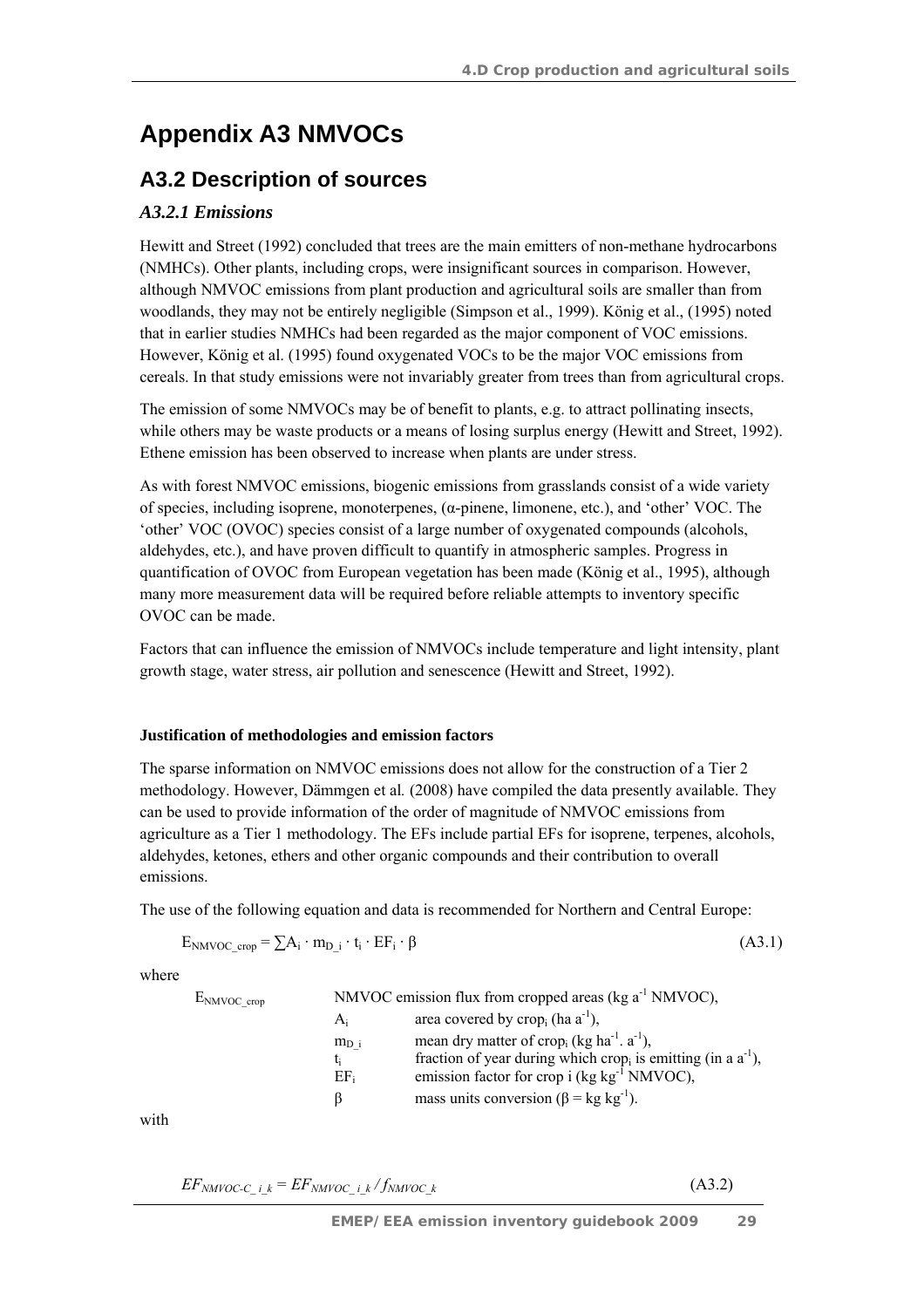where

| EF <sub>NMVOC i k</sub> | NMVOC-C emission factor for crop i and aggregated species $k$ (in kg kg <sup>-1</sup> ) |
|-------------------------|-----------------------------------------------------------------------------------------|
|                         | NMVOC-C).                                                                               |
|                         | conversion factor NMVOC-C to NMVOC for aggregated species k (in kg)                     |
|                         | $kg^{-1}$ ).                                                                            |

For further information consult Dämmgen et al*.* (2007) and the literature cited therein.

Table A3-1 NMVOC EFs EF<sub>NMVOC-C, i</sub> for agricultural crops, in kg kg<sup>-1</sup> NMVOC, and fraction **of year, during which crops emit, in a a-1**

| Crop    | Isoprene           | terpenes            | alcohols                                 | aldehydes                               | ketones | ethers and          | Fraction of   |
|---------|--------------------|---------------------|------------------------------------------|-----------------------------------------|---------|---------------------|---------------|
|         |                    |                     |                                          |                                         |         | others              | year emitting |
| Cereals |                    |                     | $8.0 \cdot 10^{-10}$                     | $2.8 \cdot 10^{-9}$ $2.2 \cdot 10^{-9}$ |         | $5.1 \cdot 10^{-9}$ | 0.3           |
| Oilseed |                    | $7.5 \cdot 10^{-8}$ | $5.2 \cdot 10^{-8}$                      | $11 \cdot 10^{-9}$                      |         | $6.4 \cdot 10^{-8}$ | 0.3           |
| rape    |                    |                     |                                          |                                         |         |                     |               |
| Grass   | $2 \cdot 10^{-10}$ |                     | $6.4 \cdot 10^{-8}$ $7.5 \cdot 10^{-10}$ | $13 \cdot 10^{-9}$                      |         | $1.8 \cdot 10^{-9}$ | 0.5           |

NMVOC-C EF can be converted to NMVOC EF once the speciation is known. In Table A3–2, alcohols, aldehydes and ketones as well as ethers and others have to be disaggregated. For alcohols, aldehydes and ketones we made use of the default NMVOC split provided in Steinbrecher et al. (2008) for oxy-VOCs. In Helmig et al. (1999), one compound was identified for 'ethers and others' that was analyzed for a grass species (cis-3-hexenyl acetate). It occurs in roughly the same concentration ratio terpenes to ester as given by König et al. (1995). The derivation of the conversion factors can be traced in Table A3–2.

The conversion factor  $f_{\text{NMVOC},k}$  for aggregated species is calculated from the percentage abundance *a*j of a species j within a group of species (alcohols, aldehydes, etc.) and the ratio of the molecular mass  $M_i$  and the carbon content of the single species  $X_{C,i}$ .

$$
f_{NMVOC~k} = (1/100) \cdot \Sigma_{aj} \cdot M_j/X_{C~j}
$$
\n(A3.3)

| Group of        | Constituents  | Relative  | Composition       | Molecular             | Individual mass   | Aggregated    |
|-----------------|---------------|-----------|-------------------|-----------------------|-------------------|---------------|
| compounds       |               | abundance |                   | mass                  | conversion factor | mass          |
|                 |               | $a_i$     |                   | $M_j$                 | $M_i/X_C$ i       | conversion    |
|                 |               |           |                   |                       |                   | factor        |
|                 |               |           |                   |                       |                   | $f_{NNVOC_k}$ |
|                 |               |           |                   | $g$ mol <sup>-1</sup> | $kg kg^{-1}$      | $kg kg^{-1}$  |
| <i>s</i> oprene |               |           | $C_5H_8$          | 68.13                 | 1.1355            | 1.1355        |
| terpenes        |               |           | $C_{10}H_{16}$    | 136.24                | 1.1353            | 1.1353        |
| alcohols        | methanol      | 84.51     | CH <sub>4</sub> O | 32.04                 | 2.6700            | 2.5537        |
|                 | ethanol       | 15.49     | $C_2H_6O$         | 46.07                 | 1.9196            |               |
| aldehydes       | formaldehyde  | 47.83     | CH <sub>2</sub> O | 30.03                 | 2.5025            | 2.1545        |
|                 | acetaldehyd   | 52.17     | $C_2H_4O$         | 44.05                 | 1.8354            |               |
| ketones         | acetone       |           | $C_3H_6O$         | 58.08                 | 1.6133            | 1.6133        |
| ethers and      | cis-3-hexenyl |           | $C_8H_{14}O_2$    | 142.2                 |                   |               |
| others          | acetate       |           |                   |                       | 1.4813            | 1.4813        |

**Table A3-2 Conversion of NMVOC-C EFs to NMVOC EFs** 

The values used for calculating the Tier 1 emission factors are those used by Dämmgen et al*.* (2008).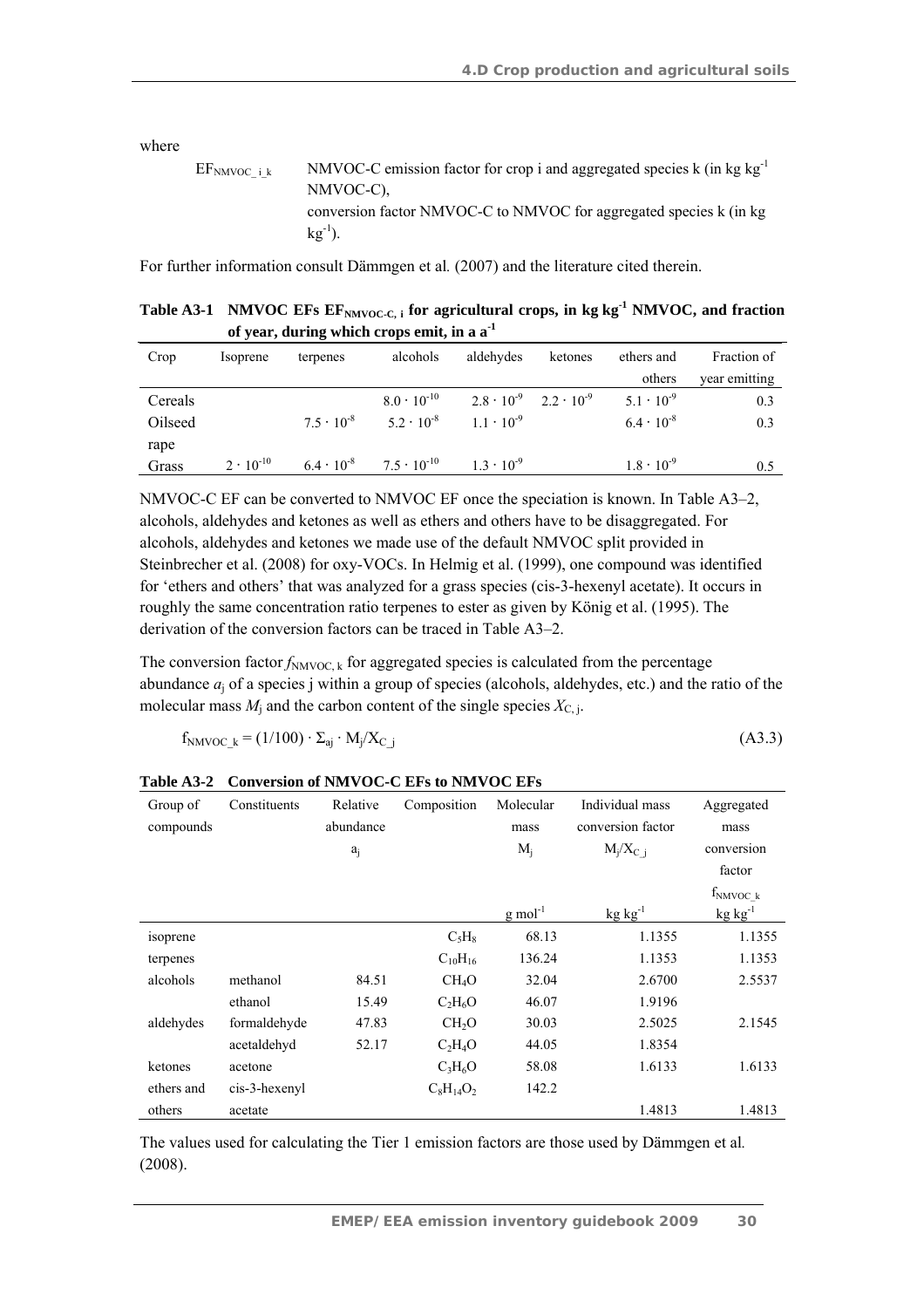## **A3.4 Data quality**

### *A3.4.1 Completeness*

The small number of measurements of NMVOC emissions from agricultural vegetation is a considerable weakness. It is unknown whether emissions are related to fertiliser-N inputs.

### *A3.4.5 Uncertainty Assessment*

#### *A3.4.5.1 Emission factor uncertainties*

Biogenic VOC emissions for the UK were summarized by Hewitt and Street (1992). These ranged from  $38-211$  Gg a<sup>-1</sup> total NMVOCs. Emissions from woodlands were estimated to be 72 % of total biogenic emissions by Anastasi et al. (1991). Thus between *ca*. 10 and 59 Gg  $a^{-1}$  appear to be of agricultural origin. In their incomplete analysis Hobbs et al. (2004) calculated *ca*. 5 t  $a^{-1}$  from agricultural crops. This compares with the Corinair 94 estimate of only 2 Gg  $a^{-1}$  for SNAP Code 1001, Cultures with fertilisers, NFR 4.D.1, or < 2 % of emission from agriculture and forestry. Thus the range of emissions may be uncertain by a factor of 30. However, the estimate for agriculture by Anastasi et al. (1991) was recognised as likely to be too large.

#### *A3.4.5.2 Activity data uncertainties*

Hewitt and Street (1992) concluded that only *ca.* 700 plant species, mainly from North America, had been investigated as isoprene or monoterpene emitters. Few of these were agricultural crops, and quantitative data was available for only a few species. Many measurements had been made at temperatures higher than those prevailing in North and West Europe.

With respect to national data on crop areas, an uncertainty of  $\leq 5$  % is assumed, with a normal distribution.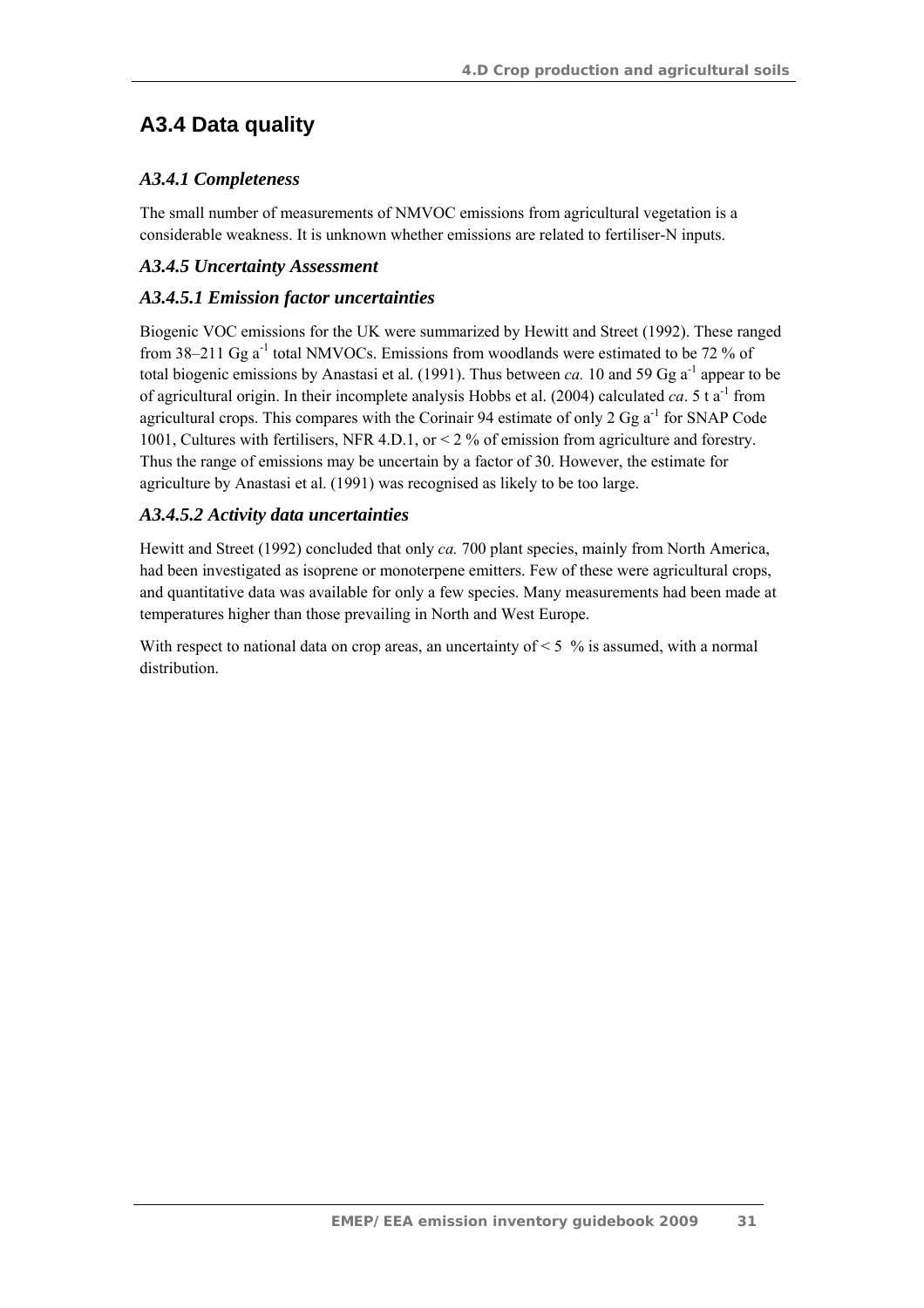## **Appendix A4 Particulate matter**

### **A4.1 Overview**

#### Definitions of PM<sub>10</sub>, PM<sub>2.5</sub> and TSP

There are different definitions for particle fractions, but all of them define penetration curves by particle size fractions into the lungs. The US Environmental Protection Agency (USEPA) defined  $PM_{10}$  and  $PM_{2.5}$  for environmental purposes, while ISO gives health related definitions.

Figure A4–1 shows these different curves. Differences are obvious for  $PM_{10}$  and the thoracic fraction which corresponds with it by the same cut off at  $10 \mu m$ . PM $_{10}$  do not consider particles larger than 15  $\mu$ m while thoracic reaches up to 40  $\mu$ m.



#### **Figure A1–1 Sampling criteria for inhalable, thoracic and respirable particles expressed as percentage of TSP.**

Curves describe virtual particle separators simulating the corresponding parts of the breathing tract. They are characterized by their shape and by the 50 % value of separation and penetration the so-called cut off diameter. Samplers with the same cut off diameters but different shaped penetration curves will collect different fractions of PM. This must be considered for  $PM_{10}$  and thoracic fraction if the emissions include a high portion of particles with size between 15 µm and 40 µm. Practical measuring equipment will often follow the ISO definition.

Definitions for  $PM<sub>2.5</sub>$  and the respirable fraction (risk group) are consistent.

TSP means total suspended particles and it is mainly used in ambient air for sizes below 57  $\mu$ m.

For emission site, TSP means more or less total dust considering all sizes up to the largest particles which size depends on the origin of the dust.

Dust particles should be limited to sizes not larger than 500  $\mu$ m (aerodynamic diameter).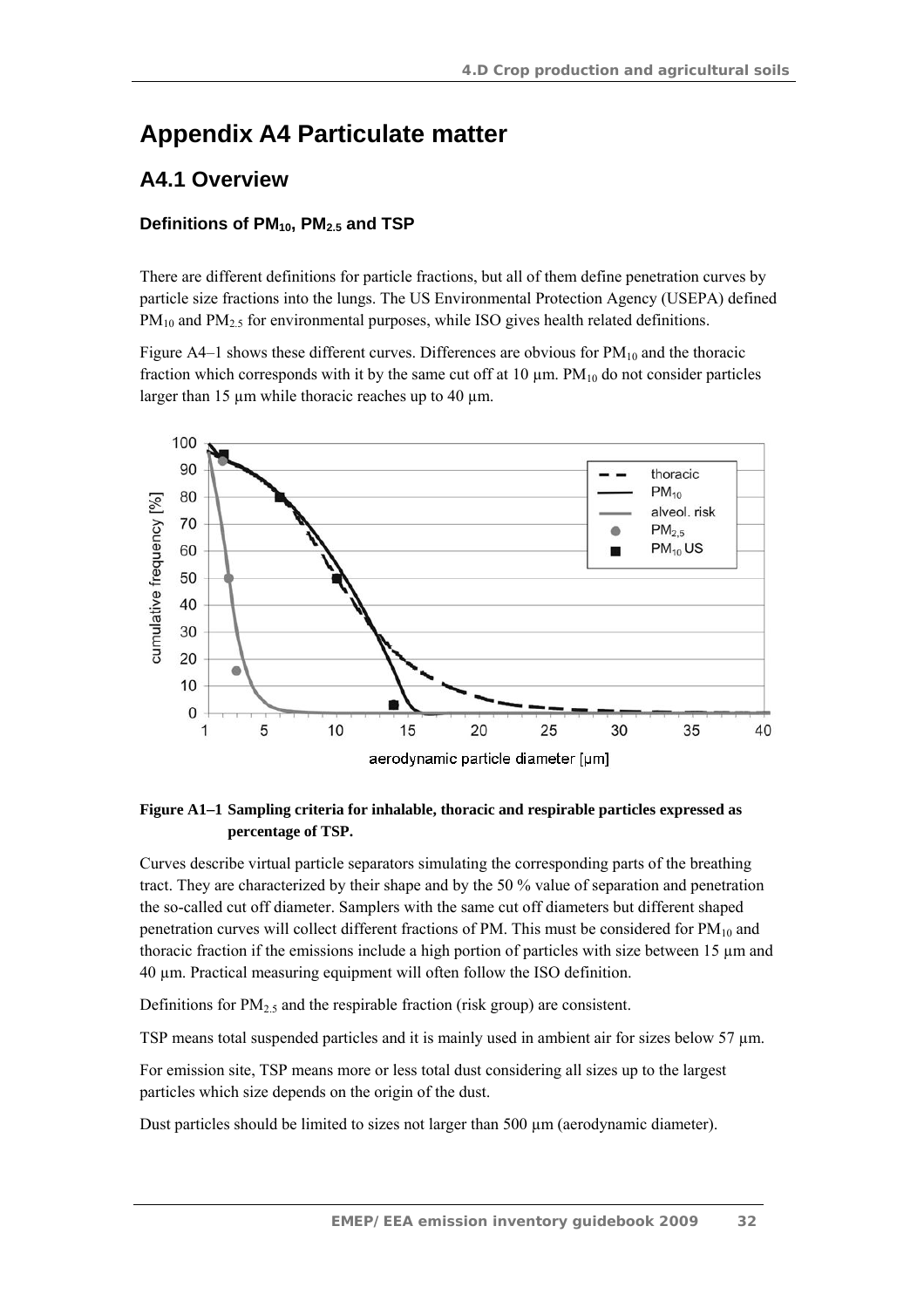## **A4.2 Description of sources**

Emissions of PM vary according to the following:

- type of crop;
- the physical properties of the particles;
- origin of the particles: soil, plant, machinery;
- meteorological conditions of soil and/or produce before and during the operation (wind speed, temperature, rain fall, humidity);
- type of operation;
- parameters of the machinery (working speed, working capacity, working surface).

## **A4.3 Methods**

### *A4.3.1 Tier 1 default approach*

The EFs for  $PM_{10}$  and  $PM_{2.5}$  can be determined directly by measurements using pre-separators which realize the aerodynamic definitions by the flow properties. These measurements can be used directly for comparison or balancing. Another way is to calculate the pEFs from the total size distribution of the total dust emissions. For this it is necessary to know the sizing system which may influence the result. A third way which has been done in the past is to calculate PMx as share of TSP. To get comparable results the definition and measuring procedure for TSP must be known. Takai et al. (1998) introduced a sampler for the inhalable part of dust to be total dust (TSP). These samplers have a cut diameter (50 % separation) at 100 µm.

A literature review reported different ways to create EFs for arable farming.

Direct measurements of the primary PM emissions from the use of cultivation implements. From these, machinery-related estimates of the potential strength of a source and field-related EF may be calculated.

Indirect estimation of source strength using concentration measurements carried out using machinery placed in the driver's cab and layer- or plume-based models of the treated area to establish a relationship with a balance volume or a volume flow rate concerned.

Measurements of PM concentrations at the border of a field fitted to an inverse computing model of dispersion.

The following  $PM_{10}$  EFs were reported:

Combine harvesting:

- $4.1-6.9$  kg ha<sup>-1</sup>, parameter cereal, cereals humidity during harvesting (Batel, 1976);
- 3.3–5.8 kg ha<sup>-1</sup> (WRAP, 2006).

Due to the settling effect of coarse particles, it was assumed that only a part of the primary emitted  $PM_{10}$  leaves the field to comprise the field EF. Two situations have been considered: one with 50 % of the original PM10 emissions leaving the field and one with 10 % leaving the field.

Soil cultivation: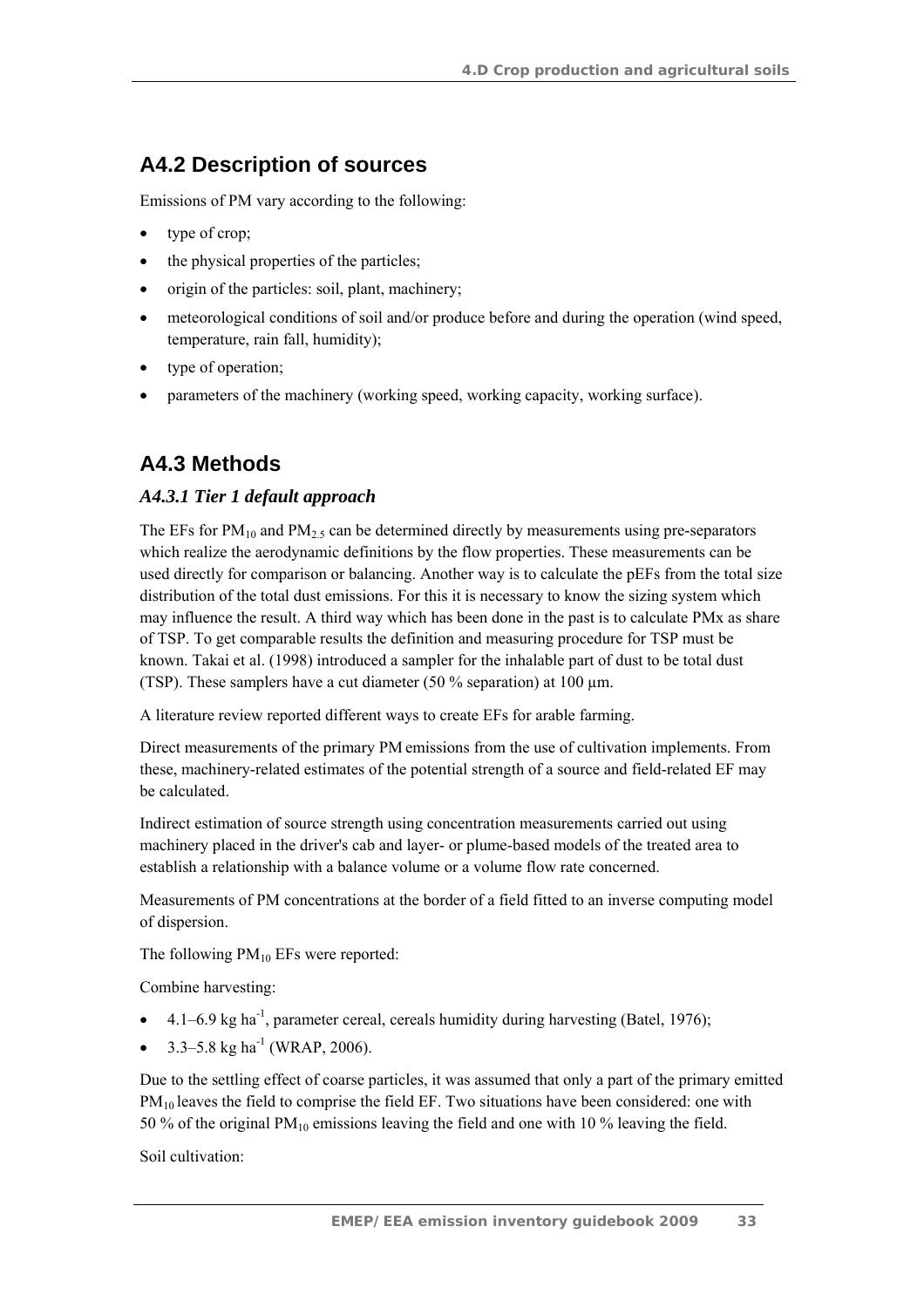- 0.1 kg ha<sup>-1</sup>, The Regional Air Pollution INformation and Simulation (RAINS);
- 0.06-0.3 kg ha<sup>-1</sup> (Wathes et al., 2002);
- 0.28-0.48 kg ha<sup>-1</sup> (Hinz, 2002).

Assumptions based on both models are not consistent with measured values and lead to overestimates of EF. Corrections gave an averaged field emission factor of 0.25 kg ha ha<sup>-1</sup> as given in the matrix:

- $\bullet$  4.2 kg ha<sup>-1</sup> U.S. NEI method;
- 5.2 kg ha $^{-1}$  U.S. CARB method.

Measurements from California are much larger. The reason will be the climatic and soil conditions with higher temperature and lower humidity. This intention will be supported by measurements done in Brandenburg, Germany under the 2006 conditions — hot and dry and emission values one order of magnitude higher than in former years.

|             | $-107 - -207$                 |                                |                            |  |  |  |  |
|-------------|-------------------------------|--------------------------------|----------------------------|--|--|--|--|
|             | $PM_{10}$ kg ha <sup>-1</sup> | $PM_{2.5}$ kg ha <sup>-1</sup> | $PM_1$ kg ha <sup>-1</sup> |  |  |  |  |
| Harrowing   | 0.82                          | 0.29                           | $\leq$ 1                   |  |  |  |  |
| Discing     | 1.37                          | 0.12                           | 0.03                       |  |  |  |  |
| Cultivating | 1.86                          | 0.06                           | 0.02                       |  |  |  |  |
| Ploughing   | .20                           | 0.05                           | $0.01\,$                   |  |  |  |  |

**Table A4-1 EFs for PM10, PM2.5 and PM1 for field operations** 

*Source: EFs for soil operations (Oettl et al., 2005).* 

Source strength is computed using the inverse Lagrangian dispersion model aided by concentration measurements using particle counter. This is a first approach to calculation with some uncertainties in the model but also in measurements.

#### *A4.3.2 Default emission factors*

Emissions should be calculated by multiplying the cultivated area of each crop by an EF and by the number of times the emitting practice is carried out.

$$
E_{10} = \sum_{n=1}^{n} EF_{10} \cdot A \cdot n \tag{A4.1}
$$

where

| $E_{10}$  | emission of $PM_{10}$ in kg a <sup>-1</sup> ,                     |
|-----------|-------------------------------------------------------------------|
| A         | annual cropped area in ha,                                        |
| n         | number of times emitting practice is carried out, in $n a^{-1}$ , |
| $EF_{10}$ | EF in $kg$ ha <sup>-1</sup> .                                     |

Emission factors that have been calculated in terms of the mass of PM emitted per unit mass of crop harvested can be converted to the area related factors by the averaged annual yield:

$$
EF_{10}=EF_{10m} \cdot Y \tag{A4.2}
$$

where

 $EF_{10m}$  emission factor in kg kg<sup>-1</sup>, *Y averaged annual grain yield in t ha*<sup>-1</sup>,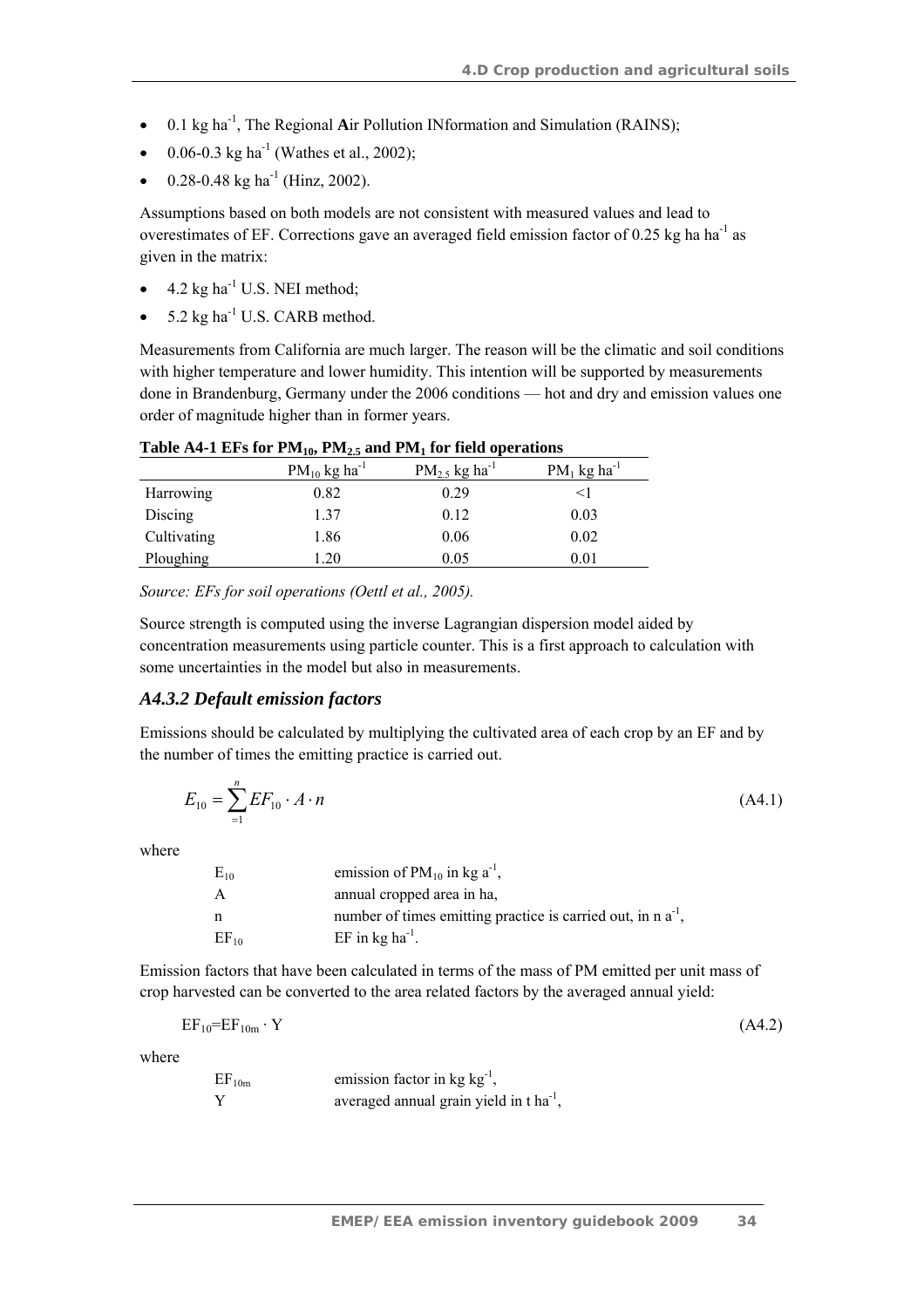|        | $1100K$ and $110L$ , $200T$ |            |          |        |
|--------|-----------------------------|------------|----------|--------|
| Crop   | Soil cultivation            | Harvesting | Cleaning | Drying |
| Wheat  | 0.25                        | 4.9        | 0.19     | 0.56   |
| Rye    | 0.25                        | 3.7        | 0.16     | 0.37   |
| Barley | 0.25                        | 4. 1       | 0.16     | 0.43   |
| Oat    | 0.25                        | 6.2        | 0.25     | 0.66   |

Table A4-2 PM emission factors  $EF_{PM}$  for agricultural crop operations, in kg ha<sup>-1</sup> PM. (van der **Hoek and Hinz, 2007)** 

The measured values are of emissions from the immediate surroundings of the tractors and harvesting machinery in the field.

Further information about PM emissions can be found in Hinz and Funk (2007) and Hinz and Tamoschat-Depolt (2007).

## **A4.4 Data quality**

#### *A4.4.1 Completeness*

The small number of measurements of PM emissions from agricultural activities is a considerable weakness.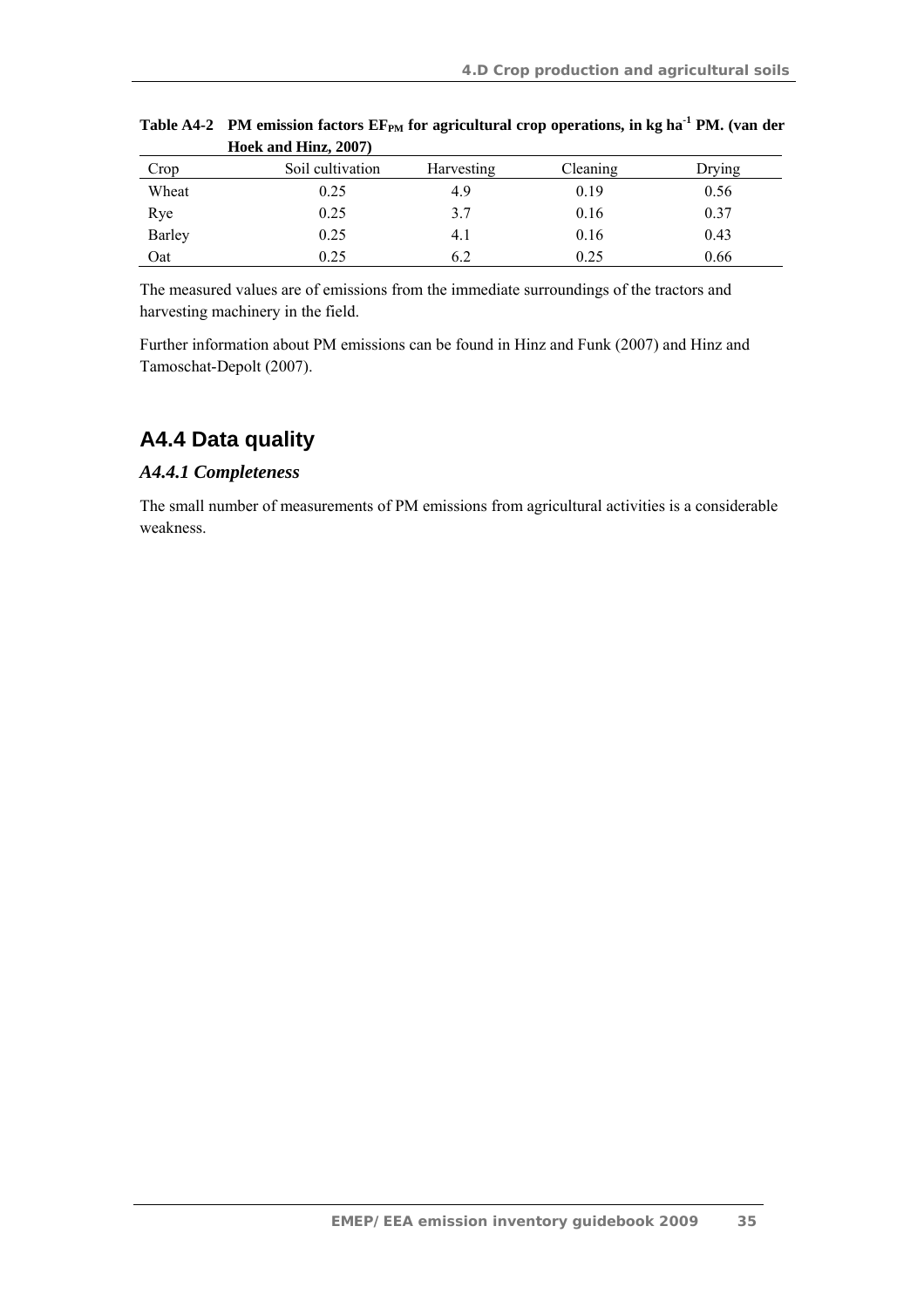# **Appendix A5 Summary of updates**

| <b><i>LOOP revision of this chapter</i></b> |             |         |             |         |
|---------------------------------------------|-------------|---------|-------------|---------|
| Emission                                    | Tier 1      |         | Tier 2      |         |
|                                             | Methodology | EFs     | Methodology | EFs     |
| NH <sub>3</sub>                             | Updated     | Updated | Updated     | Updated |
| NO                                          | Not updated | Updated | NA          | NA      |
| <b>NMVOC</b>                                | Updated     | Updated | NA          | NA      |
| PM                                          | Updated     | Updated | Updated     | Updated |

**Table A5-1 Summary of updates to calculation methodologies and EFs made during the 2009 revision of this chapter** 

*NA, not applicable*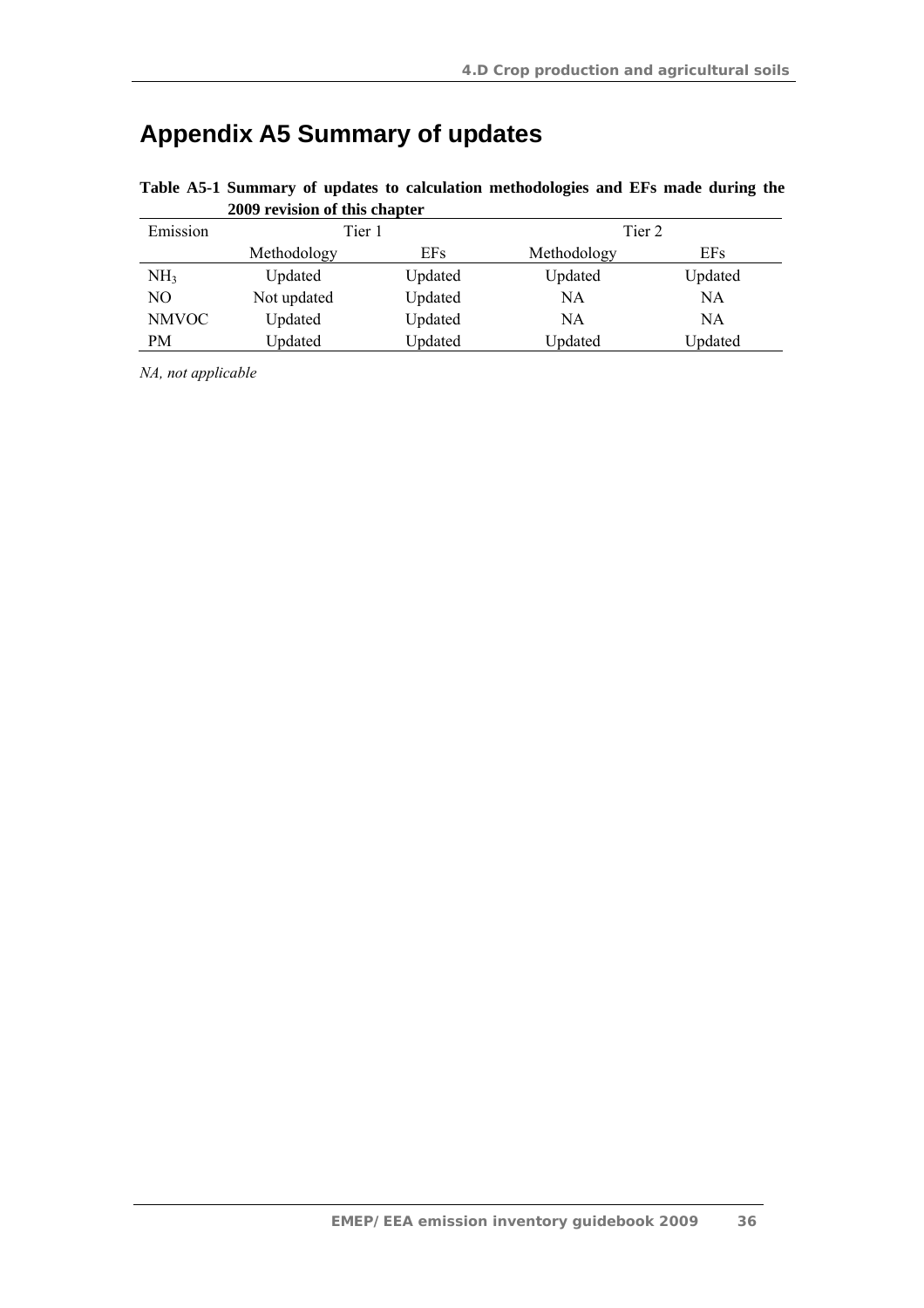## **Appendix references**

Anastasi, C., Hopkinson, L., Simpson, V.J. (1991). 'Natural Hydrocarbon emissions in the United Kingdom', *Atmospheric Environment*, 25A, pp. 1403–1408.

Batel, W. (1976). 'Staubemission, Staubimmission und Staubbekämpfung beim Mähdrescher. Grundl.', *Landtechnik Bd*, 26, pp. 205– 248.

Butterbach-Bahl, K., Kesik, M., Miehle, P., Papen, H., Li, C. (2004). Quantifying the regional source strength of N-trace gases across agricultural and forest ecosystems with process based models', *Plant and Soil*, 260, pp. 311–329.

Butterbach-Bahl, K., Stange, F., Papen, H., Li C. (2001). 'Regional inventory of nitric oxide and nitrous oxide emissions for forest soils of Southeast Germany using the biogeochemical model PnET-N-DNDC', *Journal of Geophysical Research*, 106, pp. 34155–34166.

Chu, H., Hosen, Y., Yagi, K. (2007). 'NO, N<sub>2</sub>O, CH<sub>4</sub> and CO<sub>2</sub> fluxes in winter barley field of Japanese Andisol as affected by N fertiliser management', *Soil Biology and Biochemistry* 39, pp. 330–339.

Dabney, S.M., Bouldin, D.R. (1985). 'Fluxes of ammonia over an alfalfa field', *Agronomy Journal*, 77, pp. 572–578.

Dämmgen U, Haenel H-D, Rösemann C, Conrad J, Lüttich M, Döhler H, Eurich-Menden B, Laubach P, Osterburg B (2008). Calculations of Emissions from German Agriculture — National Emission Inventory Report (NIR) 2009 for 2007. Methods and Data (GAS-EM). In preparation.

Davidson, E.A., Kingerlee, W. (1997) 'A global inventory of nitric oxide emissions from soils', *Nutrient Cycling in Agroecosystems*, 48, pp. 37–50.

EMEP/CORINAIR (1999). Atmospheric Emission Inventory Guidebook, second edition (Richardson, S., ed.). European Environment Agency, Copenhagen.

Fenn, L.B. (1988). 'Effects of initial soil calcium content on ammonia losses from surface-applied urea and calcium-urea', *Fertiliser Research*, 16, pp. 207–216.

Fleisher, Z., Kenig, A., Ravina, I. and Hagin, J. (1987). 'Model of ammonia volatilization from calcareous soils', *Plant and Soil*, 103, pp. 205–212.

Génermont, S. (1996). Modélisation de la volatilisation d'ammoniac après épandage de lisier sur parcelle agricole. Thèse de Doctorat Thesis, Université Paul Sabatier, Toulouse, 331 pp.

Gezgin, S., Bayrakli, F. (1995). 'Ammonia volatilization from ammonium sulphate, ammonium nitrate, and urea surface applied to winter wheat on a calcareous soil', *Journal of Plant Nutrition*, 18, pp. 2483–2494.

Hall, S.J., Matson, P.A., Roth, P.M. (1996). 'NOx Emissions From Soil: Implications for Air Quality Modelling in Agricultural Regions', *Annual Review of Energy and the Environment*, 21, pp. 311–346.

Harper, L.A., Giddens, J.E., Langdale, G.W., Sharpe, R.R. (1989). 'Environmental effects on nitrogen dynamics in soybean under conservation and clean tillage systems', *Agronomy Journal*, 81, pp. 623–631.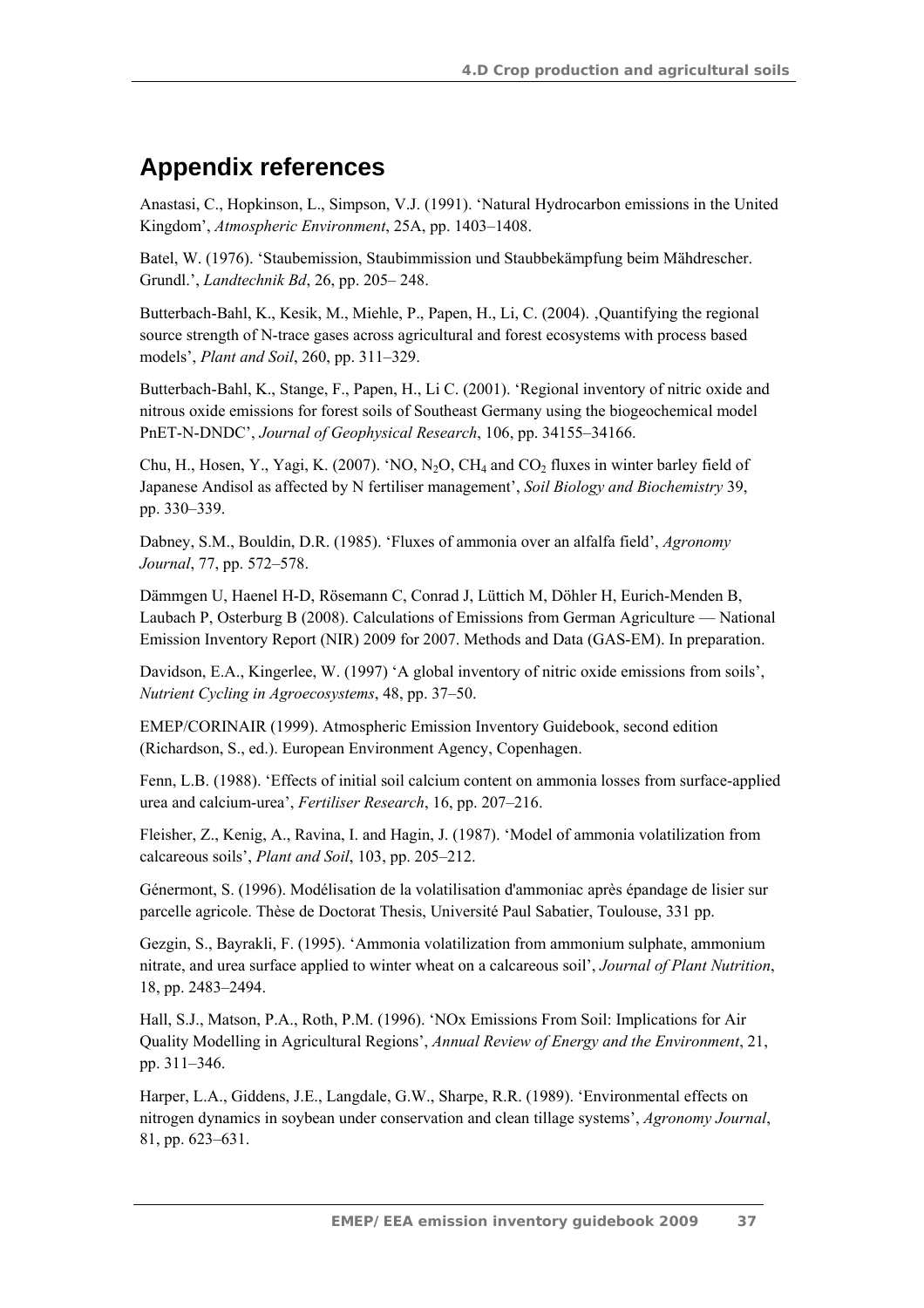Hayashi, K., Nishimura, S., Yagi, K. (2006). 'Ammonia volatilization from the surface of a Japanese paddy field during rice cultivation', *Soil Science and Plant Nutrition*, 52, pp. 545–555.

Hayashi, K., Nishimura, S., Yagi, K. (2008). 'Ammonia volatilization from a paddy field following applications of urea: Rice plants are both an absorber and an emitter for atmospheric ammonia', *Science of the Total Environment*, 390, pp. 486–495.

Helmig, D., Klinger, L.F., Guenther, A., Vierling, L., Geron, C., Zimmerman, P. (1999). 'Biogenic volatile organic compound emission (BVOCs). I. Identifications from three continental sites in the U.S.', *Chemosphere* 38, pp. 2163–2178.

Hinz, T. (2002). 'Particulate Matter in and from Agriculture', Special Issue 235. Landbauforschung Völkenrode

Hinz, T., Funk, R. (2007). 'Particle emissions of soils induced by agricultural field operations'. DustConf 2007, International Conference Maastricht, 23–24 April 2007, www.dustconf.org.

Hinz, T., Tamoschat-Depolt, K. (Eds) (2007). 'Particulate Matter in and from Agriculture'. Special Issue 308. Landbauforschung Völkenrode.

Hobbs, P.J., King, L., Webb, J., Mottram, T.T., Grant, B., Misselbrook, T.M. (2004). 'Significant projections of non-methane volatile organic compounds originating from UK agriculture', *Journal of the Science of Food and Agriculture* 84, pp. 1414–1420.

Holtan-Hartwig L. and Bøckman O. C. (1994). 'Ammonia exchange between crops and air', *Norwegian Journal of Agricultural Science*, Supplement No 14, pp. 41.

Husted, S., Schjørring, J.K., Nielsen, K.H., Nemitz, E. and Sutton, M.A. (2000). 'Stomatal compensation points for ammonia in oilseed rape plants under field conditions', *Agriculture and Forest Meteorology* (Special issue on ammonia fluxes with oilseed rape), 105, pp. 371–383.

IPCC 2006. Chapter 11,  $N_2O$  Emissions from Managed Soils, and  $CO<sub>2</sub>$  Emissions from Lime and Urea Application of the IPCC Guidelines.

Lemon, E. and Van Houtte, R. (1980). 'Ammonia exchange at the land surface', *Agronomy Journal*, 72, pp. 876–883.

Ludwig, J., Meixner, F.X., Vogel, B., Förstner, J. (2001). 'Soil-air exchange of nitric oxide: An overview of processes, environmental factors, and modelling studies', *Biogeochemistry* 52, pp. 225–257.

Meixner, F.X. (1994). 'Surface exchange of odd nitrogen oxides. Nova Acta Leopoldina NF70', 288, pp. 299–348.

Oettl, D., Funk, R., Sturm, P. (2005). PM emission factors for farming activities. In: Proceedings of the 14th Symposium Transport and Air Pollution, 1–3.6 2005, Graz, Technical University Graz, Austria.

Penner, J.E., Atherton, C.S., Graedel T.E. (1993). Global Emissions and Models of Photochemically Active Compounds. International Global Atmospheric Chemistry (IGAC) project conference, Eilat (Israel), 18–22.4.1993.

Schjørring, J.K. (1991). 'Ammonia emissions from the foliage of growing plants', pp. 267–292. In: T.D. Sharkey, E.A. Holland and H.A. Mooney, eds., Trace gas emissions by plants. Academic Press, San Diego.